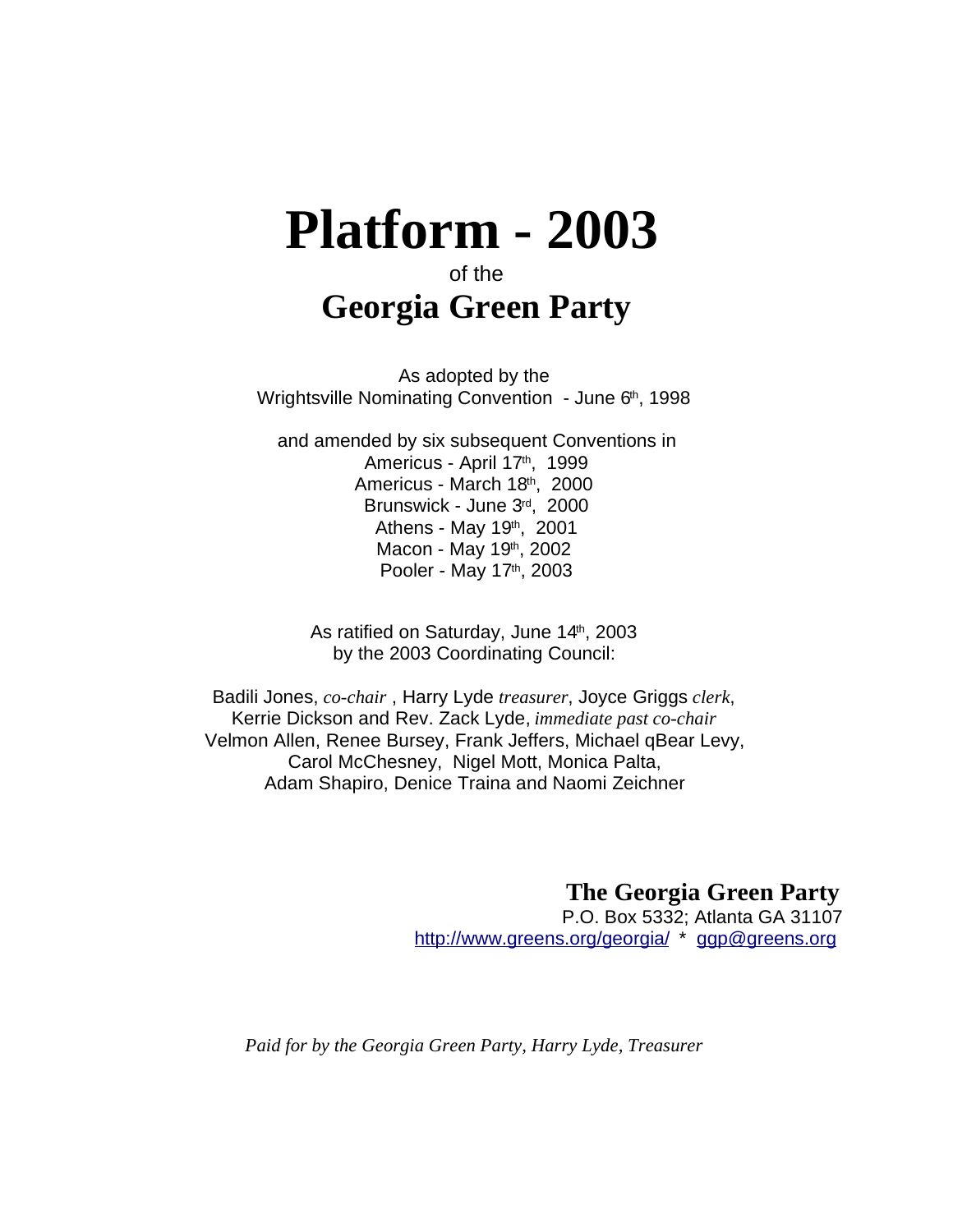**GGP:CC Proposal #03-1: 51**  Badili Jones offers the following:

To provide for the ratification and publication of the Platform - 2003 of the Georgia Green Party.

#### A Resolution of the Coordinating Council of the Georgia Green Party

Whereas, the by-laws of the Georgia Green Party provide that the Annual Convention of the Party may adopt a platform; and

Whereas, the Party held its Annual Conventions in 2003, in Pooler on May 16<sup>th</sup> through May 18<sup>th</sup>, 2003; and

Whereas, this state convention considered amendments to Platform - 2002 of the Georgia Green Party as that Platform had been ratified by the 2002 Coordinating Council on September 5<sup>th</sup>, 2002.

Whereas, the minutes of the Pooler Convention held May 16<sup>th</sup> through May 18<sup>th</sup>, 2003, published in the *Internal Discussion Bulletin* #03-1: pages 3 through 16, amended and accepted by the Council on June 14<sup>th</sup>, 2003, document how the delegates considered five proposed changes to the Platform, adopted each as a part of a consent agenda, while authorizing the Quick Decision Council to craft and submit for Council consideration language on a sixth subject; and

Whereas, the 2002 Platform was revised by compiling it with the amendments passed by the 2003 State Convention of the Georgia Green Party by the political coordinator of the Party, and published in the Party's *Internal Discussion Bulletin* #03-1:49 through 96.

NOW, THEREFORE BE IT RESOLVED, that the Coordinating Council, ratifies IDB#02-1: 49 through 96, as such document has been amended by the adoption of the stylistic amendments published as IDB #03-1: 47, as the 2003 Platform of the Georgia Green Party.

RESOLVED, that the Web Clerk and Web Team are directed to publish this platform on the web site of the Georgia Green Party.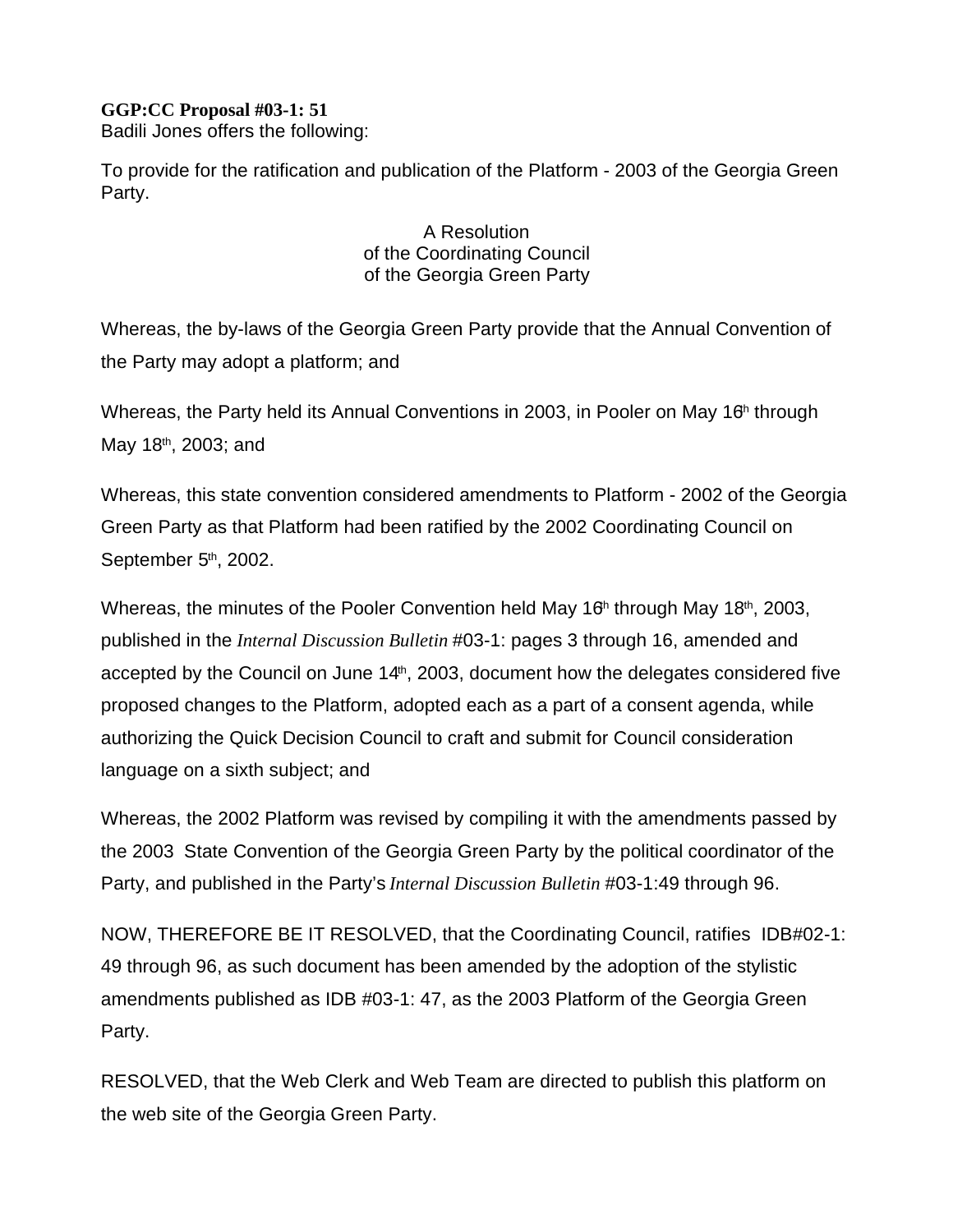RESOLVED, that the Quick Decision Council is authorized to provide for the publication to our members and to the public of *Platform - 2003 of the Georgia Green Party* on the web and at a price not to exceed \$8.00 for a bound complete text copy or by excerpt in brochures, press releases, tabloids, flyers and other suitable means of sharing the Party's positions on important issues with the general public and the media.

RESOLVED, that the members of the Coordinating Council are authorized and encouraged to speak and write publicly on behalf of the Party on the issues addressed in this Platform, being careful to distinguish Party policy from personal positions.

RESOLVED, that in publishing the Platform, the Party shall invite interested Georgians to get involved with the Party, to organize affiliated locals to send delegates to the 2004 Convention, to offer their input to expand and refine this Platform and to work with the Party and in their communities for the fulfillment of the Green vision articulated in this document.

RESOLVED, that the Political Coordinator may publish a version of the Platform, linenumbered for reference and discussion, and distribute it as part of a package on local organizing developed in cooperation with the Local Affiliation Committee for not more than \$20.00 as a merchandise item, and for free to organizing or affiliated locals for internal duplication and distribution.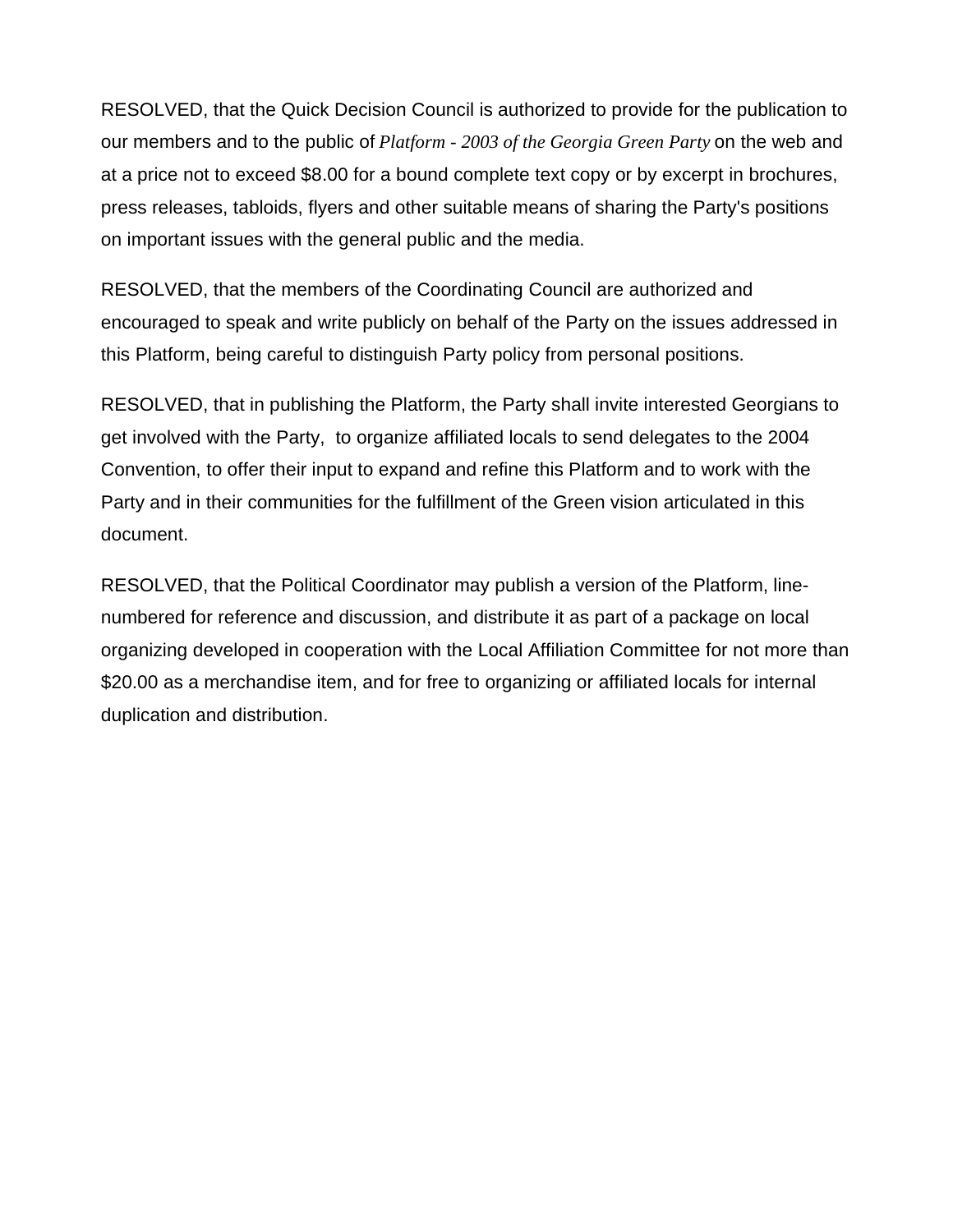# Platform - 2003

# of the **Georgia Green Party**

# **Table of Contents**

| <b>Forests</b>          |     |
|-------------------------|-----|
|                         |     |
|                         |     |
|                         |     |
|                         |     |
| <b>Public Utilities</b> |     |
|                         |     |
|                         | -38 |
|                         |     |
| Veterans                |     |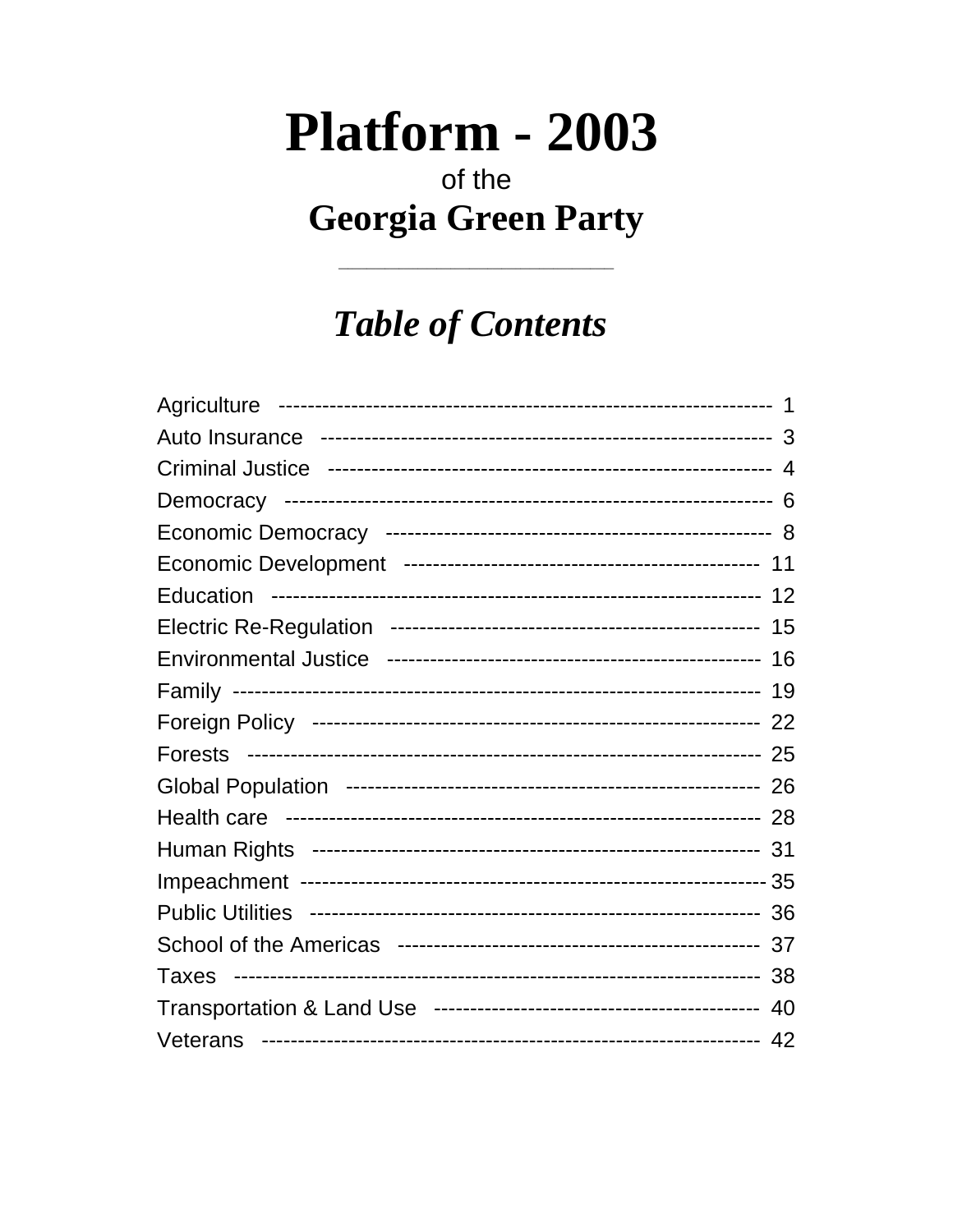# **AGRICULTURE**

#### *Create higher quality foods with lower environmental and community damage*

Modern Industrial Agriculture has been a mixed blessing. While large factory farms are producing more food than ever before, meat and produce products have actually become hazardous for consumers. Toxin levels are increasing, and overall quality of food is decreasing.

Many factory farm techniques exhaust organic nutrients in farm lands, creating the need for higher and higher levels of chemical fertilizers and pesticides. As a result, soils, rivers, and products are being poisoned. Finally, agricultural conglomerates have forced most small farmers out of business, consigning farm labor largely to immigrants who work in hazardous conditions with no benefits, no legal protections, and very little pay.

In all, short-term savings and profits are coming at the expense of substantial long-term damage -- for the consumer, for the environment, and for the farmer. The Green Party of Georgia offers the following reforms as a starting point for the dialogue on Agriculture:

#### *1. Keep Corporate Money Out of Politics.*

Policymakers will make better decisions about agriculture if large political donations from agribusiness interests are prohibited. The interests of consumers and community must take precedence over private interests.

#### *2. Support and Develop Ecological, Organic, and Bio-Dynamic Farming Methods.*

Vegetables and fruits can be raised without chemicals. They're a lot healthier to eat that way, and they end up tasting better, too. Moreover, natural techniques re-generate the earth, instead of exhausting it. We need to phase out poisons in agriculture, and phase out ecologically destructive practices such as factory farming and mono-cropping; in their place we need to implement organic and bio-dynamic farming techniques. We need to research and teach these techniques and methods in agricultural schools.

#### *3. Support a Moratorium on Genetically Modified Organisms in Agriculture.*

We don't need these, and the risks of putting them to use are too enormous. Nature's wisdom in creating the existing divisions between species developed over the course of more than a billion years. It is astonishingly presumptuous for profit-minded corporations and investors to imagine that in a few short decades we can make deep, radical changes in these boundaries without serious repercussions, and it is politically contemptuous to visit these repercussions on everyone without their universal consent.

#### *4. Develop Consumer-Right-to-Know Labeling Laws.*

It is unfair that all manner of pesticides, hormones, radiation and genetic engineering are used on food and fiber crops and the results sold without labeling what was used--while organic growers are required to pay for intricate certification procedures in order to prove they are not using any of the above. Political decency requires that all the insecticides, fungicides, herbicides, hormones, radiation and genetic modification used to produce or process food crops be listed on labels when they are sold.

*5. Healthy School Lunches*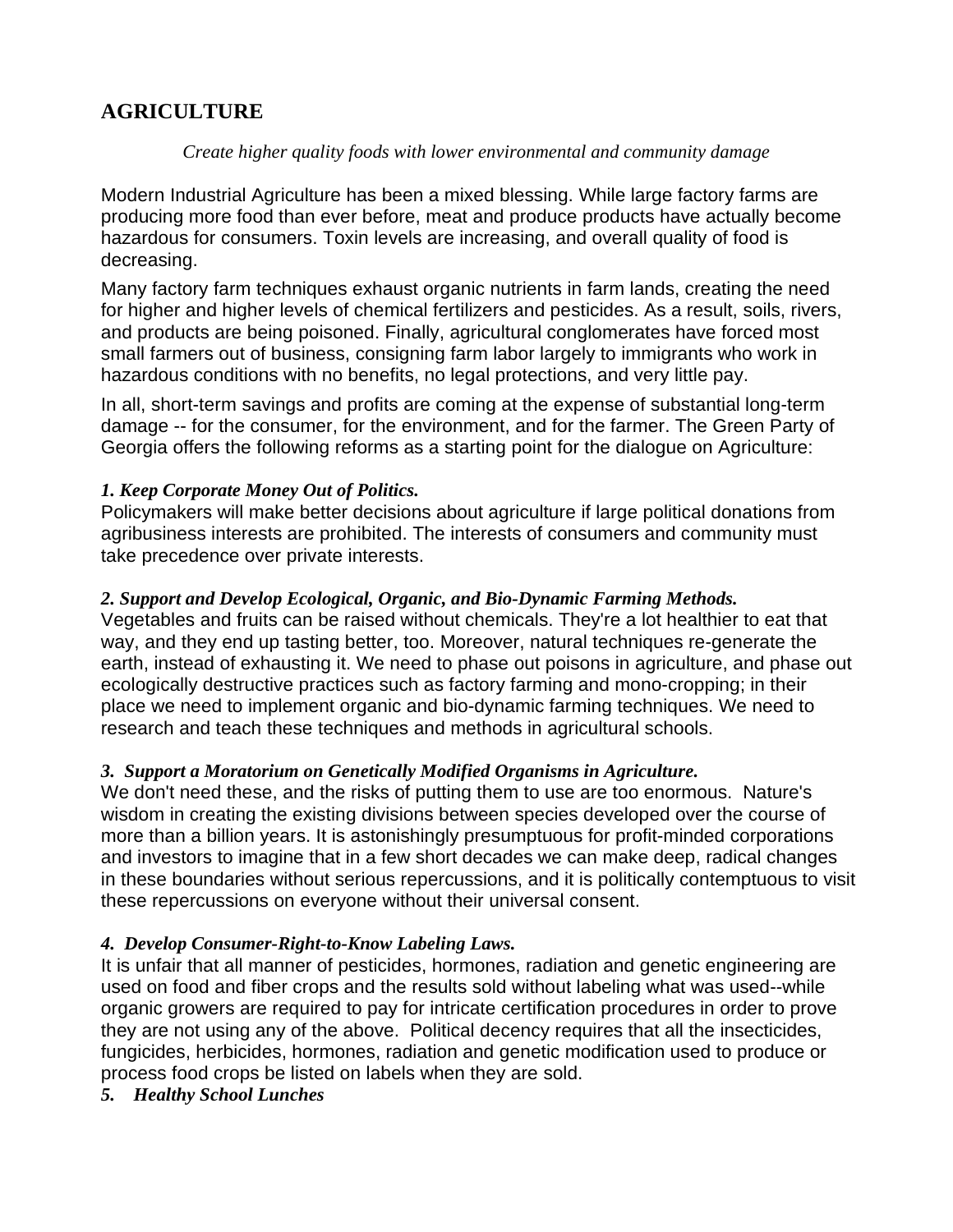Prohibit the use of BGH-treated dairy products, irradiated meats and produce and the products of genetic engineering in the preparation of school lunches. Phase-out over seven years all non organic meats and produce from school lunches. Establish a unit of the Cooperative Extension Agency, Board of Regents to cooperate with the Gorgia Organic Growers Association to assist farmers in the transition from the use of Chemical inputs to operating practices that will allow for Organic Certification.

#### *6. Support Local Famers*

We will require that government institutional buyers give purchasing preference to products of local Farmers. We would make local purchasing a critereon in the award of government contracts.

#### *7. Phase Out Factory Animal Farms, and Replace Them with Pasture Farms.*

Most meat animals raised today in America spend their entire lives packed in dark boxes, shoulder to shoulder with other animals, knee- to hip-deep in their own waste. The meat from these animals is unhealthy to eat. The waste from these farms pollutes entire rivers. And the production of the grains used to feed these animals relies heavily on chemical fertilizers and techniques that deplete farmlands (see #2). Carefully managed pasture farms would feed livestock naturally (and less expensively), and sunshine, mobility, and organic diet would vastly improve quality of their meat. Animal wastes would be used to build topsoil of the pastures.

#### *8. Develop Requirements for Composting Animal Confinement Wastes.*

Presently the concentration, holding and disposal of urine, manure and carcasses in animal confinement operations pollutes our air, surface water and ground water. Composting these materials for use as fertility inputs would transform them from pollutive wastes into valuable assets.

#### *9. Investigate Alternate Sources of (Pulp) Fiber, Food and Oil.*

We have to use trees for lumber, but we probably don't need them to produce paper pulp. First we should maximize recycled content in all paper (and other) products. Next, alternate sources of fiber such as kenaf, bamboo and hemp (the non-narcotic kind) are faster and cheaper to grow. At the same time, keeping more trees standing cleans more pollution (carbon dioxide) from the atmosphere, and saves more wildlife habitat.

#### *10. Educate Farmers*

No farmer sets out to destroy the environment and produce unhealthy food -- market forces and current agricultural techniques create these phenomena. We need to teach organic and bio-dynamic farming methods to working farmers, and to young farmers in schools. As the average age of farmers pushes 70, a new emphasis on Urban Farm Schools is necessary and appropriate.

#### *11. Educate Consumers*

No consumer sets out to buy toxic foods. What we don't know, however, really is hurting us. A Nutrition Awareness Program could educate consumers about health implications and issues surrounding both factory- and organically-grown produce and meat.

#### *12. Encourage Municipal Composting and Recycling of Biological Wastes.*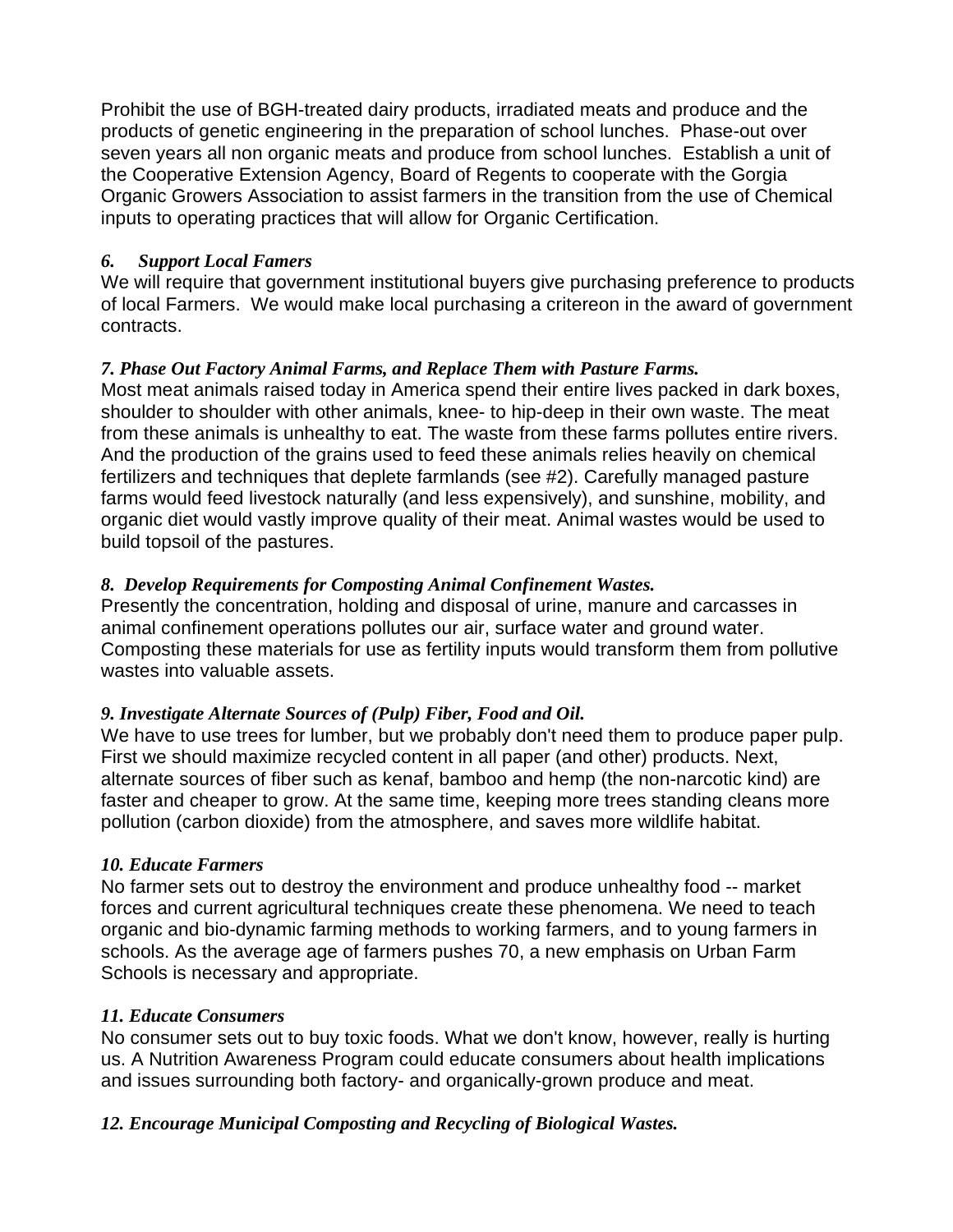Composting turns these liabilities into assets. Cities need only to be shown how.

# **AUTO INSURANCE**

*If we need to buy it, make the prices fair.*

Auto insurance companies claim that high jury awards and large numbers of fraud cases force them to jack up insurance rates. Yet the past five years have shown record profits for nearly all the major auto insurers.

Legislators have made auto insurance mandatory in the state of Georgia (and nearly every other state). We question the justice of that law. We wonder if a state mandate for auto insurance would have passed in an environment of publicly funded elections. We view this as another example of corporate welfare. But we do maintain that if we are required to purchase insurance, (or anything else for that matter), the sellers of this commodity shouldn't be getting rich off us.

At the same time, rampant medical and legal fraud is becoming increasingly expensive - for the consumer. More often than not, insurers take a why *bother* attitude when prosecuting bogus claims, because they know they can pass the costs directly on to the rest of us. Good drivers are footing the bill for bad drivers, resulting in an annual premium penalty of hundreds of dollars per driver.

To foster auto insurance policies that truly protect the public, the Green Party will:

#### *1. Make Auto Insurance Optional.*

While we understand that it can be prudent to carry insurance and do not intend to impair any contracts by lenders which require insurance, we oppose the state laws which prohibit operating an uninsured vehicle. This creates a class barrier to jobs and other necessary travel and serves to criminalize poor people for their poverty.

#### *2. Demand Accountability*

Medical and legal fraud could be, and should be, more aggressively prosecuted by insurance companies. Let the insurance companies recover their losses at their own expense through tighter claims review and civil litigation.

#### *3. Mandate Immediate Rate Reduction*

Impose a 20% reduction in auto insurance rates. Our program would closely parallel California's Proposition 103. This program's success in California has led to a 1% increase in average premiums since 1988, compared with 32% nationwide. The California proposition mandated a 20% reduction in premiums and is yielding great results. The Greens played a major role in pushing the legislation through in California.

#### *4. End Discrimination*

Prohibit rate discrimination based on sex, race, or income under the guise of geographical risk factors. Premium rates should be determined by drivers' personal records and age only.

#### *5. Deny Automatic and Arbitrary Decision-Making*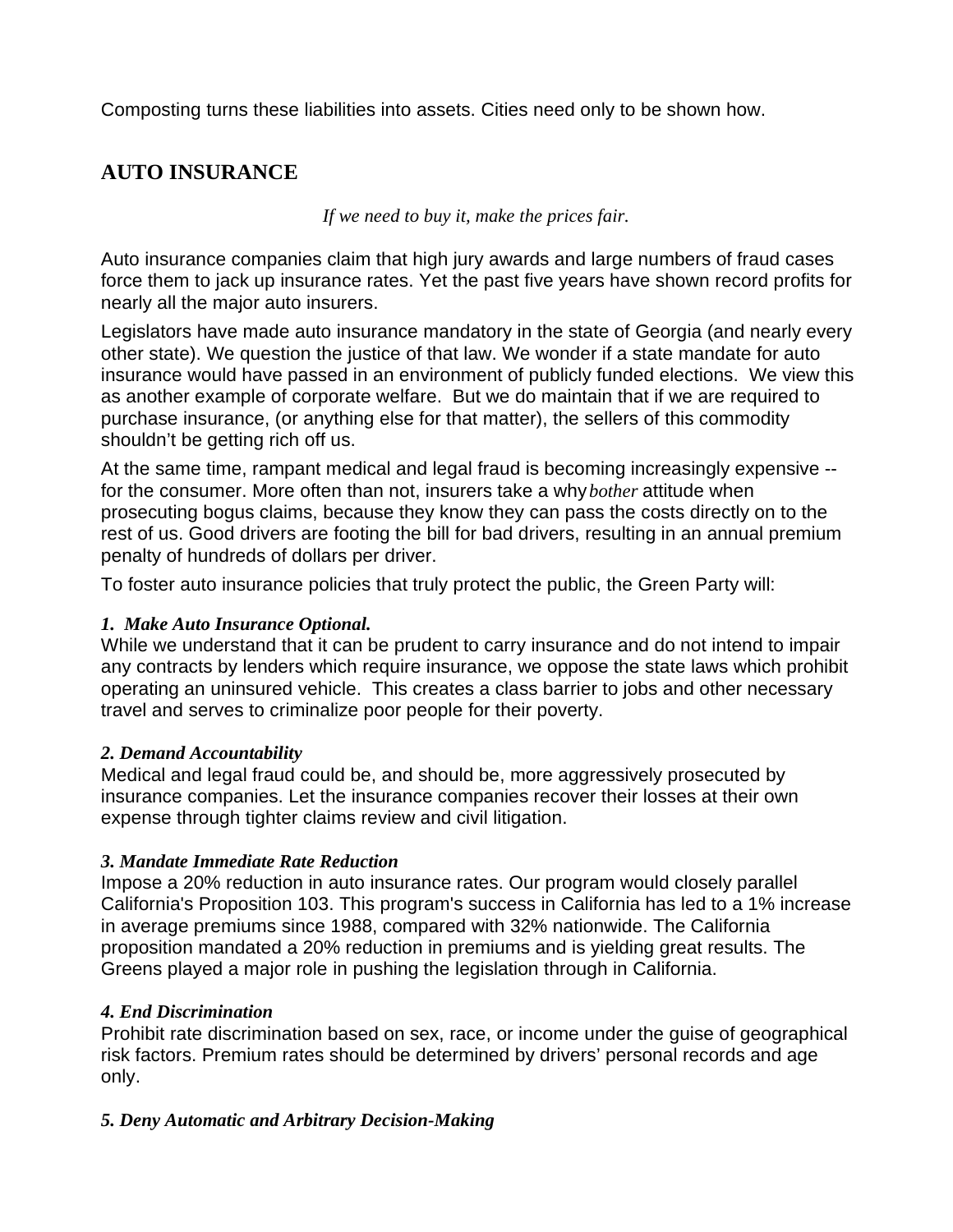We will eliminate automatic rate increases and provide consumers the right to challenge the cancellation of their insurance policies.

#### *6. Reject Caps on Awards*

Insurance companies have no right to penalize us for exercising our rights in court. We will maintain our right to pursue tort claims for pain and suffering, with no limitations imposed other than the good conscience of an impartial jury.

#### *7. Require Legislator Integrity*

Legislators with direct ties to the insurance industry -- clear conflicts of interest -- should not be allowed to write legislation for the industry.

#### *8. Create the Office of Public Advocate*

The office of a full-time administrator should be created to act on the taxpayer's and consumer's behalf, not the insurance companies'. This Public Advocate would monitor the insurance companies' profits and methods of rate determination, and challenge all rate increases.

# **CRIMINAL JUSTICE**

*Create a criminal justice system that protects our communities, our tax revenues, the rights of the accused and the wages and working conditions of Georgia workers.*

Currently the state of Georgia is incarcerating an ever increasing number of its citizens at great cost in both the tax money needed to operate the Prison system and in the human potential being wasted. Georgia has abandoned any intention to rehabilitate its inmates - most of whom will one day return to our communities. The get-tough-on-crime policies of the status quo is making our communities less safe and promises to bankrupt the state's coffers and human potential.

Meanwhile critical threats to the safety of our communities are practically ignored by the criminal justice system. Our state lacks both the commitment and the infrastructure to address the ecological crimes of corporations and the very real and ever present threat of violence in our homes.

Corporate boards and officers make decisions every day that result in the introduction of poisons to the air and water which we all share as our common heritage. These same acts committed by individuals would be considered and prosecuted as criminal. Corporations hide behind immunity and poison our communities and food supplies, killing our neighbors with impunity.

Half or more of the women and children of Georgia suffer physical abuse in their own homes. Assaults that would be considered criminal if they happened on the streets are shrouded and protected in a cloak of familial secrecy. Creating justice for women and children can not be done with police and the courts, alone. But these institutions must play their role. We also need to recreate a culture where this sort of violence is not tolerated and where parents and spouses are supported in finding non-violent ways of resolving conflicts.

Georgia has become the focus of International attention for the human rights abuses that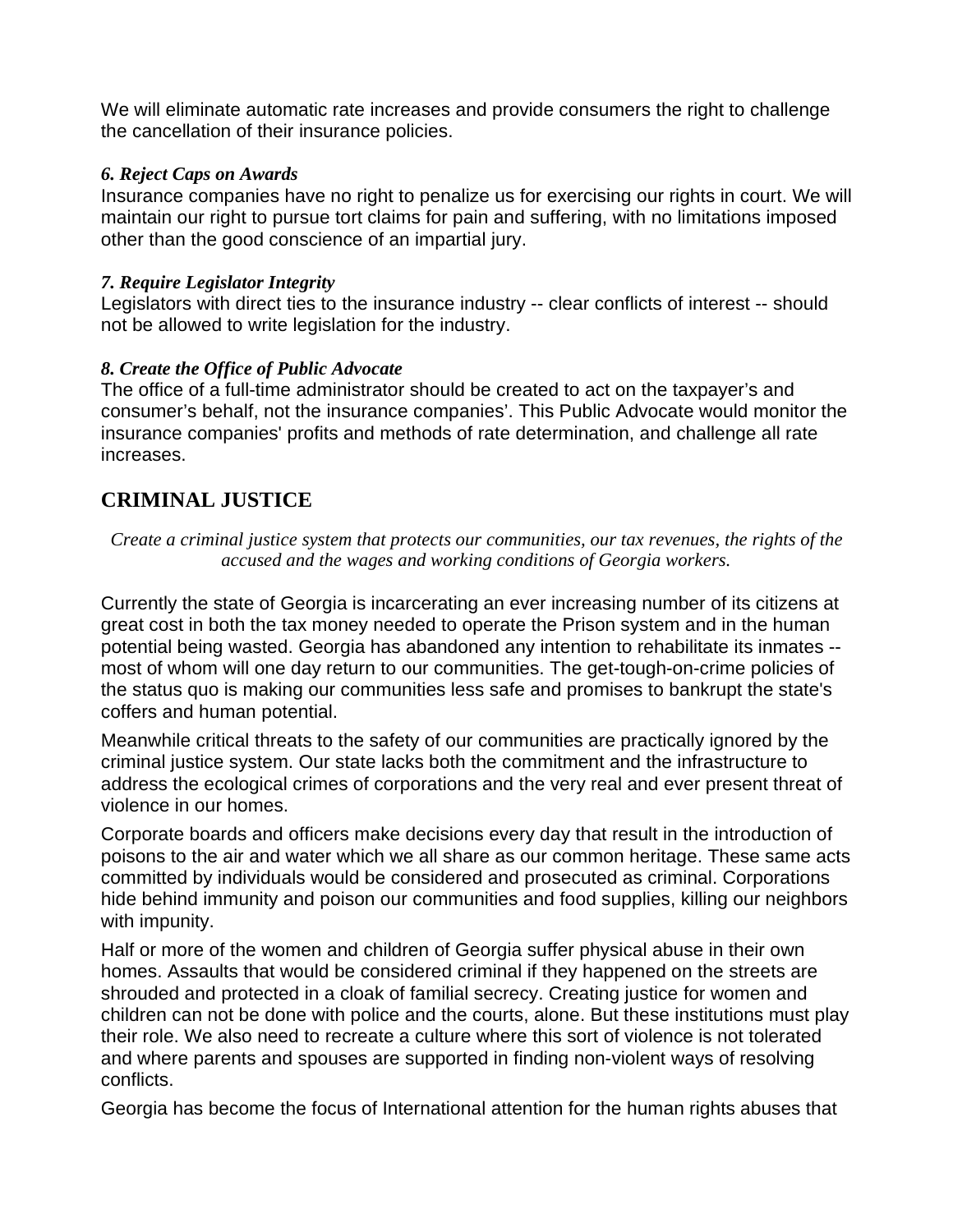go on in the state's prison and juvenile detention centers every day.

#### *1. Create a Restorative Justice System*

Create a justice system that focuses on police accountability, public safety, rehabilitation and re-integration into the community and court and judicial accountability (which includes: speedy trial, the rights of the accused, the rights of prisoner, the rights of ex-offenders and the rights of victims). The criminal justice system must be equally fair and accessible to all people, regardless of wealth. To that end, every person accused of a crime should be offered competent, adequately funded legal counsel at all stages of the proceedings. We urge the repeal of the mandatory minimum sentencing laws adopted at the state and federal levels which serve to bind the hands of Judges.

#### *2. Non-Violent Juvenile Offender Sentencing Reform*

No youth accused or convicted of a non-violent crime shall be incarcerated. Communities, courts, local and state government should fund alternatives to incarceration and the elements of a restorative justice system.

#### *3. Declare Peace in the War on Drugs*

Police officers do and sell drugs from confiscation rooms. The DEA and CIA make millions on drug laundering, sales and use. Corruption exists in all levels of drug enforcement. The Drug War is a waste of money and a counterproductive policy. In the interest of ending coppuption in law enforcement, saving tax dollars and maintaining non-violent offenders as contributing members of our communities, we urge that the state offer treatment for addictions instead of a war on drugs. Replace a criminal justice response to substance abuse with treatment and addiction counseling. Focus on shifting resources away from the prosecution of victimless crimes. We advocate that simple misdemeanor possession of marijauna be decriminalized and that we stop incarcerating our citizens for this offense or using this, unsupported by other evidence, as a basis for a finding of deprivation. We advocate the repeal of all mandatory minimum sentences for simple drug possession. We will correct the sentencing disparities between crack and powder cocaine that have resulted in the disproportionate incarceration of African-Americans in Georgia and across the country. We will extend amnesty to any offender who was previously sentenced in a manner inconsistent with these sentencing parameters.

#### *4. Protect the Rights of the Accused.*

*Fully fund indigent defense and roll back the 1999 increase in jail bonding fees.* 

#### *5. Rehabilitate Inmates, Protect their Families from Exploitation*

Reclaim public resources from the prison industry for reinvestment in prevention. Make rehabilitation the purpose of incarceration. Respect for the humanity of all inmates must be the foundation of incarceration. We will redirect public resources from incarceration to fund drug rehabilitation programs available to all regardless of income or offender status. We will prohibit the price gouging by collect call telephone service providers under contract with the Georgia Department of Corrections which is exploiting the families of inmates. We must encourage, not discourage, communication between inmates and their families as part of preparing the way for their re-integration into our communities.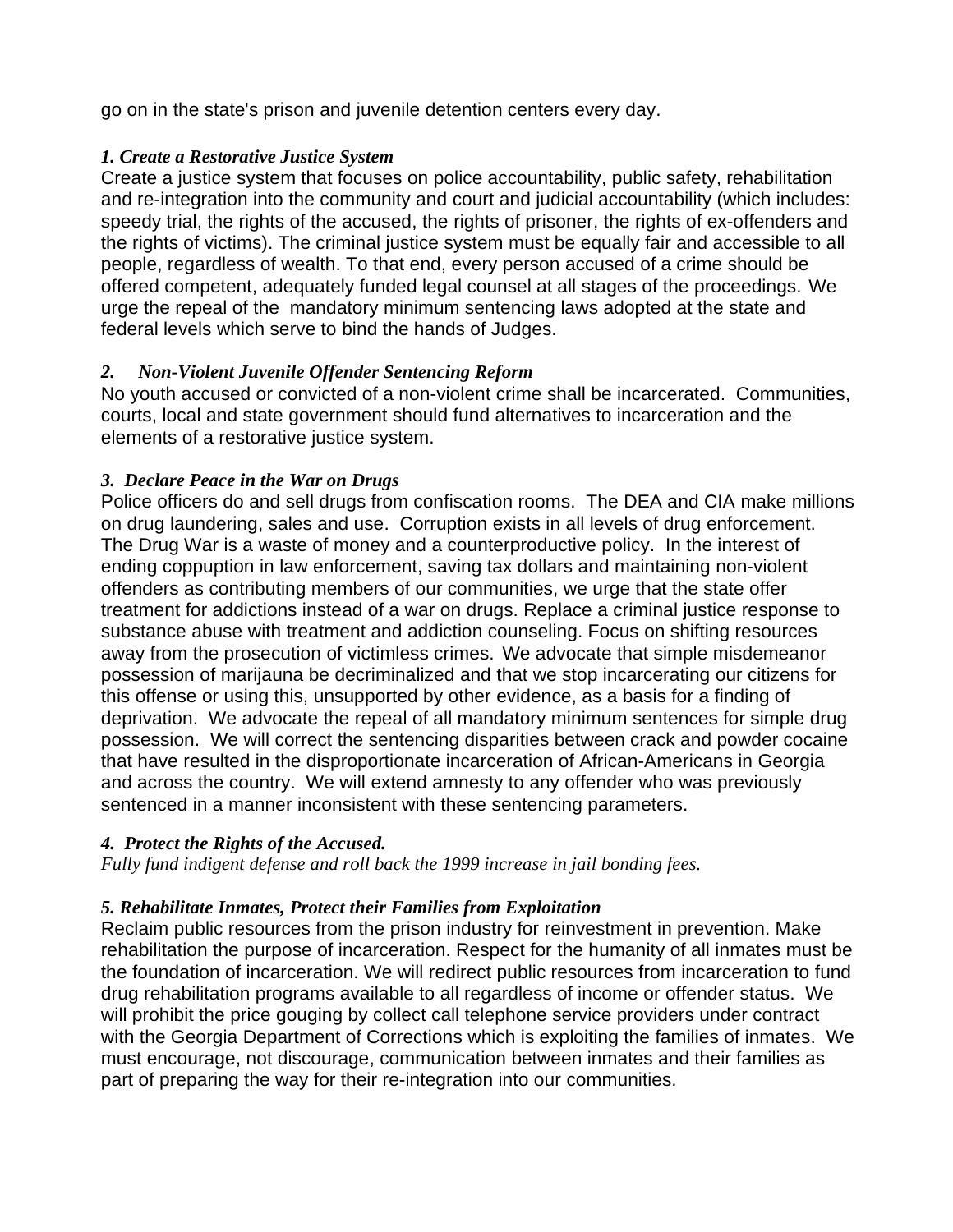#### *6. Protect Workers from Slavery*

Prohibit private prisons from using inmate labor that would leave Georgians working in unsafe conditions for declining wages in competition with unpaid, inmate slave labor. Amend the XIII<sup>th</sup> Amendment to the U.S. Constitution to repeal the exception to the Constitutional prohibition against slavery and involuntary servitude.

#### *7. Prevent Domestic Violence*

Increase resources to prevent and respond to domestic violence. Commit funding, resources and personnel to build a coordinated community based response to domestic violence in our homes, that emphasizes the accountability of the perpetrator and the protection of those victimized by abuse. Implement the recommendations of the *Commission on Gender Bias in the Judicial System* in their June 1992 Report to the Supreme Court of Georgia. Train police and court personnel to do their part to end domestic violence. We urge Greens and Georgians to challenge the sexist assumptions of our culture which are used to justify family violence.

#### *8. Prosecute Environmental Crime*

Increase resources to respond to crimes against ecological integrity. We oppose immunity for corporate officers from liability for criminal acts of their corporations.

#### *9. Prohibit State-Sanctioned Murder*

The Death Penalty is barbaric, archaic, and morally reprehensible. Capital punishment is imposed in classist, racist and freakish manner. The death penalty has no place in a world moving into the next millennium.

#### *10. Indict Wayne Garner*

We call for the dismissal and indictment of Corrections Commissioner Wayne Garner.

# **DEMOCRACY**

#### *Create a government of, by and for the people.*

Despite the rhetoric of high school civics classes, we don't live in a democracy but in a corporate oligarchy where public policy is made at the behest of and to benefit wealthy business interests. This has cost us more than just democracy and the right to meaningfully participate in the governance of our own communities. It has also cost us access to clean air, water, soil and food. It has cost us the common wealth of mature forests and unpolluted oceans. It has cost us our ability to offer our children a future that serves their best interests.

Incumbents through the reapportionment process have more influence over who wins an election than do voters. Corporate lobbyists and wealthy campaign contributors have more influence over the direction of public policy than do the citizens and tax-payers of Georgia. And now the Georgia Assembly, following the lead of Secretary of State Cox, has spent millions in tax payer dollars on new electronic voting machines which operate on prorietary software, protected from voter inspection by trade secret laws and which afford no method for recounting ballots, inspected by voters to confirm that their intention has been appropriately recorded.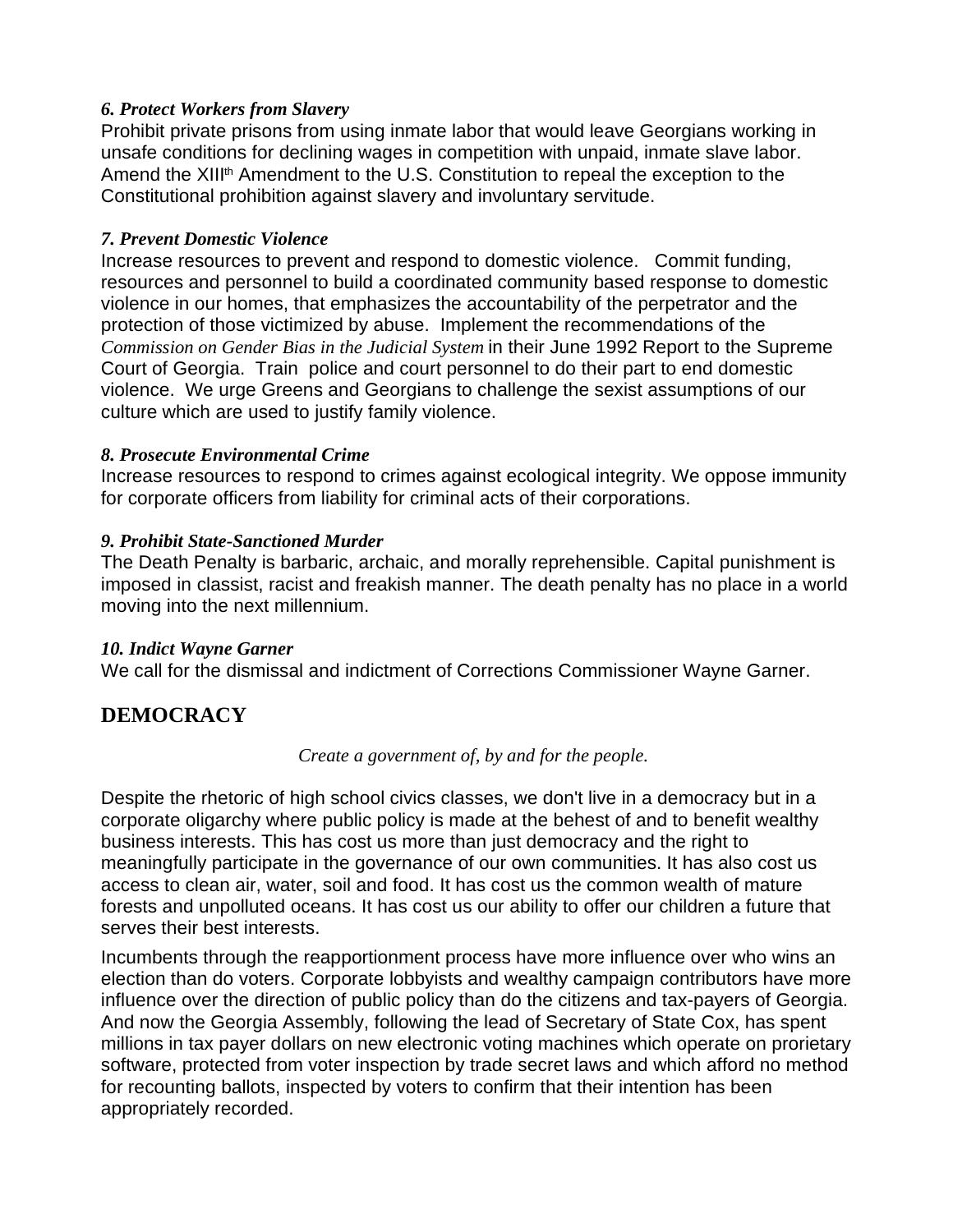#### *1. Eliminate Barriers to Voting*

All citizens have the right to participate freely and equally in an electoral system free of onerous barriers to voter registration which protects the principle of one-person/ one-vote and which is designed to ensure public trust and the integrity of the results. We advocate that the new electronic voting machines implemented during the 2002 election cycle be retrofitted with printers to provide for a voter-inspected paper trail, which will be collected and tabulated to confirm the vailidity of preliminary results generated electronically. We insist that the election machinery be driven by open source and peer reviewed software, open to inspection by any voter.

# *2. Democratically Finance Elections*

We must provide public financing of election campaigns so that a candidate's meaningful access to the electoral system is not determined by money; and where candidate viability is determined by their appeal to the electorate not their appeal to wealthy contributors. Prohibit the use of private money in public elections.

#### *3. Ensure Open Access to the Ballot*

Open up ballot access to independent political parties. If the right to vote is to mean anything, a voter's candidate of choice must have access to the ballot and their votes must be counted.

#### *4. Proportional Representation*

Georgia's elections laws provide for a system of winner-take-all, majority election rules. The right to govern belongs to the majority. But the right of representation belongs to everyone. As Greens, we advocate the use of proportional representation rules in the counting of ballots.

These will allow voters to vote their convictions instead of their fears. We propose that the Electoral College, the Georgia Congressional delegation, the state House and local Councils and Commissions be elected by a system of multi-member proportional representation and that single member races be filled by single transferable voting or preference voting.

#### *5. Provide for Recall, Initiative and Referendum*

Provide for a meaningful recall procedure to challenge and hold accountable sitting elected officials. Provide reasonable means to access the ballot for voter initiatives to set policies that elected officials ignore or refuse to enact. Protect the right to referendum.

#### *6. Stop Privatization*

Protect democratic control over government services by halting the trend to privatize public functions without community referendum. Ensure that workers providing government services receive a livable wage for their work.

#### *7. Ensure Sunshine in Public Policy*

Maximize sunshine and open meetings in all policy making.

#### *8. Expand Democratic Control of our Communities*

Expand Democratic Community Control of our communities, land-use, economic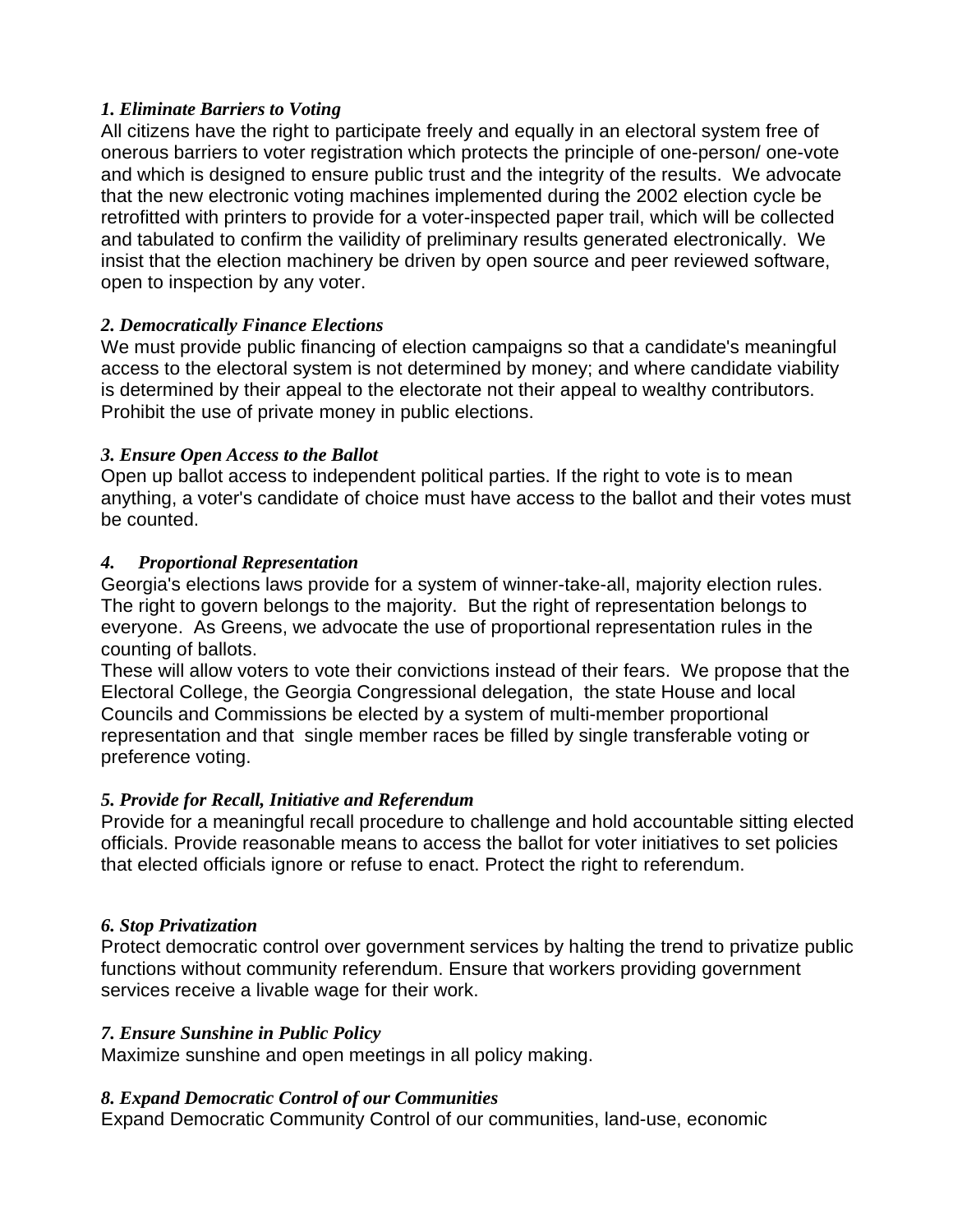development, transportation planning, housing, schools, public safety, utilities and local media.

#### *9. Hold Corporations Accountable*

Eliminate corporate influence and interference in the community development decisionmaking process. Establish and enforce strict regulations that prohibit real estate and banking policies and practices that are hostile to the interests of the community. Establish a Corporate Charter Review Commission to consider challenges to a Corporation's Charter to operate in Georgia. Provide that a Corporate Charter may be revoked on a finding that a preponderance of the evidence shows that the activities of the Corporation willfully or recklessly threatens the health and welfare of the people of Georgia.

#### *10. We Oppose the Faith Based Initiative*

We oppose the Faith Based Initiative because by piercing the wall of separation between church and state, this initiative threatens the integrity and independence of churches, while simulataneously funnelling public tax dollars through religious institutions, therefore coloring the fulfillment of public priorities through a religious lens, in violation of the First Amendment Establishment Clause.

# **ECONOMIC DEMOCRACY**

*Create an economy that recognizes the abundance of the planet and the right of all to share in that abundance.* 

Political democracy without economic democracy is meaningless.

Our economy is organized around a scarcity mentality which protects the profit and greed of an owning class while impoverishing a working class. For too long, public policy has been written by corporations, for corporations, and at the expense of working people and consumers.

Georgia and U.S. taxpayers subsidize corporations when we provide public assistance to support the families of people employed at substandard wages, benefits and working conditions. Georgia leads the country in infant mortality. Hungry children don't learn. Poverty creates hopelessness and disempowerment that leaves people turning to criminal activities to support their families.

The Berlin Wall was toppled over a decade ago, yet a barrier to freedom erected in 1947 as an extension of the Cold War still exists here in this country, The Taft-Hartley Act. Architects of this legislation viewed the defeat of organized labor domestically as part of the war against global communism. Organized labor has historically won wage, safety and benefits victories for workers, and this and other laws limiting labor from effectively organizing conflict with constitutionally guaranteed rights to freely organize and associate, and unfairly compromises worker's safety and quality of life in Georgia and other so-called 'right to work' states.

#### *1. Honor Economic Human Rights*

Honor everyone's right to decent and affordable housing, health care, food, retirement benefits, education and childcare. This is guaranteed by the UN Universal Declaration of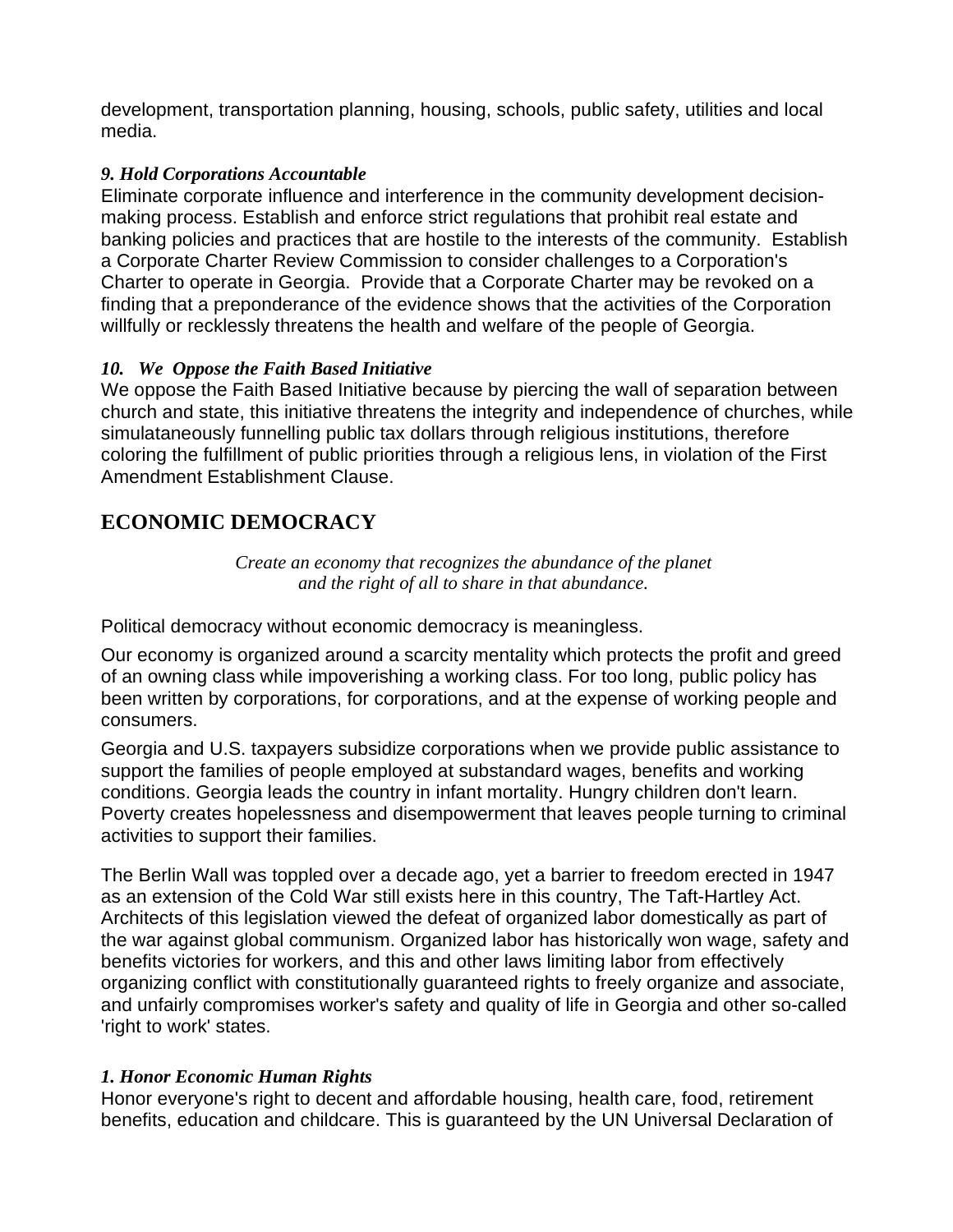Human Rights and ought to be enforced by the state of Georgia.

#### *2. Repeal Punitive Workfare*

We recognize that children are entitled to housing, food, healthcare, education, and the care of their parents. We oppose those aspects of Workfare which we feel violate the Constitutional prohibition against *involuntary servitude* and the punitive sanctions created by the 1996 Congressional welfare reform act and the 1997 Georgia Temporary Assistance for Needy Families Act. We commit to restructuring the public welfare program so that children have the benefit of their parent's time and energy; and that respects the autonomy of single parents.

#### *3. Repeal the Taft-Hartley Act, Guarantee Livable Wages and the Right to Organize*

Guarantee the right to a safe, secure job at a livable wage, with protection of the right to organize, to bargain collectively, to join a union and to strike without fear of retaliation, reprisal or firing. Prohibit companies from busting unions and attacking living standards through the use of scab replacement workers, prison labor, economic blackmail, taking reprisals against whistle-blowers or the payment of unlivable wages to their workers. We call for the immediate repeal of the Taft-Hartley Act and related legislation that prey on workers, their families and communities, embrace corporate profit over peoples needs, and expand the widening gulf between classes in this nation. We endorse the Universal Living Wage Campaign to create a national standard for a community specific Living Wage tied to Fair Market Rents (as computed by the Federal Department of Housing and Urban Development), which will cap rent and utility costs at 30% of a person's gross income. No person working a full time job should be denied access for themselves and their families to basic housing. Ensure due process, including the right to notice and representation in wage garnishment actions. Protect workers from garnishment actions that do not stem from a child support action.

#### 4*. Guarantee a Community's Right to Know*

A Community has the right to know about a company's plans for downsizing, closing shop or moving out of the community; the right to know about a company's toxic emissions and workplace conditions; and the right to act to stop a company from pursuing policies and practices that are hostile to the interests of the community.

#### 5*. Repeal NAFTA and GATT*

We call for the repeal of NAFTA and GATT. We support the Steelworker's Constitutional challenge of NAFTA's ratification process. We acknowledge that the economy is linked on a global scale, but the free trade agenda has created hardship for workers both here (where jobs have been lost) and abroad (where wages are so low that workers cannot support their families). We oppose the power granted to the World Trade Organization by the General Agreement on Trade and Tarriffs allowing them to overturn laws agreed to in a democratic manner by local communities, state and national governments. Corporate challenges before the WTO of worker and environmental protection laws as an "unfair restraint of trade" have already overturned US Congressional laws to protect Marine Mammals and protected Nike's use of child labor paid 9¢ an hour for 14 hour days. We're committed to building an economy that is community based, sustainable and just. The Free Trade agenda has created increased dependence for Georgia's workers, on the farms and in the factories. It has accelerated the loss of family farms and increased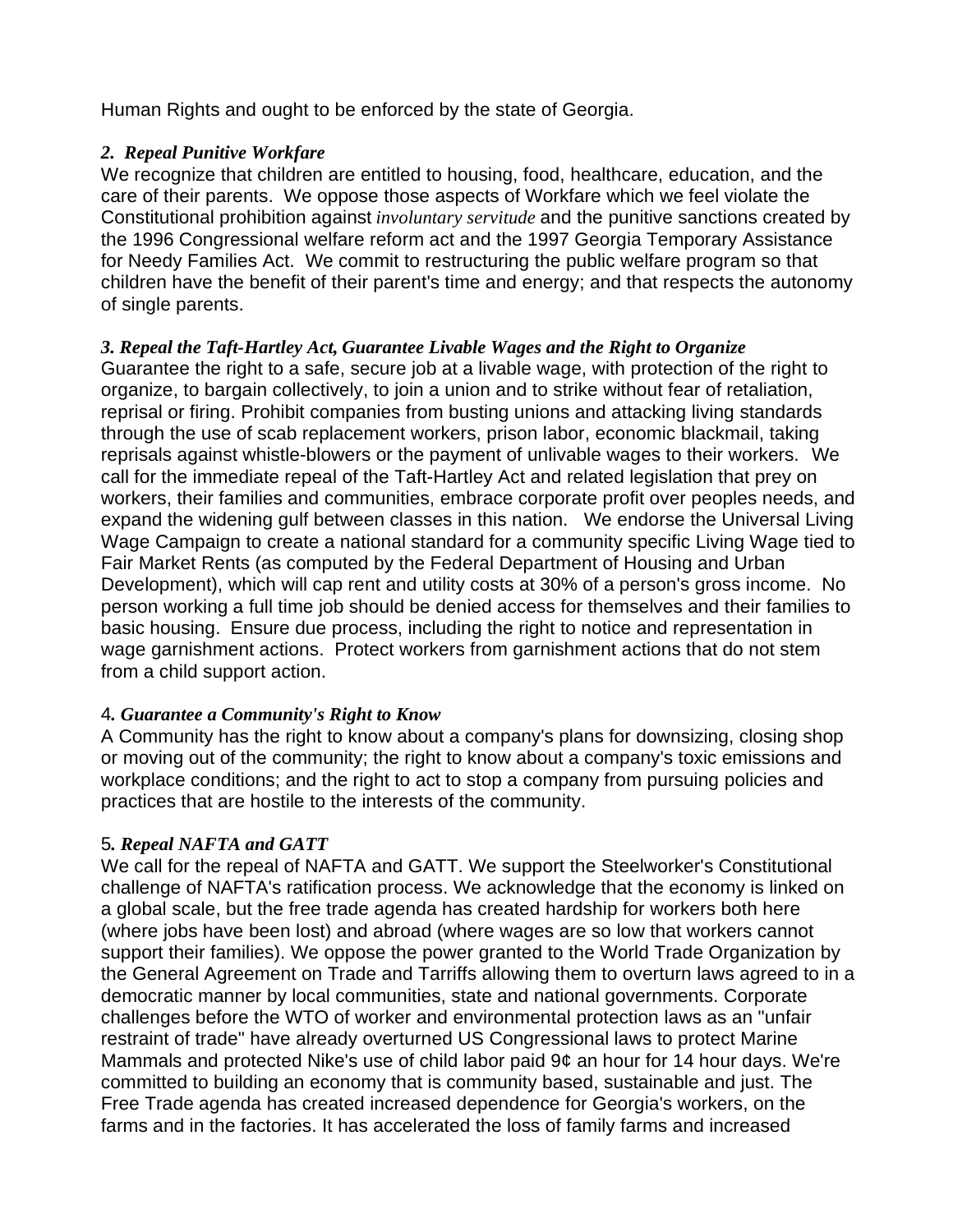reliance on chemically addicted factory farming. We are committed to building a Fair Trade Economy with our global neighbors based on respect for the rights of all working people to the economic rights and the environmental rights elaborated in this Platform.

#### *6. Protect the Indigenous Worldview from the Free Trade Agenda*

We endorse the Indigenous People's Seattle Declaration adopted on December 1, 1999 on the occasion of the Third Ministerial Meeting of the World Trade Organization in Seattle Washington. We oppose the Agreement on Agriculture which has encouraged export competition and import liberalization destroying ecologically rational and sustainable agricultural practices that have formed the basis for the food security of Indigenous Peoples around the world. We call for the repeal of the provisions of the Trade-Related Aspects of Intellectual Property Rights Agreement (TRIPS) which permit the patenting of life forms and have given rise to bio-prospecting projects to colonize indigenous cultural and biogenetic resources. We urge that scientific researchers and corporations be prohibited from appropriating and patenting indigenous seeds, medicinal plants, and related knowledge about these life-forms. The principles of prior informed consent and right of veto by Indigenous Peoples must be respected. We oppose the General Agreement of Services (GATS), with its focus on liberalizing investment rules and privitization of the service sector.

#### *7. Arts Funding*

We recognize the importance of public funding for the arts, public access television and radio and public broadcasting. Our ownership of the public airwaves is meaningless unless people have the resources to access those airwaves and set the priorities for programming.

#### *8. Compassionate Guest Worker Program*

The Georgia Green Party advocates a Guest Worker Program that will protect immigrant workers and their families who are not otherwise eligible for visas or legal residence. Such a program would include the issuance of picture ID cards and ID numbers by the Consular office of the country of origin in the United States. The ID numbers would serve as a suitable substitute for social security numbers for payroll purposes and American employers would be entitled to hire Guest Workers. We urge the negotiation of reciprocal agreements between the United States and other nations so that income withholdings may be transferred to the appropriate pension, disability and unemployment administrations of the worker's country of origin and credited to the worker's account. We support the full access of Guest Workers and their families to the public educational system, to access driver's licenses, to own property, open bank accounts and to enter into binding contracts. We would guarantee the freedom to travel, including the freedom to enter and re-enter the country. We would end the carnage of illegal border crossings, the exploitation of immigrant workers and the pitting of citizens against guest workers in a race to the bottom with respect to wages and working conditions.

# **ECONOMIC DEVELOPMENT**

*Local self-reliance is the key to economic security*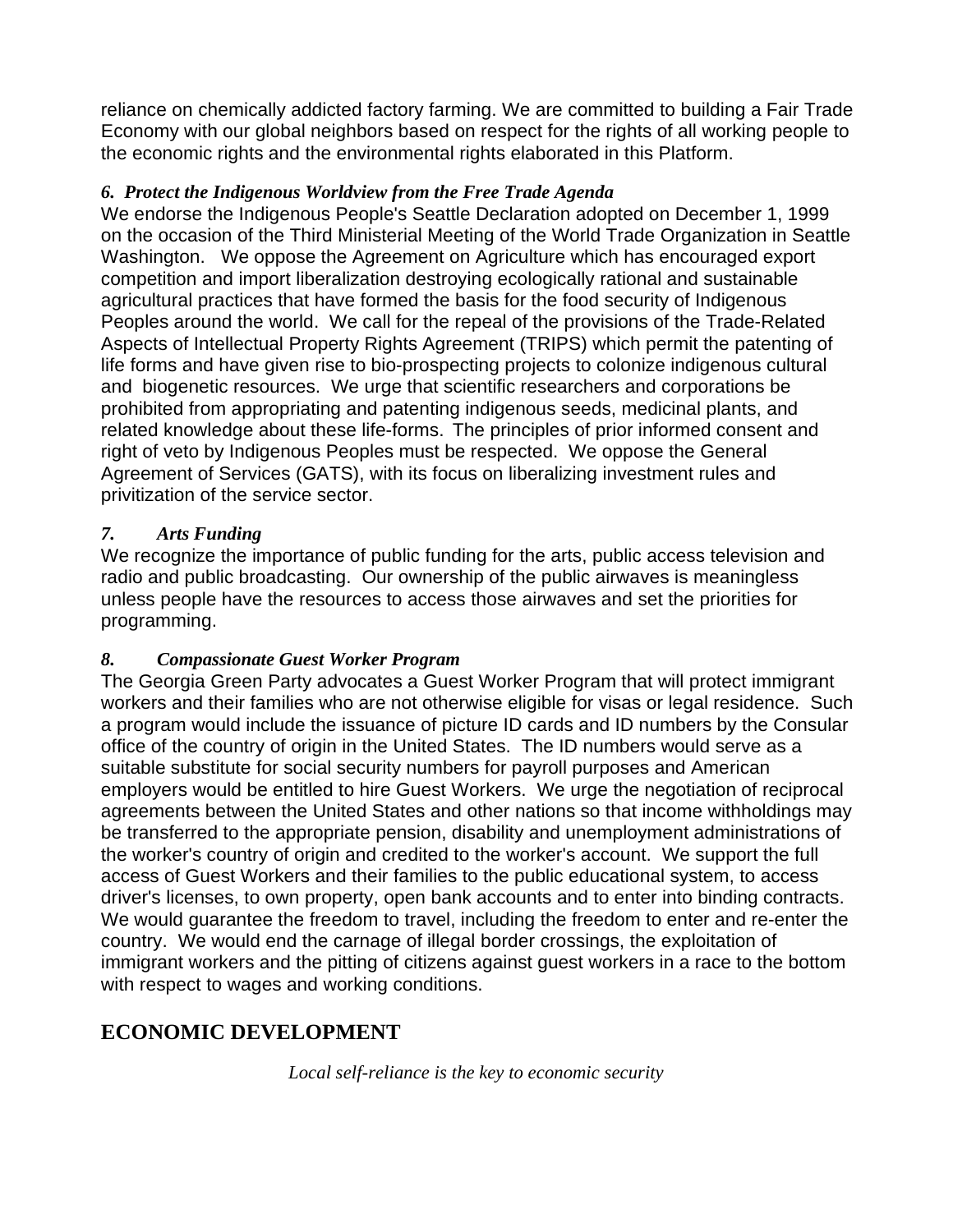We understand that economic democracy is a human right. We also know it will not be granted to us by the Corporations who benefit from the current economic insecurity. We intend to Re-Create the economy from the community out to foster sustainable practices, humane working conditions and lives of abundance.

As Greens we recommend:

#### *1. Local currencies.*

Local governments and non-governmental organizations can create new currencies issued by them to workers and vendors who commit to accept the currency. Local currencies recycle wealth in the community and multiply job creation opportunities. Time Dollars, LETS and Hours systems of local currency encourage livable wages and build a community base for widespread economic security.

#### *2. Broad-based Ownership.*

We favor policies including purchasing and contracting preferences that award and encourage companies that share meaningful ownership with their workers and community. This ownership would include participation in both the profits and in shareholder decisionmaking. We urge state accounts and annuities be invested in business enterprises which foster and create broad-based ownership, an equitable distribution of wealth and income and the principles of economic democracy.

#### *3. Creating Accurate Measures.*

We urge state legislation to give preference in state economic development grant making to local governments which participate in programs to measure and report relevant economic data to the public. These measures would include data on human and community needs (especially energy and food) either unmet or filled with imports which could be provided for locally.

#### *4. Public Support for Lifelong Education.*

An investment in life long education universally available will reap dividends in a culture of learning for our children and facilitate the ongoing development of the people—who are the most important resource of our economy.

#### *5. Energy self-reliance.*

The Public Service Commission can require that new investments by power utilities be made in energy conservation and new renewable generating capacity, especially photovoltaic and wind. Plugging the leaks in our energy budget saves our money for local spending and local job creation.

#### *6. Zoning for Home-based Businesses.*

We urge local governments to amend their zoning codes to encourage mix-used development and home-based businesses.

# **EDUCATION**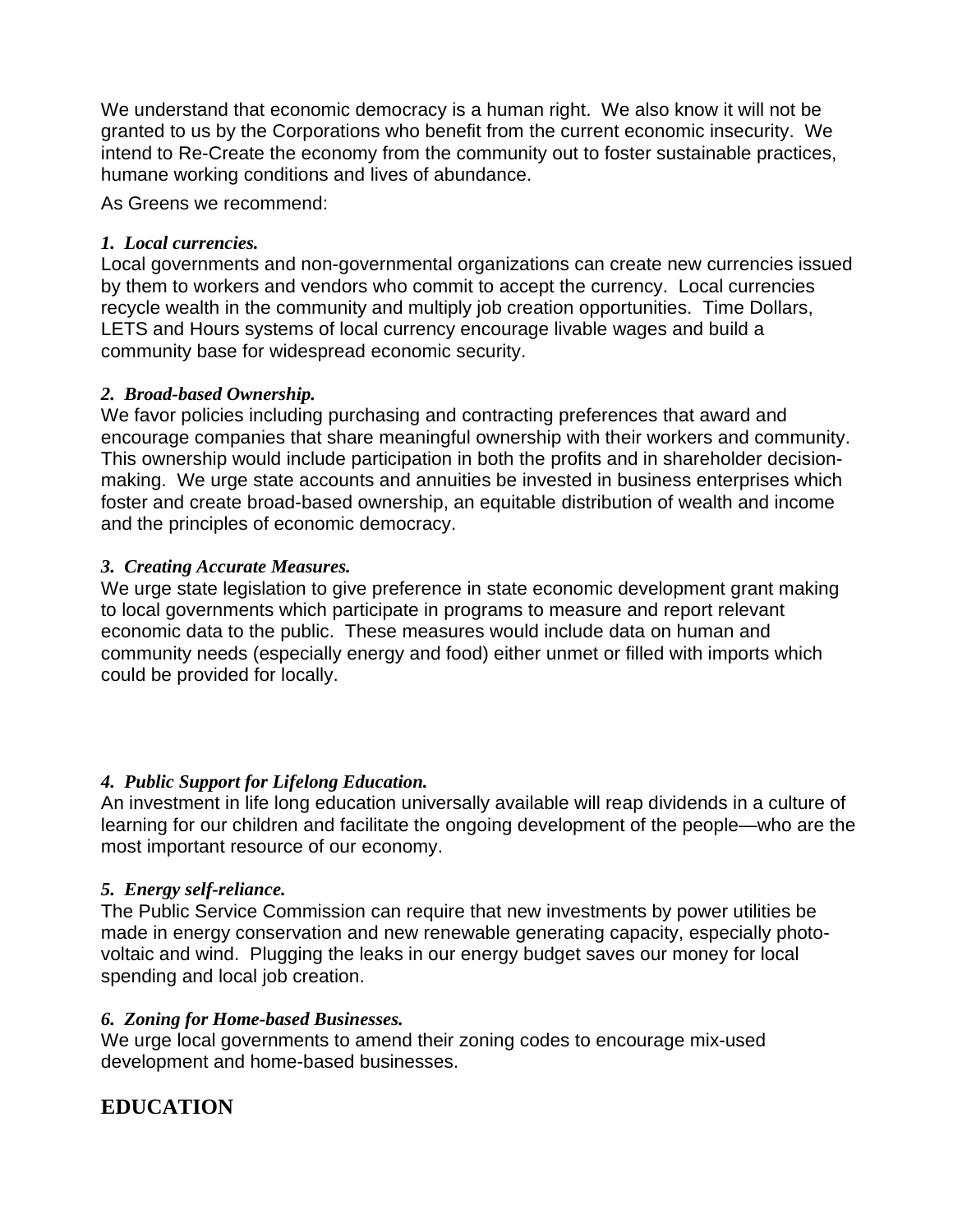*Each and every person can attain whatever educational level they desire in whatever manner they desire regardless of income, race, disability or gender without discrimination.* 

An education should never be denied to anyone with a thirst for knowledge. For too long education has been a privilege. The right to a good education should be protected for all peoples, the benefits accruing to our nation as a whole and it should befinanced by public funds.

As Greens, we will:

#### *1. End Tracking*

Stop tracking, compartmentalization and ability-grouping in schools. These programs with the stated intent of giving each child the attention they need to achieve their own level of educational development have been used to reinforce stereotypes of who is capable of what in an educational environment. Young people are capable of far more than we give them credit for.

#### *2. Tax Money Should Fund Open, Inclusive and Democratic Education*

Oppose school vouchers. Public funding must serve public schooling. Public resources must fund schools that provide open, inclusive and democratic access to all students who wish to attend.

#### *3. Protect our young from manipulative recruiting practices.*

We are committed to a future without war. We expect our schools to prepare young people for meaningful employment in a peace economy. We oppose JROTC militaristic programs and their role as training camp for the armed services. If military recruiters are invited to schools, promoters of peace and non-violence should also be invited to offer young people viable alternatives to enlistment. We oppose the practice of public schools providing lists of the student body to military recruiters.

#### *4. Community Classrooms*

Our community can play a dynamic role in educating young people in practical living skills. We encourage students to get out from behind their desks and to find teachers and mentors among their community as part of an organized volunteer program funded by state and local schools boards. Students can find skills such as gardening, cooking, construction (carpentry, electrical and plumbing), sewing, writing, music, art, auto mechanics, etc. Senior citizens and young people need opportunities to get to know one another again. By sharing on a practical level we can all benefit and gain a greater understanding for each other.

#### 5*. Stop Ritalin Abuse*

Investigate the incidence of children being diagnosed with Attention Deficit Disorderand other learning disabilities in Georgia's classrooms. A significant number of students in our schools are taking Ritalin and other pharmaceuticals to help control the student's behavior. We believe that children should be treated with respect, including the respect for the benefit for physical activity as opposed to sitting still for extended periods of time. Pharmaceuticals should not be used by our educators as discipline or a teaching tool. All medical decisions involving children should be private to the parent, child and a medical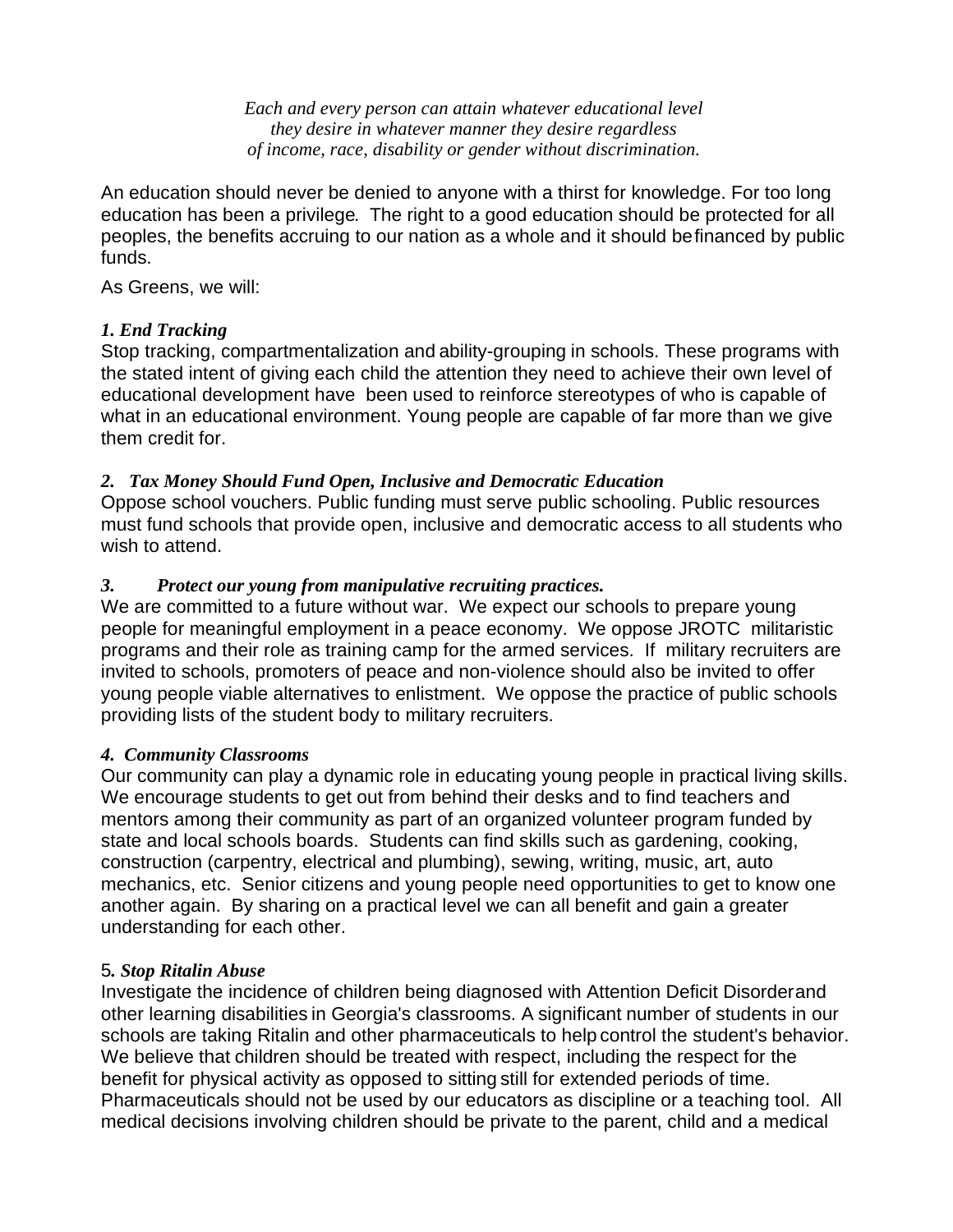doctor of their choosing. Should circumstances warrant the sharing of student's medical information with educators, this should only happen as part of an Individualized education Plan.

#### 6*. Schools Can Help Us Unlearn Racism*

Teach children the truth, compassion and diversity in our classrooms. Children deserve to know the true history of labor, religion and politics from a variety of valid perspectives. History has traditionally been written by the "winners." If we don't go back and re-examine the propaganda promoted about those "victories," we'll never be able to peel away the layers of racism and other cultural differences which continue to impact our communities as divisions instead of bridges.

#### 7*. Education Can Reduce Unwanted Pregnancies and Inprove Health*

Offer accurate, age-appropriate sex and health education which will 1) teach an understanding of the practical biological processes, 2) teach an appreciation of the responsibilities of parenthood, 3) encourage self-confidence, self-esteem and self-worth among young women, 4) teach an understanding of communicable diseases and the prevention thereof, 5) teach and promote good health through food consumption and physical activity, and 6) teach young people to respect each other'schoices, take responsibility for preventing unwanted conception, and for raising and supporting any children.

# 8*. Our Youth Need Recreation Opportunities*

Expand public recreational services for our youth.

# 9*. Stop Short-Changing High School Athletes*

High Schools must stop valuing athletics over academics. The purpose of the public educational system is to prepare students for their future. Athletics programs serve a role, but should not replace academic preparation. When an Athletic Program leaves the student unprepared for either higher education or employment that can effectively support them and their families, the school has failed both the student and the community.

# *10. Thorough Nutrition Education in Public Schools*

Georgians suffer greatly from an inordinate amount of heart disease, strokes and cancer. There is sufficient evidence in the medical community to advise the public that these and other debilitating and fatal diseases are preventable through diet changes as advocated by the Physicians Committee for Responsible Medicine (P.O. Box 6322, Washington, D.C., 20015). Our economy is burdened by disease care costs that are a direct consequence of the meat, egg and dairy diet. Our landscape has been denuded for grazing and our water systems are degraded by fecal pollutants which runoff our farms or are discharged from rendering plants. We urge the State School Board toprovide nutrition which includes options that follow a Food Guide based on the recommendations of the Physicians Committee for Responsible Medicine. We urge that schools provide options and educate our youth about this Food Guide recommending four vegetarian food groups, i.e. (1) vegetables, (2) whole grains, (3) fruits and (4) legumes – with other items (e.g. meat, dairy, eggs, sweets, fats) discussed including the potential health consequences of the various food options.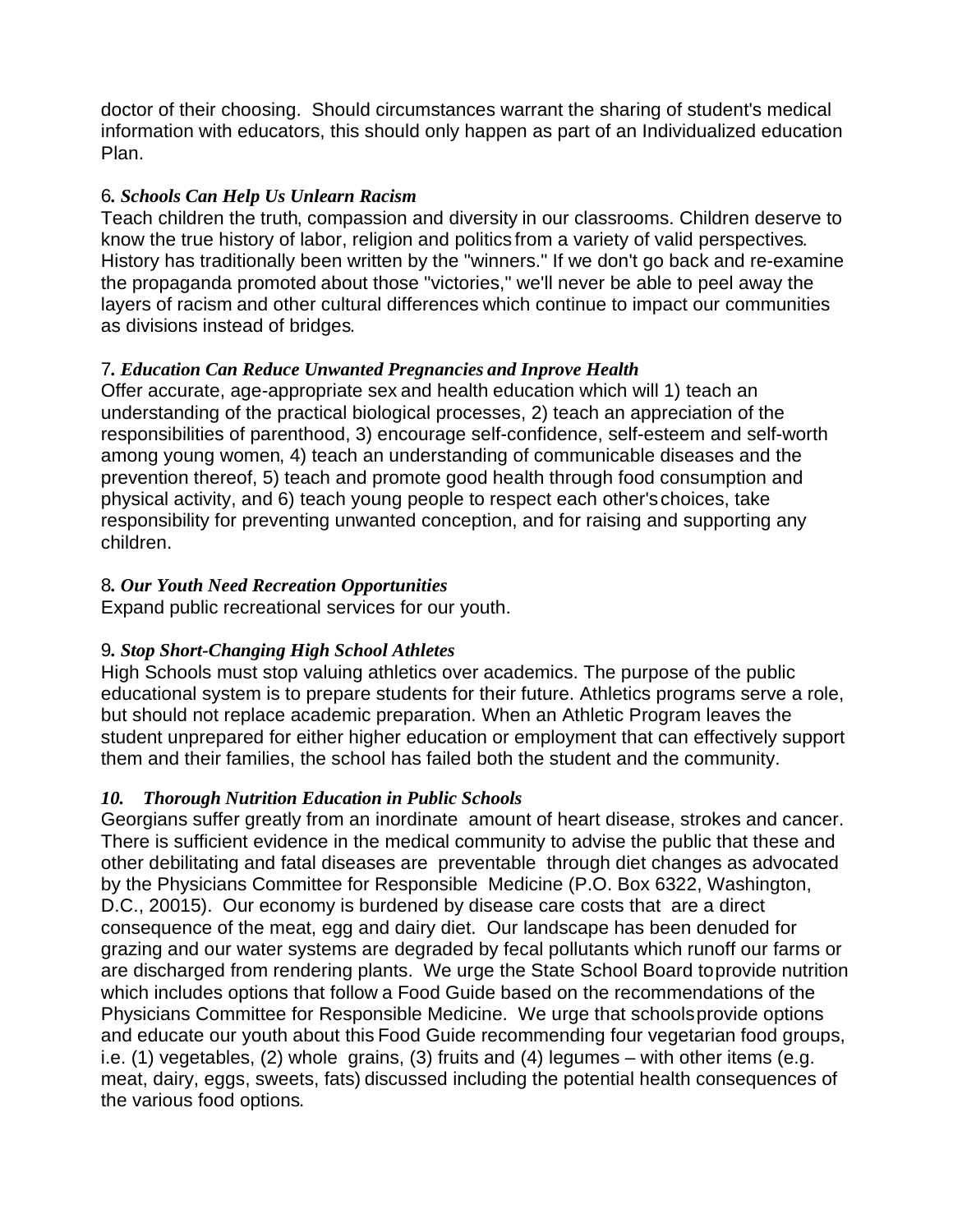#### *11. Academic Rights*

We advocate that teachers, like all workers exercise their right to organize on the job site. We support the right of collective bargaining for teachers and other public employees. Teachers like all working people deserve the right to collective bargaining and protections from unreasonable termination. We believe that the quality of our children's education is dependent on promoting the rights of academic freedomresiding with the individual teachers as opposed to school systems, boards and administrators.

# *12. Student Rights*

We will establish independent student advocates in each school to speak on behalf of students, especially in disiplinary cases. We will ensure that students have reasonable due-process protections in school disciplinary actions. We call for the end of mandatory silent lunches for students. We call for the end of dress codes as they are unconstitutional and deny students freedom of expression and individuality.

# *13. Gateway Testing*

Gateway testing is not an accurate means of determining the achievement or intelligence of our children. We encourage our educators and will promote the use of a variety of evaluative tools which account for ethnic and cultural differences. We oppose proposals to hold back students based on the score of one test. This practice can cause irreparable damage and do not provide an accurate and effective means of determining a child's educational progress. As children are unique individuals and different these regards, the testing of children should take into account these differences in a fair and balanced manner.

# *14. Teach Non Violent Communication Skills*

Our nation and our state have witnessed the increasing violence and all responsible and caring people want violence in our schools to stop. Unfortunately, in a world of sound bite culture, two working parent families, single working parent families, the delivery of communication skills that involve open and honest dialogue from the heart in a peaceful fashion falls by the wayside. Our current teaching of dispute resolution provides a bandaid once the dispute has arisen, but does teach our children the necessary communication skills to interact in a more caring manner and obviate the occurrence of the dispute in the first place. One recommended model would be based on Marshall Rosenberg's Non Violent Communication.

# **ELECTRIC RE-REGULATION**

*Re-regulation of public utilities done in a way that protects consumers and small businesses and promotes the use of clean and safe renewable power sources.* 

The re-regulation of public utilities, especially of the electric power utilities, is going to happen. Several states have made these changes and others including Georgia are studying these changes. The President of the United States has repeatedly espoused this as one way to reduce our CO2 emissions to meet our commitments to the rest of the world.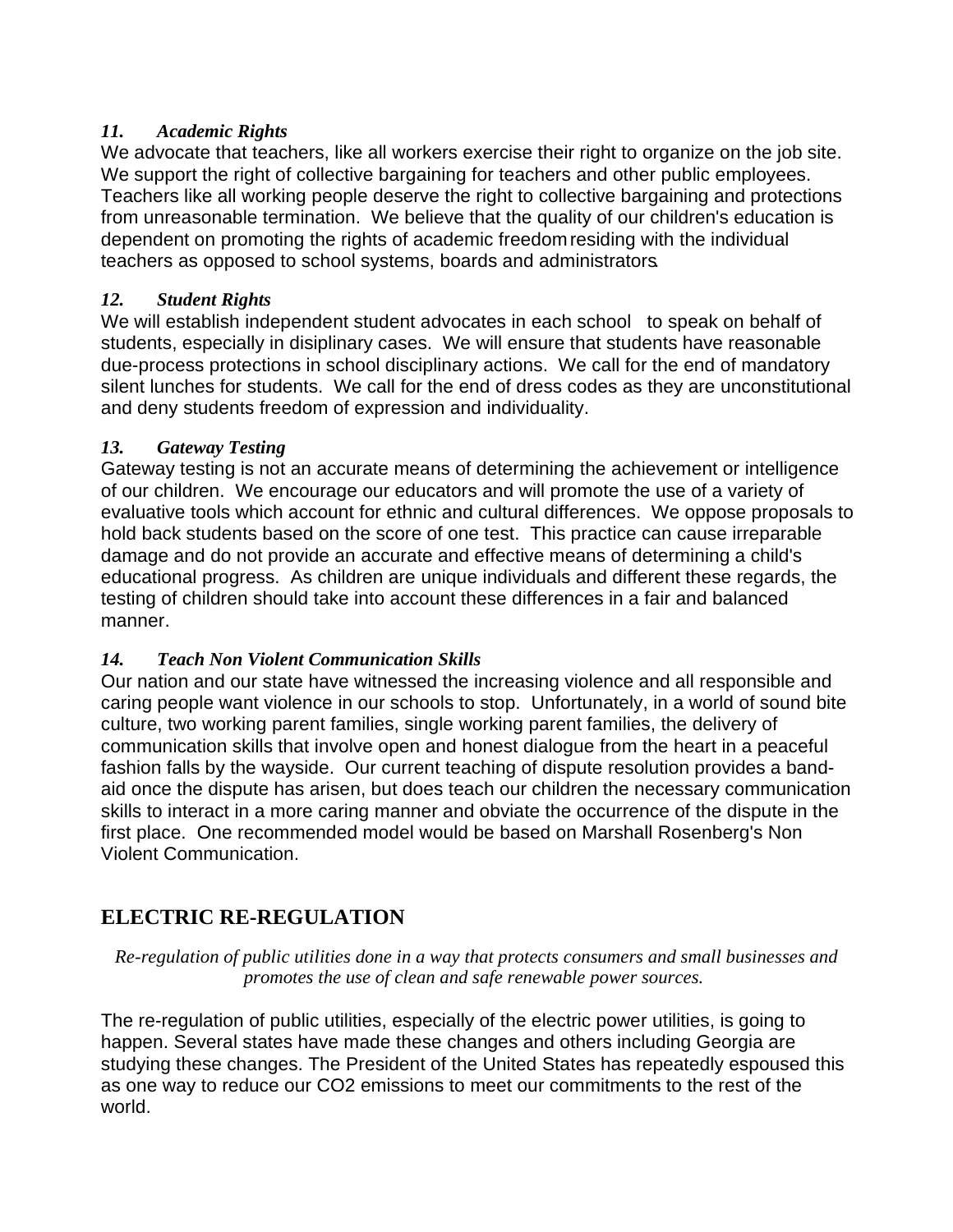It is essential that Georgia re-regulate in a manner that is good for the economy and good for the environment.

#### *1. Demand Side Investments*

Use the rate setting and regulatory powers of the Public Service Commission to encourage investment in demand side efficiency and conservation improvements over investments in new generating capacity.

#### *2. Protect (Especially Residential) Ratepayers*

Keep discriminatory practices out of electric service so that all consumers are guaranteed access to reliable electric service. Low income and rural communities must be offered programs in support of affordable electric service. Large consumers should not be given lower rates. Ratepayers must be protected from excessive rates during transition to a competitive market and protected from discrimination in rates or services in the long term.

#### 3*. Electric Reregulation Must Not Sacrifice the Environment*

Public protection from environmental damages caused by power generators and facilities. Pollution from power plants must be reduced. Energy conservation must be increased and cleaner energy supplies must be developed to move our society towards a sustainable existence. All competitors must be required to meet safety standards for workers and for the community. Public oversight for electric utilities must be maintained. Consumers should be given full disclosure of emissions and waste data, compliance with safety laws and all other information necessary to make informed purchasing decisions.

#### *4. Net Metering: Funding the Transition to a Solar Economy*

We support legislation offering incentives to small (less than 10 kilowatts) independent power producers, using clean renewable energy sources such as photovoltaics, wind generators, and bio-mass generators. These incentives should include tax credits, rebates on equipment cost, and "net metering", also known as bi-directional metering, ie. the electricity meter moves forward for incoming power from the utility company, backwards for outgoing power produced by the independent power producer in excess of their needs, thus providing equitable compensation.

#### *5. Separate Power Distribution from Production*

Electric restructuring done in ways that lead to a truly competitive market. It is essential that the power grid and the means of distribution be run by an organization that does not compete in the production of power. The power grid must allow a level playing field for all producers. This means that if the Southern Company's power grid is used, then it must divest itself of all power production for the state of Georgia or sell the grid to a truly independent organization.

#### 6*. Protect Ratepayers and Taxpayers from Stranded Costs*

Taxpayers and ratepayers should not assume responsibility for losses from bad investments made by utility companies. Utility company stockholders or municipalities are not entitled to recover losses from bad investments from electric consumers or taxpayers.

#### *7. Shut Down Nuclear Power Plants*

No nuclear power plants will be allowed in Georgia. No power plants that are inefficient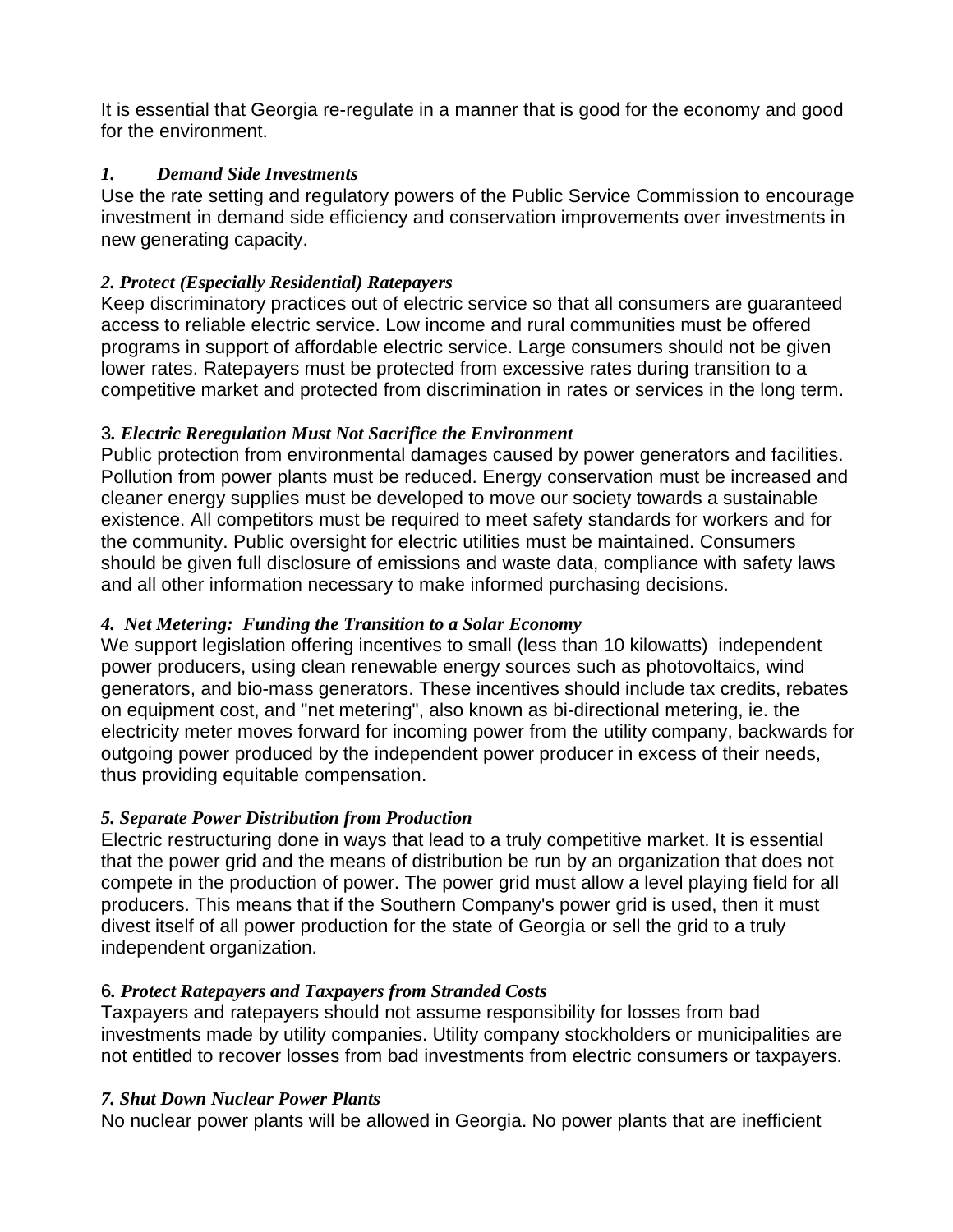from an environmental point of view will be allowed. Before any new large capacity is provided it must be demonstrated that extensive demand side management has occurred. Investments in consumer efficiency are the most cost effective manner of serving our power needs.

# **ENVIRONMENTAL JUSTICE**

*Honor the rights of all to clean air, water, soil and food.* 

Our economy's production processes were developed without sufficient attention to the hazardous side effects they present. Toxic substances are accumulating in the food chain. Our current economy is built on the principles of consumption and waste, not sustainability and conservation of vital natural resources.

The causes of death in the United States have shifted from infectuous diseases, in the early part of the century, to 80% of deaths now resulting from chronic conditions. The cost of this trend is measured in shortened and diminished lives, as well as \$750 billion a year in increased medical expenses. Even so, our vital records are not being collected in ways which would facilitate the scientific correlation of all this illness and disability with environmental factors, which are believed to be major causes.

The fallout of these corporate choices for toxic technologies fall disproportionately on poor communities and communities of color. While urban dwellers are able to purchase products of convenience, in Georgia, it is primarily poor, African-American and rural communities who pay the health costs of toxic exposure. Workers are the first exposed. But the often short-sighted policies designed to protect work-place safety tend to shift the pollution into the communities, or to down-stream neighbors.

Ultimately we all pay the price since we all share the air and water which cycles throughout the environment.

#### *1. Phase Out Toxic Technologies*

Phase out toxic technologies such as nuclear power plants, the automobile, waste incinerators and landfills. We will fight to stop the transportation of trans-uranic and radioactive wastes and to require the U.S. Department of Energy Weapons Complex, the commercial power reactors and the academic research reators to develop plans for the long term storage and containment of existing radioactive wastes on the site at which these wastes were produced.

#### *2. Shift Funding to Alternatives to Cars*

Shift transportation investment from car-oriented road construction to projects and programs that serve pedestrians, cyclists, public transit users, the elderly and the differently-abled.

#### *3. Prevent Pollution*

Shift environmental policy from pollution conrol (which hasn't worked to protect human health or to conserve non-renewable resources) to pollution prevention - - not producing toxics in the first place. We support the establishment of a Zero-Waste Goal for the State of Georgia. We advocate a comprehensive program of education and other measures aimed at industrial, institutional, office, household and consumers generators of waste to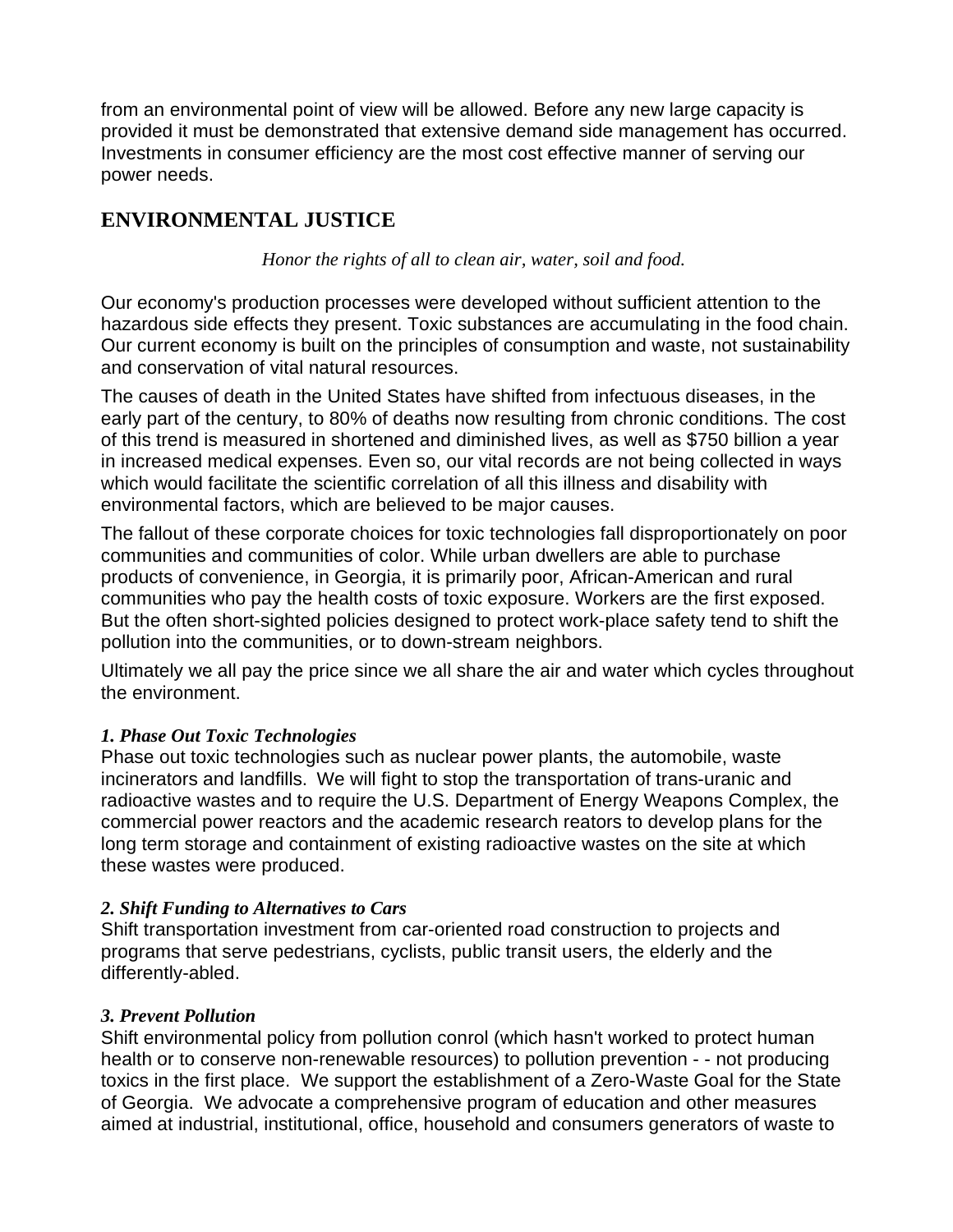reduce both the toxicity and the quantity of waste they produce. We urge container deposit legislation and other economic incentives and disincentives to promote the re-use of both products and materials. We urge the creation of household, community, municipal and agricultural composting programs to divert clean organics from disposal from household kitchens and yards, from institutional kitchens and from agricultural waste generators to both reduce the load on waste disposal systems and to build soil. We call for segregating industrial discharges from municipal sewage systems in order to protect the usefulness of these wastes for composting and non-food agricultural uses. We support bans of compostable materials from disposal facilities. We urge the development and public funding of programs for segregating and gathering used materials for recycling. We support an ongoing survey of the waste stream destined for disposal to determine the potential for additional waste and toxic reduction, products re-use, organic composting and materials recycling. Whenever possible, utilize waste energy from one process to run another process, thereby saving the burning of additional fuel. This is called 'cogeneration' and should be applied as widely as possible to reduce fuel and energy consumption and pollution.

#### *4. Compensate Victims of Pollution*

Protect the rights of victims of environmental pollution to receive full compensation for damages and quality health care. Create a Pollution Victim's Compensation Fund to receive dedicated revenue from a Pollution tax on all releases reportable in the Toxic Release Inventory. The Fund is to be divided into separate accounts and disbursed to pay a) the health-care costs of Pollution Victims; b) providing technical assistance to community groups in holding responsible corporations accountable for containing and cleaning up uncontrolled toxic sites; c) funding grants for technical assistance by the Office of Pollution Prevention to be matched by and to assist polluting industries to retool production processes to reduce reportable discharges; and d) for retraining, job placement and worker transition costs associated with displacement created by production process changes motivated by pollution prevention efforts. In addition, we advocate the creation of national and state Chronic Disease Registries to facilitate the systematic gathering and correlation of data on chronic diseases (including: cancer, heart disease, diabetes, lupus, birth defects, asthma, and so on).

#### *5. Protect our Water Resources*

We believe that the provision of a secure source for clean, potable water is one of the primary roles of governments. We recognize that many communities in Georgia can no longer offer uncontaminated water to their citizens. We insist that poor people be provided with uncontaminated bottled water. We oppose the privitization of public water and wastewater systems. We believe that responsibilty for protecting our water resources is the most fundemental role of our governments and recognize this as a public function necessary to the security and the promotion of general welfare of Georgia's citizens. We are deeply concerned with the threats to our water security posed by surface and ground water contamination from agricultural, industrial, sedimentation and non-point run-off sources and by the depletion of the Floridian (and other) aquifers. We advocate that the issuance or renewal of surface or aquifer withdrawal permits for industrial use be conditioned on the existance of water conservation programs and on-site water recycling programs. We would condition the renewal of public withdrawal permits on educational and other programs including the Georgia Friendly Yard and Neighborhood Program to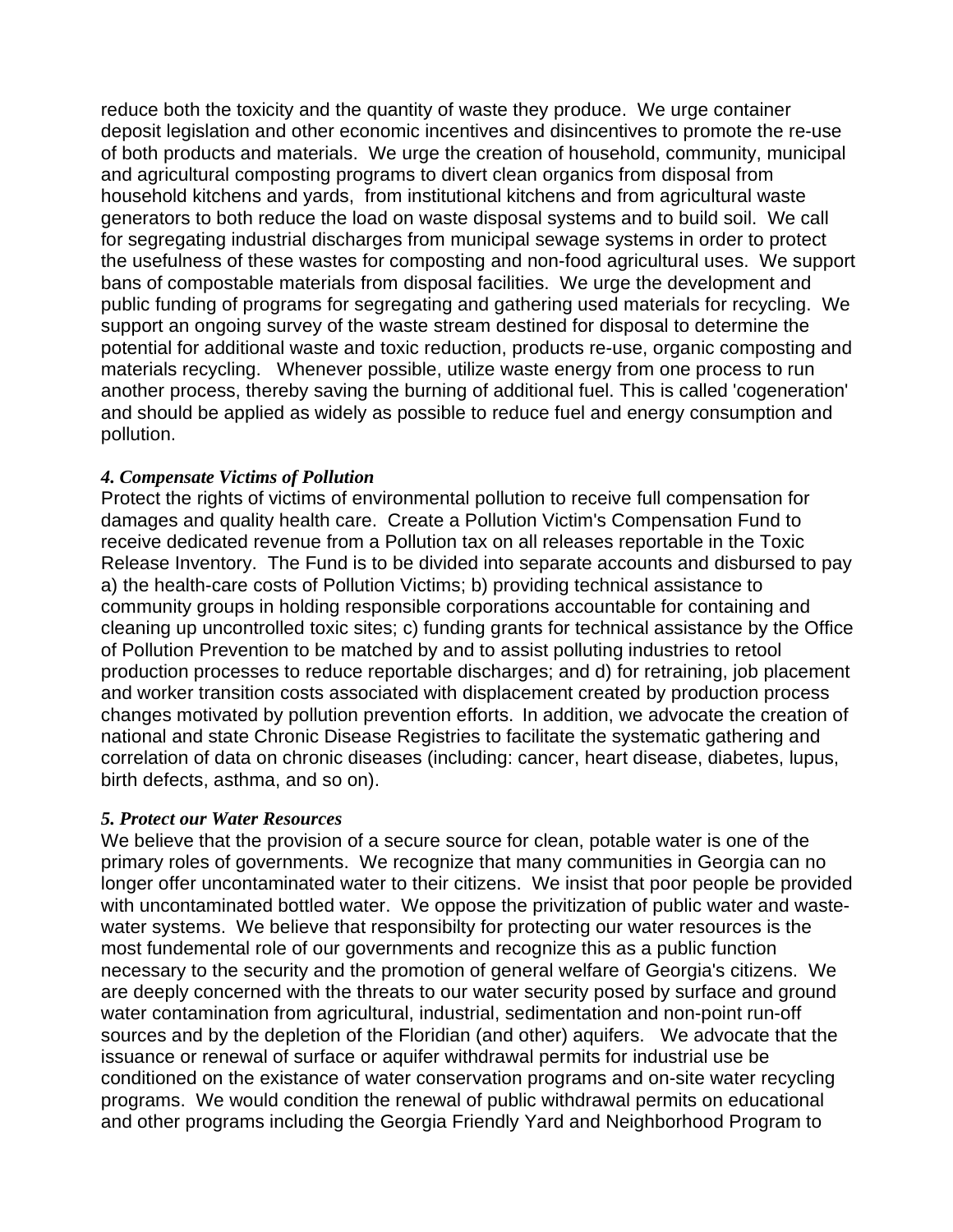promote the conservation of water, the use of indigenous vegetation, water efficient irrigation and efficiency standards for household, institutional, commercial and industrial water appliances and processes. We urge the prompt separation of septic sewage lines from storm water lines to protect from the accidental discharge of untreated sewage into our streams and rivers. We support the use of sewer tap-on moratoriums in those drainage basins which lack the capacity to safely handle the existing and anticipated load on waste water systems. To insure the protection of ground water resources, we urge counties and municipal governments to provide for special use permits to encourage the experimental use and development of onsite composting toliets in the place of septic tanks. We urge riparian corridor and wetlands protections. We urge the application of cooling towers to all steam cycle power plants to avoid the discharge of vast quantities of waste heat into bodies of water, which reduces oxygen content and their ability to process municiple and agricultural waste, killing aquatic life and turning rivers into open sewers. We insist that Georgia pursue an environmentally responsible resolution to the Tri-State Water Conflicts.

#### *6. Reduce Greenhouse Gasses*

Support the honoring of U.S. commitments to international treaties to reduce green house gasses and other environmental concerns.

#### *7. Population Growth*

We oppose policies that work to encourage population growth. We encourage public education that urges individuals to take personal responsibility for the impact on the global resource base of population growth. We oppose policies for coercive sterilization or contraception. We urge sensitivity in these educational efforts to the diversity of cultures on the planet. We encourage policies and education to honor and respect cultural viability/ integrity and personal autonomy both in the U.S. and globally.

#### *8. Make the Switch to Renewable Fuels*

Greens advocate the conversion of the economy to trully renewable and clean fuels. Out of sight, out of mind pollution schemes are discouraged including electric power derived from coal burning and nuclear power plants. But we encourage the development of electric cars that derive their power from green energy, in particular, solar, wind and organically grown biomass (ethanol) fuels and power sources. We urge that all American gasoline be standardized at 5% ethanol to raise octane and absorb fuel system moisture, as well as achieve a partial switch to renewable gasoline. That the use of MTBE as a fuel oxygenate be discontinued because the breakdown products of MTBE in the air cause more lung damage than the ozone it is claimed to reduce, as well as MTBE being a profound water pollutant.

# **FAMILY**

*Children are entitled to housing, food, healthcare, education and the care of their family or guardian.*

The Preamble to the Constitution of the State of Georgia states that document's purpose as: "To . . . insure justice to all, preserve peace, promote the interest and happiness of the citizen and of the family . . . "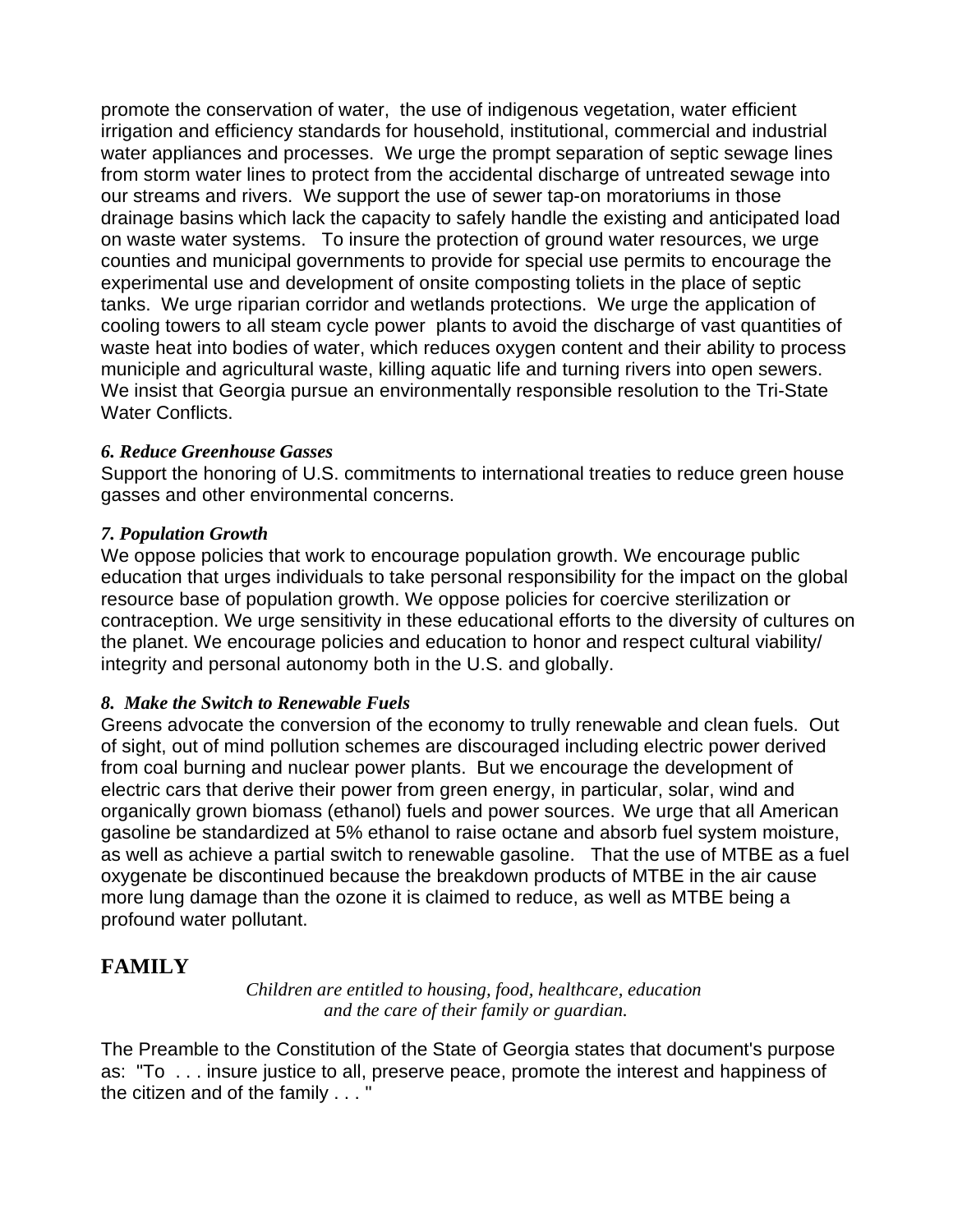We believe that the State in its responsibility to its citizens has a duty to support and not interfere with loving, well functioning families. We also believe that the State has an equal responsibility to utilize every appropriate means possibleto protect children from deprivation and abuse. We decry the negative long term consequences of the physical and sexual abuse and assault that far too many of our young people have endured and continue to endure.

We are deeply concerned that a significant number of marriages and partnerships involve some type of abuse.

We know that stopping the violence will involve individuals making conscious choices to stop perpetuating the violence.

We find unacceptable the hetero-sexism and homophobia in our culture and public institutions that would deny willing and capable persons from knowing the joys, sorrows and responsibilities of parenthood.

As Greens we will:

#### *1. Family*

Our view of family is welcoming of every committed voluntary loving partnership that Georgians might make with one another, that puts first, the support and care of whatever children may be a part of that family. We make this statement without concern for the sexual orientation, gender or gender-identity of the parents. We support access to adoption without discrimination based on one's gender or affectional preferences.

#### *2. Marriage and Divorce*

We recognize a right to marry or to form simlar committed relationships, regardless of sexual orientation, gender or gender identity. We will support appropriate changes to Georgia's Marriage Statutes that will afford those state privileges and responsibilities, currently offered to married couples, to committed Domestic Partnerships. We support the changes necessary in Community Property Laws so that Courts may fully recognize the contributions that Home workers make to permitting marriage partners outside the home to build wealth and equity, which ought to be shared equitably when dissolving a marriage and the partner's assets. We acknowledge that disparate access to money among divorcing partners creates a disparate access to effective counsel and almost always harms women in divorce, and almost always harms children in custody, visitation and support controversies.

#### *3. Family Planning*

We support women accessing education and family planning services on their own terms. We oppose policies for coercive sterilization or contraception, currently being imposed by many state DFACS offices and by some of Georgia's Juvenile Courts. We urge sensitivity in these educational efforts to the diversity of cultures in Georgia. We urge respect for cultural integrity and personal autonomy with respect to family planning issues. We must reduce infant mortality here in Georgia, by focusing on preventative, prenatal and postpartum health care including reducing the epidemic of neural tube defects through folic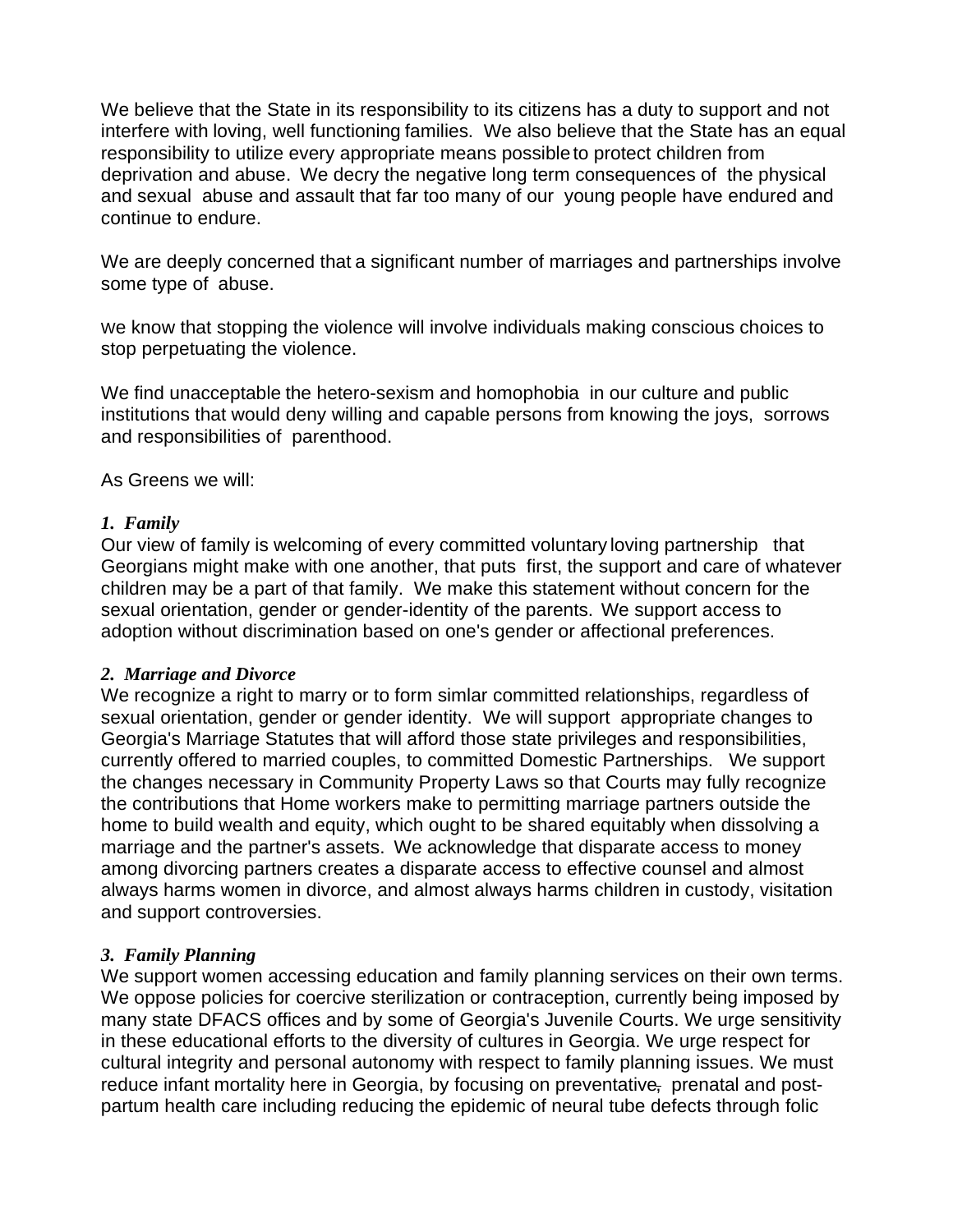acid education campaigns. Pending the full implementation of a system of universal health care, we urge that priority be given to maternity care that results in healthy mothers, babies, and families. We will work to guarantee access to a full range of reproductive health services in and out of the hospital including prenatal care, midwifery care, delivery and post-partum care, including home visits and new parents mentoring programs. We will provide access to and funding for family planning information, contraceptives for both men and women and access to safe abortion for those who choose them.

#### *4. Custody, Visitation and Support*

We recognize that we live in a culture where too many primary partnerships are marked with violence and abuse. We support existing laws that require that the probablity of abuse is taken into account when handling divorce and subsequent matters brought to courts. We support the continued use of the best interest of the child standard, in deciding custody, visitation and support controversies. We believe that this best interest standard is served by using custody orders to maintain existing caregiving relationships and ties, including with the effected child's siblings and by providing continuity and stability in the child's homelife. We oppose efforts to change custody laws to create a rebuttable presumption of joint custody. We urge that judges be given the discretion and develop the discernment to recognize when a petition to change existing custody, visitation or support orders are used in ways that perpetuate the abuse and control that has been exercised by a petitioning parent over an ex-partner. We urge that judges exercise their discretion to protect children from becoming a pawn in court proceedings used to perpetuate the abuse and harassment of an ex-partner over a custodial parent, where a history of abuse exists.

#### *5. Domestic Violence*

We will increase resources to prevent and respond to domestic violence. We will commit funding, resources and personnel to build a coordinated community based response to the domestic violence in our homes, that emphasizes the accountability of the perpetrator and the protection of those victimized by abuse. We will implement the recommendations of the *Commission on Gender Bias in the Judicial System* in their June 1992 Report to the Supreme Court of Georgia. We will urge the allocation of resources to train police and court personnel to do their part to end domestic violence. We urge Greens and Georgians to challenge the sexist assumptions of our culture which are used to justify family violence. We urge the wide spread adoption of batterer's intervention programs, based on the Duuth model, with ultimate accountability to the feminist battered women's movement.

#### *6. Deprivation*

While we would agree that children must be protected from deprivation. We find that we do not always agree with what case workers consider deprivation. We urge that DHR employees with responsibilities for intervening in family situations be trained to respect the spiritual, religious and cultural practices of Georgia'ss diverse peoples and to distinguish from foreign practices and actual abuse. We would clarify governing statutes so that case workers need not mistake poverty for deprivation. We advocate that simple misdemeanor possession of marijuana not be used, unsupported by other evidence, as a basis for a finding of deprivation. We believe that a parent's refusal to put their children on ritalin is not sufficient grounds to support a charge of deprivation.

#### *7. Education*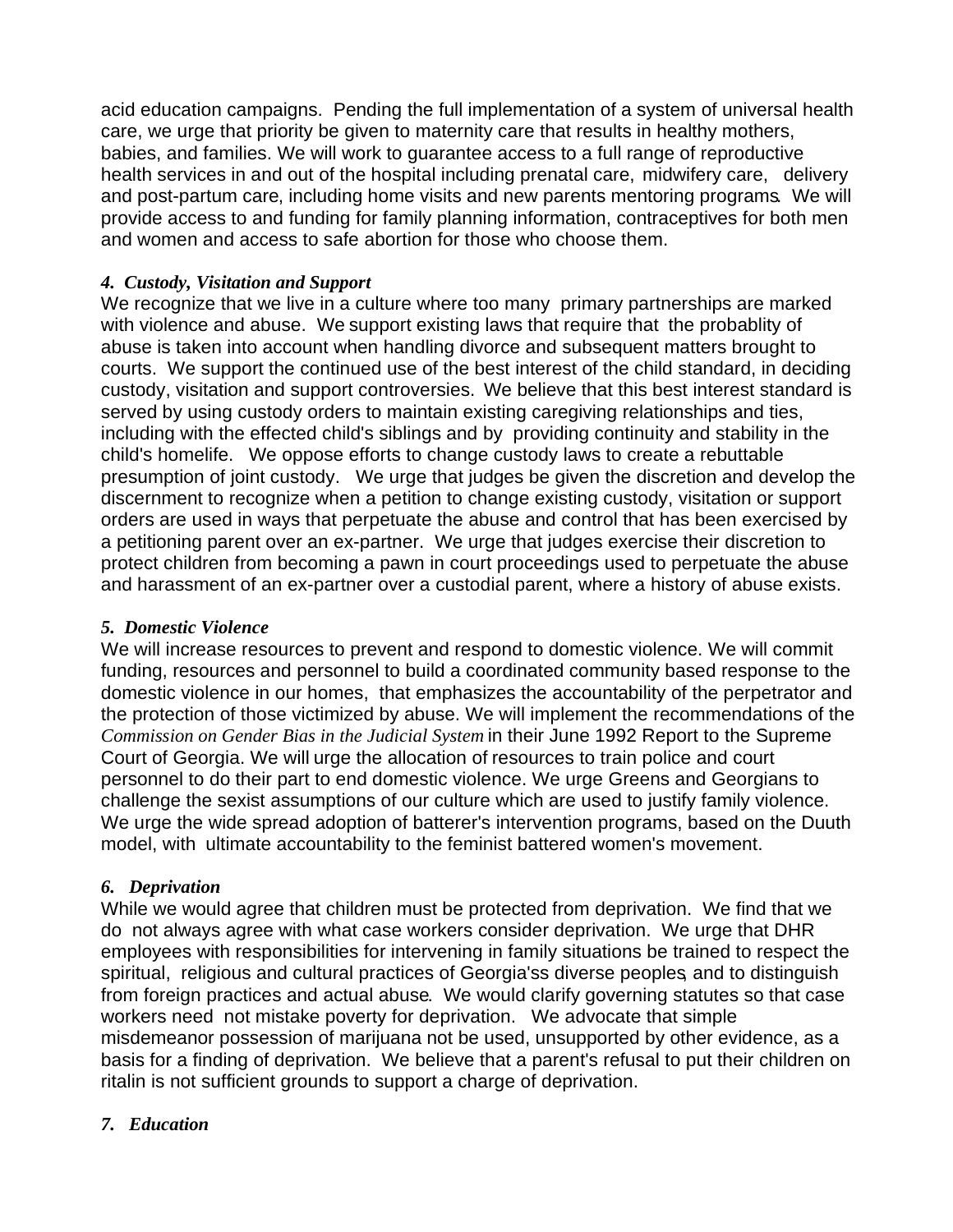We are committed to Georgians being able to access life long education. We urge family and community involvement in Primary and Secondary Education. We will protect parents abilities to attend to, review and participate in their children's education. We urge employers to support parental involvement in their children's education with comp time and personal leave policies which are family supportive. We urge purchasing and contracting preferences that reward employers who adopt such policies.

#### *8. A Family Supportive Economy*

Many of the pressures which families currently face are related to the economic conditions in our communities. We support livable wages, family friendly work schedules, flextime, life long education, support for family owned farms and community scale businesses. We oppose public and private housing policies that discriminate against families, particularly families with children. We urge employers to permit work-at-home arrangements with appropriate protections to protect labor rights. We oppose those aspects of Workfare which we feel violate the Constitutional prohibition against*involuntary servitude* and the punitive sanctions created by the 1996 Personal Responsibility and Work Opportunities Act and the 1997 Georgia Temporary Assistance for Needy Families Act. We commit to restructuring the public welfare program so that children have the benefit of their parent's time and energy; and that respects the autonomy of single parents. We recognize that children are entitled to housing, food, healthcare, education, and the care of their parents.

# **FOREIGN POLICY**

#### *There is no way to peace, peace is the way.*

We oppose U.S. military adventurism. We are not isolationists. We are committed to both personal and global responsibility. Our government does have a role in international affairs. However, we do not support the federal government assuming responsibility as world policeman. We are wary of the motives of U.S. foreign policy that uses military force to selectively protect human rights for some but not all. We recognize that frequently US foreign and military policy have been driven by corporate interests instead of the country's interests.

Ever since the creation of the State of Israel in 1948, the United States has extended to it a hand in friendship and support. Israel owes much of its political survival and economic success to the United States' unwavering support. In recent years, America has increased its support of the Palestinian People in an attempt to alleviate the suffering of its masses. Both sides have fostered the creation of radical groups which have in turn, led to the surge of violence.

The cause of the violence and the 40 year-old civil war in Colombia is economic and political inequality. All armed actors in this war have repeatedly violated human rights. The U.S. aid in Plan Colombia rewards the paramilitary groups supported by the Colombian Army who have committed the vast majority of the murder and torture, and who are often connected to international drug trafficking. Those who are paying the price are the poor farmers in areas controlled by leftist rebels who have little choice but to grow the coca plant for economic survival. Our tax dollars indescriminately destroy their fields with herbicides and our arms shed the blood of these farmers as we repeat the errors and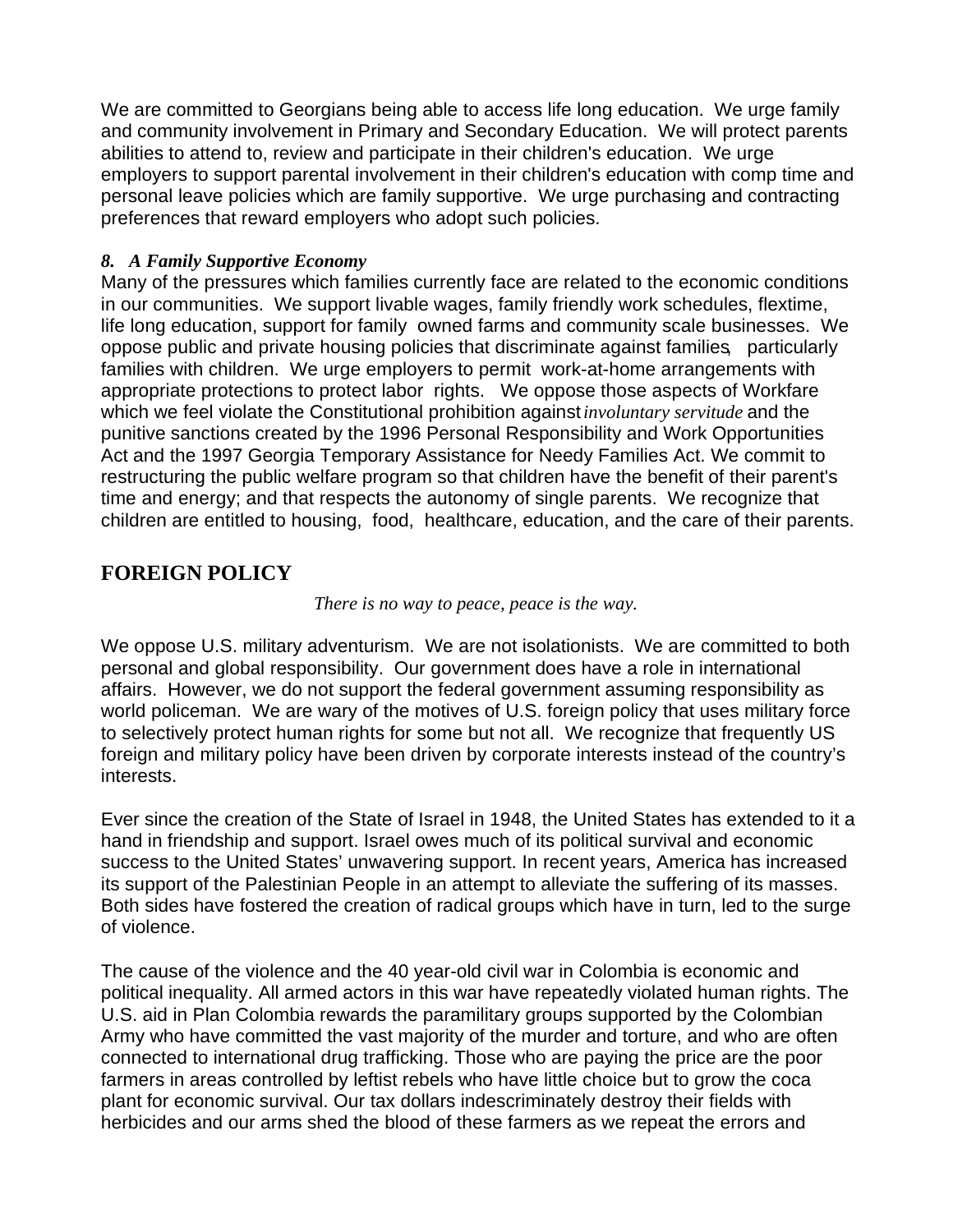crimes of the Viet Nam War. With the war currently at a stalemate the US should allow peace to be negotiated, rather than adding fuel to the fire.

In Bolivia and Peru the War is being fought against indigenous people who have grown the coca plant for centuries for their own medicinal and ritual use, and who now rely on it as their major source of income. Draconian drug war policies and laws, adopted under pressure from the US government, have subjected these indigenous people to living in a militarized environment where they are regularly subjected to: unreasonable search of their bodies and properties, lengthy prison stays without trials or convictions, physical abuse and theft of their belongings by the a corrupt "anti-drug police." Military force in Bolivia has been used to repress the legal political activities of indigenous farmers' unions.

In Peru, US mercenaries, paid by the CIA, have encouraged the Peruvian airforce to carry out the routine shooting down of planes and which has resulted in the killing of innocent people simply because anyone who they fail to identity is considered to be a drug trafficker.

These crimes are repeated around the world wherever the war "on drugs" is being fought. The only way to slow the flow of drugs is to reduce demand in the US. We must just stop the military war on drugs.

As Greens we call for:

#### *1. End Human Rights Violations both here and abroad.*

The key to long lasting peace is economic and environmental justice and reparations to those who have suffered. Generations of war and genocide can only be stopped by ending the violence with peaceful negotiations and reparations, not with bombing, sanctions and economic devastation. We do not support the use of depleted uranium in weapons used by the NATO and U.S. military. Poisoning water supplies, the Earth and air leads to more death and mounting health travesties that will be seen in not only this generation, but future generations as well.

#### *2. Forgive International Debt.*

Restructure the World Bank and the IMF. We oppose the manner in which the World Bank and the International Monetary Fund have been administered to manipulate access to investment capital to attack the rights of working people to safe jobs paying livable wages and air, water and food safe for consumption. We call for an end to the "Structural Adjustment Programs" and forgiveness of international debt. Investments and loans must be targeted to achieve self-sufficiency and ecological sustainability.

#### *3. Demilitarize the International War on Drugs*

We oppose the expansive powers granted by the Clinton administration to the Director of the Office of Drug Control Policy (the Drug Czar) to conduct militaristic foreign policy missions under the cover of drug production intervention. We oppose the massive arms sales being conducted in the name of fighting international drug trafficing and production. In particular we oppose Clinton's Billion Dollar *Plan Columbia* and the massive military aid funded with our tax dollars that are being used in the name of putting down so-called Narco-Terrorism, but which are actually being used in a genocidal war to repress and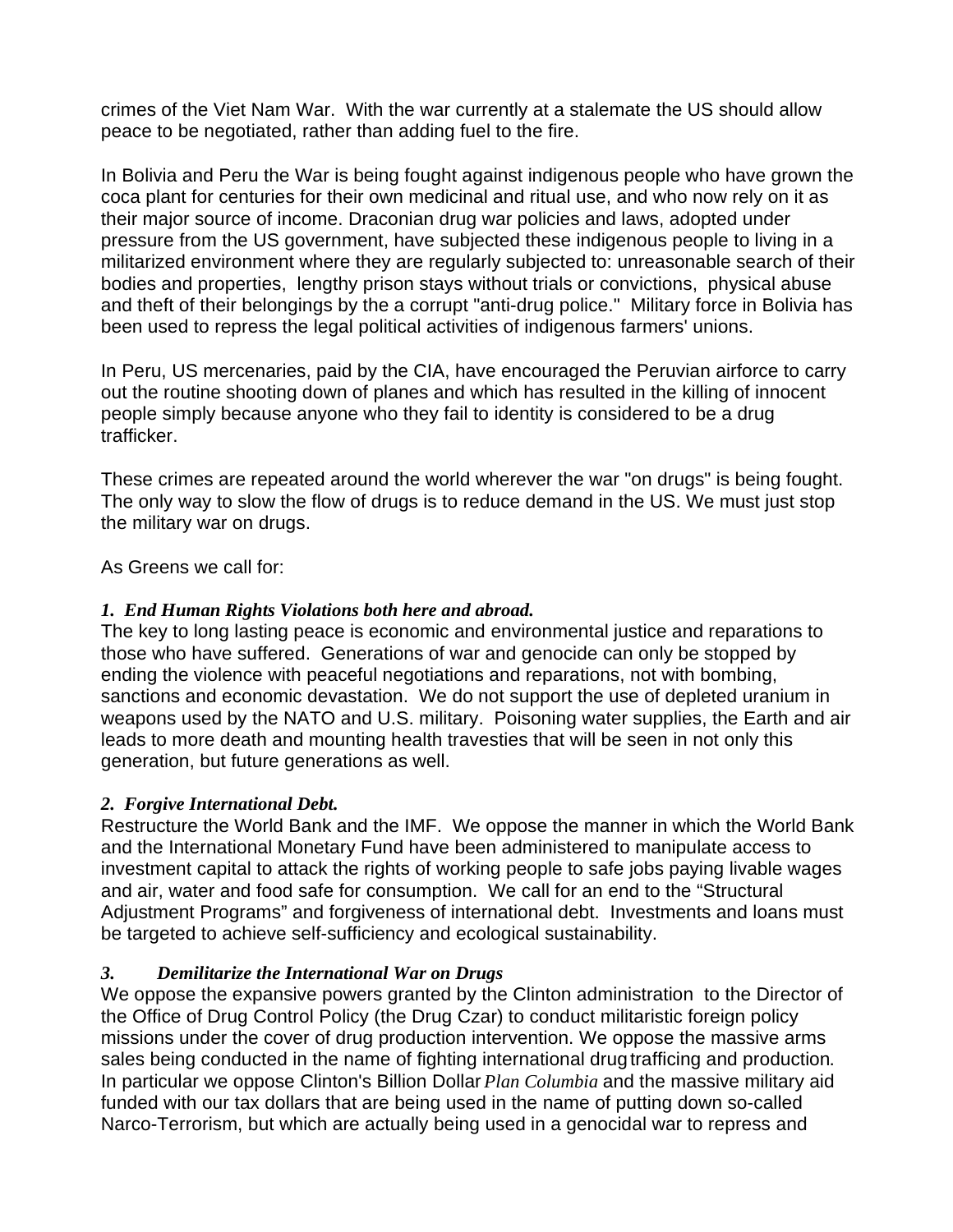control indigenous communities and movements for land reform and justice in Columbia, South America. We oppose similar U.S. policies in Bolivia, Peru and wherever around the World our government funds war against poor people in the guise of halting drug flow into this country. We will stop the military war on drugs, not just in this ocuntry, but wherever our tax dollars fund such activities around the world. We will instead focus resources on treatment for addiction and drug abuse prevention at home. We will respect the traditional use of herbs by other cultures. We will stand in solidarity with poor farmers around the World in their struggles for economic justice.

#### *4. Democratize the United Nations.*

We urge the United States to lead a movement for UN Charter Reform to eliminate the privileged position of Security Council members and to work to build the UN into a tool for international peace making, reconciliation and environmental protection.

#### *5. Abolish the CIA, End Covert Operations*

We would abolish the Central Intelligence Agency and those other federal agencies whose primary mission is and has been the conduct of covert military operations. Such activity is a direct threat to the security of democracy. We would reserve to Congress the power to declare war. And prohibit the Executive Branch from using military force without such a declaration.

#### *6. Create a Peace Force; committed to non-violent strategies.*

We believe that non-violence is the path to peace. While affirming the right of selfdefense, we are committed to creating a future without war. The military serves a role we feel can be replaced by the organization and funding at both the national and international level of a Peace Force which utilizes non-violent strategies and tactics to pursue Foreign Policy objectives outlined here.

#### *7. Halt arms sales to Human Rights Abusers.*

Pass Congresswoman McKinney's bill.

#### *8. End the War of Economic Sanctions against the people of Iraq.*

The suffering has gone on too long. Thousands of children are dying every week in Iraq from preventable health problems and mal-nourishment as a direct result of the 1991 bombing and sanctions. Clinton ought to be held responsible for the 1998 bombing justified as retaliation for Hussein's refusal to cooperate with an UNSCOM inspection team staffed with U.S. spies. We ask the World Court to rule on the illegality of the use of Depleted Uranium weapons. We call on the U.S. government to commit to gathering and containing the radioactive waste left across the desert by its military actions.

#### *9. Create a Meaningful and Lasting Peace in the Balkans.*

Develop an effective strategy to create meaningful and lasting peace in the**Balkans**. Such a strategy must be based on an immediate end to the bombing and any other steps being proposed to escalate the violence. We call for the UN to intercede and protect the people of Serbia, Albania and Kosovo from both NATO aggression and from war crimes by Milosevic and others. We urge the OSCE to continue its reconciliation work interrupted by the bombing. We call on Congress to act to achieve these purposes.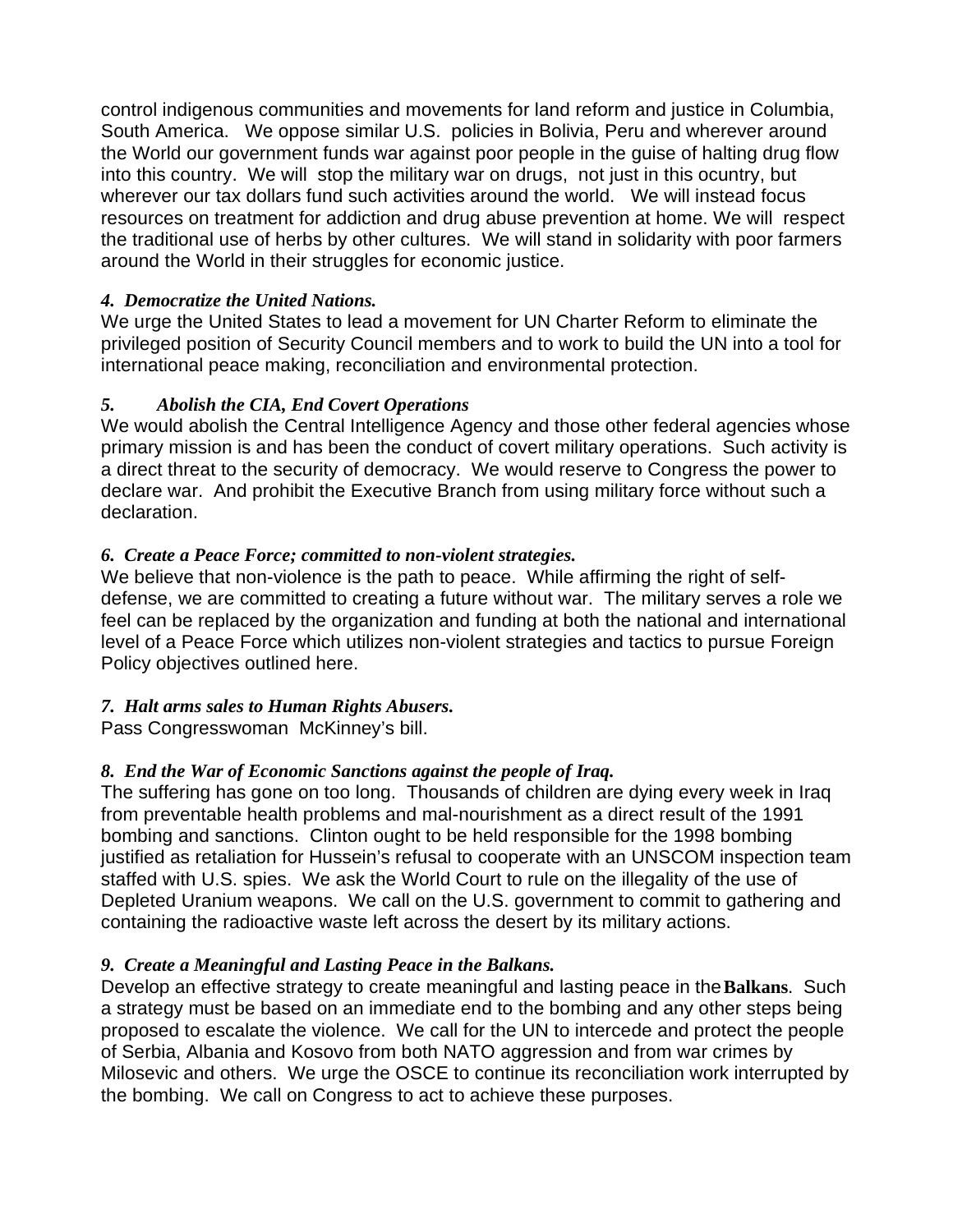#### *10. Stop the War in Chiapas.*

We call for an immediate halt to all arms sales (usually funded as drug interdiction activities) to the Mexican government. We recognize the rights of the indigenous Mayan people to autonomy and self-government in their homeland in the Mexican state of Chiapas. We urge the Zedillo administration to withdraw troops from their war in Chiapas and to restore the Constitutional protections afforded indigenous peoples prior to NAFTA's enactment.

#### *11. End the War of Economic Sanctions against the people of Cuba.*

End the economic blockade against Cuba. Adopt a policy of reconciliation toward our neighbor to the South. We call for the repeal of the Helms-Burton Act.

#### *12. Support Peace in the Middle East*

Our position must support the quest for peace at any cost. In order to achieve such a goal, we must make the following recommendations to the warring parties: Halting of any further settlement development in the Palestinian territories; rolling back of present settler communities; establishment of a contiguous Palestinian State with parts of East Jerusalem as its capital; a sustained campaign to educate both sides of each other's language, heritage, and plight. This would include access for Palestinians to Israeli educational institutions;. Maintaining an open border between the states to facilitate commerce and free movement of the labor force aimed at raising the standard of living in the Palestinian State; and immediate and irrevocable suspension of all acts of terror perpetrated by members radical groups on both side. The United States is called upon to maintain its position as an honest broker of peace between the Palestinians and Israel.

# **FORESTS**

#### *Forests are indispensable to human and animal life and must be protected.*

Vast forests once covered most land. They moderate the Earth's climate and provide habitats for myriad species of wildlife. The Earth's remaining forests are a critical resource in that useful products, especially medicines, originate in the forest. Today's global market economy in the hands of multi-national corporations irresponsibly uses and often destroys this valuable and irreplaceable resource.

Chip mill operations in the southeast have proliferated within the past 10 years. Wood chipping is the most unregulated, highly mechanized arm of industrial forestry. In Georgia, forests are being unsustainably harvested in order to feed the state's 20 wood chipping facilities which combined are responsible for approximately 115,000 acres of clear-cuts each year. Clear-cutting degrades water quality and air quality, causes soil erosion and destroys wildlife habitat. The U.S. Forest Service has documented that over-cutting is occurring throughout the Southeast and that softwood removals exceed growth. In Georgia, nearly every county has been over-cut. Hundreds of jobs are exported to foreign paper mills when the chips are exported for foreign processing.

Hardwood chip exports increased by 500% from 1989 to 1995. The port of Mobile, Alabama is now the largest exporter of hardwood chips from the U.S. The southeast is now the largest pulp colony in the world. Hardwood industries such as saw mills and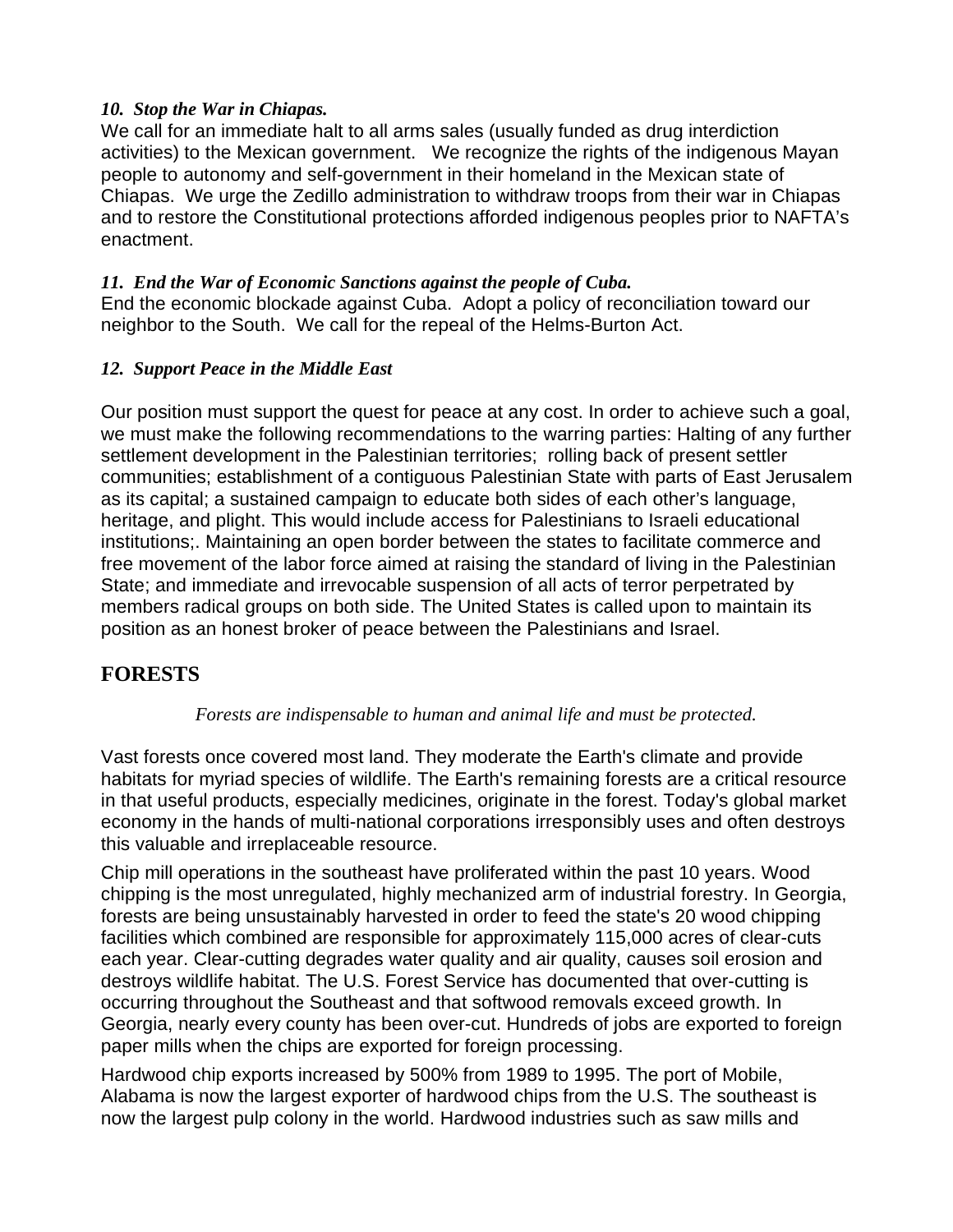furniture manufacturers are jeopardized by chip mills that are chipping young hardwoods that would make tomorrow's lumber if left to grow. Saw mills and other hardwood users employ more than twice as many people per unit of wood harvested as the pulp wood industry. Only 6-10 people are needed to run a chip mill that can devour more wood in one month than an average-sized saw mill goes through in an entire year.

#### *1. Our Forest Must Be Protected.*

We must overhaul Georgia and U.S. Forest Service rules to protect our forests and use them wisely. We must review, reform and restructure all Federal and State land-use policies so that landowners will not be burdened with extra taxes if they choose not to harvest their trees for lumber or pulp, and that forest practices become environmentally sustainable in a manner that will provide a continuing supply of high quality wood products.

#### *2. Support and Develop Sustainable, Conservative Forestry Practices, and Curtail Chip Mill Activity.*

An environmental impact study must be conducted on the impacts of the wood chipping industry in Georgia. A moratorium on the permitting of any new chip mills or the expansion of existing chip mills should be placed in effect until the results of this study are determined.

*3. Eliminate Commercial Tree Harvesting in the Chattahoochee and Oconee National Forests.*  These forests are only 1% of trees harvested in Georgia. We must restore them to the great forests they once were. This will be more beneficial to local communities because recreation and tourism provides 40 times more jobs than does the timber industry.

#### *4. Provide Economic Alternatives for Displaced Timber Industry Workers*

Once a zero-cut rule is enforced on our public lands, we must redirect federal forest funds to preferentially hiring displaced timber workers to perform forest restoration work. We must ban the export of raw logs and wood chips that cost American jobs.

#### *5. Educate Consumers on Recycling, Renewable Resources, and Sustainability*

We should enforce practices that encourage reduction of paper usage since most of our forests are cut to make paper. We should develop comprehensive recycling and require that high content post-consumer waste paper be used for copying and printing, toilet paper, napkins, etc. in all government offices and public schools. We should grow and use hemp, bamboo and kenaf as plentiful and renewable resources for the manufacturing of paper and other forest products. Public policy must maintain, restore and protect wildlife habitats, fisheries, bio-diversity, scenery and recreation. We must accept responsibility for the effect local actions have on the global economy and ecology.

# **GLOBAL POPULATION**

*We must demonstrate our leadership for equity and sustainability.*

The exponential growth of the impact of the global human population is arguably among the more serious threats to environmental integrity our planet now faces. We would like to stabilize this impact. But we reject the easy answers. This is a complicated issue with no clear "bad guys."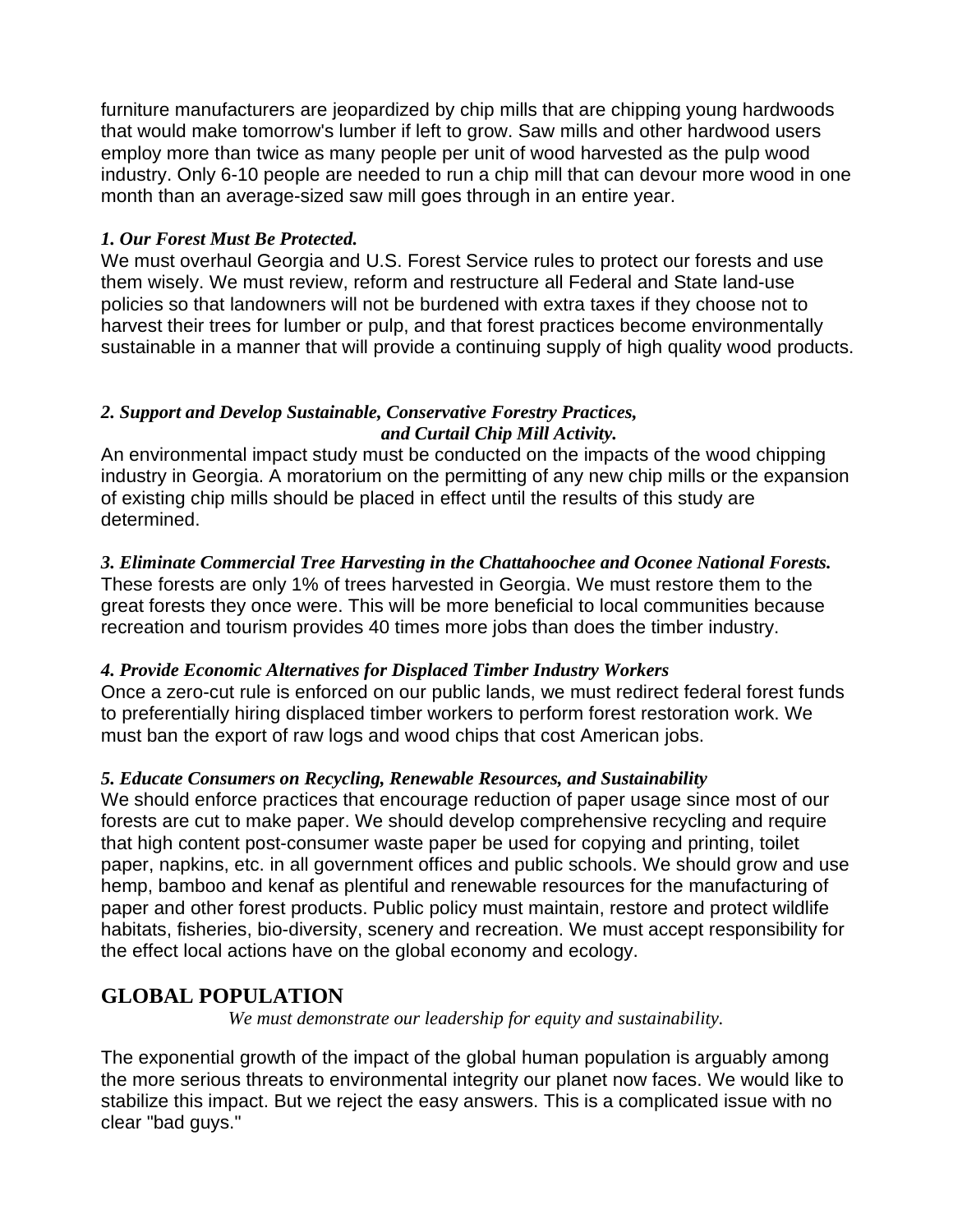We reject the short-sighted premise that this is solely about population control. Throwing contraceptives and access to sterilization at this issue won't address the underlying causes of the exponential growth in the human population. People have large families to provide for their security. Creating meaningful security for everyone is the only guarantee we have of our own security. Our first priority is to recreate Georgia's infrastructure and our very culture of consumption.

Immigration is not the cause of declining real wages, growing income disparity, inequality and oppression. The cause is corporate exploitation. The solution is not nativism or protectionism. It's engaging in the sort of consciousness raising that enables us to see how these divisions are exploited to the advantage of a slim minority. The solution is to fight racism, sexism, classism, homophobia and heterosexism in ourselves and our own community. The solution is to join together to fight exploitation (of both people and the environment) on a local level and globally.

The United States does not have an overpopulation problem. The world does. Eliminating immigration would not do a single thing to ease the population burden on this planet. The US does, however, have an over consumption problem. 6% of the world's people live in the United States, but we use 50% of the world's resources and produce a third of the world's waste. We're all interdependent. As Greens, we will

#### *1. Support Women's Voices*

Working for a political voice for women is a prerequisite for women accessing education and family planning services on their own terms. These are the factors which have tracked declining family sizes.

#### *2. Stop the Exploitation of Immigrant Labor*

American workers are being pitted by the forces of fear and division against immigrant workers in a race to the bottom. It is time we loosen (if not eliminate) our restrictions on immigration. We must create an environment where workers subject to substandard wages and working conditions are safe from deportation when they organize on their job site or seek the enforcement of basic worker protections. Our failure to protect immigrant workers from exploitation dooms native born workers to declining wages and working conditions. The elimination or severe reduction of legal immigration won't stop illegal immigration. People are going to keep coming to this country as long as we live in a world where wealth is concentrated in the hands of a few and moving to this country is seen as a way to access a piece of that wealth. Slowing or stopping immigration is not a solution to any problem. Reducing inequality is.

#### *3. Minimize income disparity.*

Higher standards of living usually correspond with lower birth rates. We endorse the maximum wage bill proposed by United for a Fair Economy, which would cap the deductibility from corporate taxable income of employee or contractor compensation which exceeds twenty-five times the annualized wages or salary of the lowest paid employee or contractor in a firm. It's time we stopped using our tax dollars to subsidize corporate behavior which has led to such great income disparities. No other mechanism is more apt to encourage responsible corporate behavior than creating this economic incentive.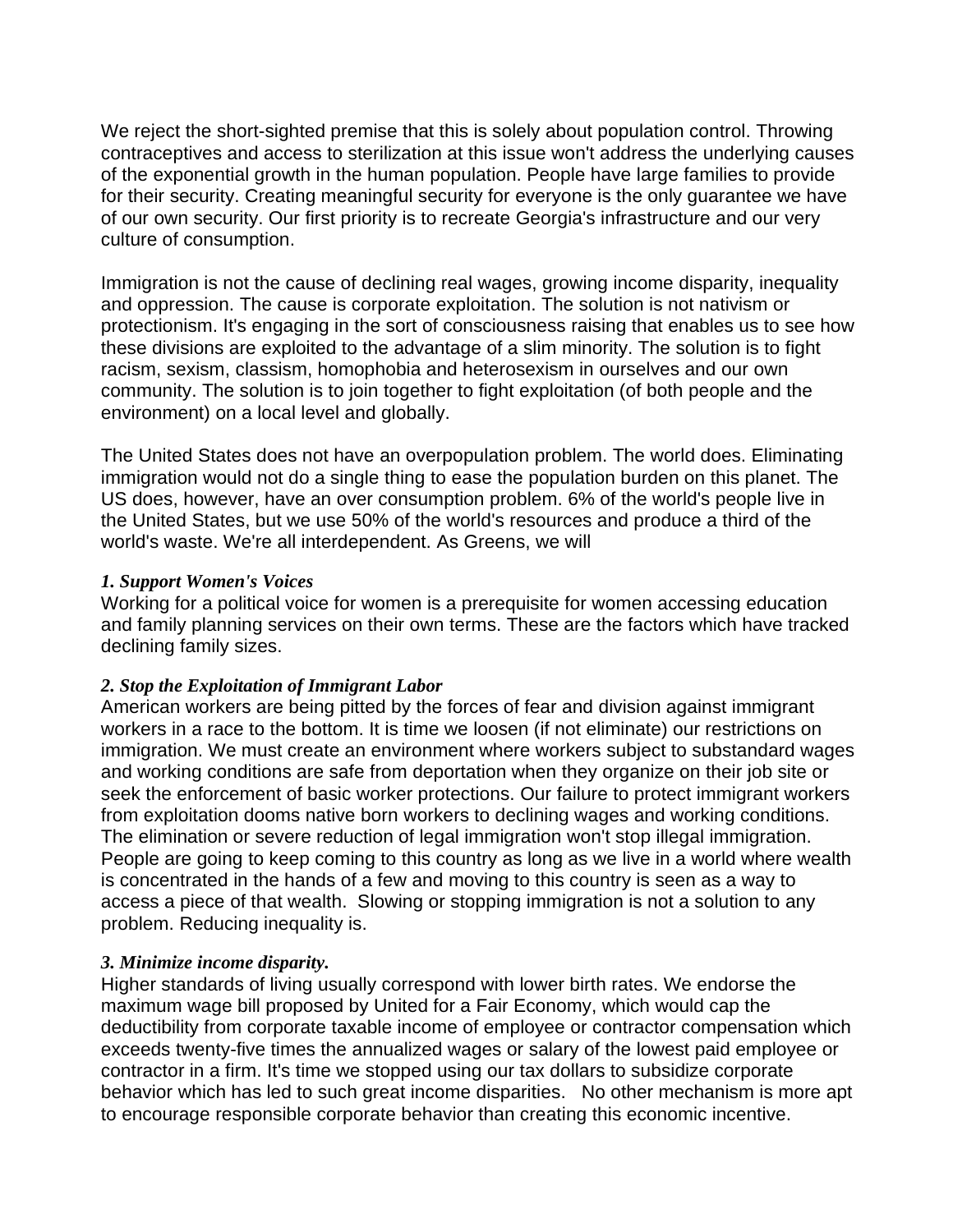#### *4. Forgive Foreign Debt.*

We endorse the Jubilee 2000 Campaign's call for international debt relief. The US must reduce its consumption and help developing nations increase the standard and security of their living.

#### *5. Addressing the Impact of Global Population Growth*

We as a nation must address within our borders the inequalities in wealth and income distribution and health care. We must focus on unsustainable consumerism. We can have comfortable lives with out consuming the worlds resources. The U.S. is the primary destroyer of the Earth, we must accept responsibility for this and change our ways. We must clean up our own act first. Having taken these steps ourselves, this nation would be better positioned to engage in the international arena on the impact of global population growth and to help our global neighbors devise non-coercive strategies to address this impact which are respectful of the autonomy of the world's diverse cultures.

#### *6. Sex Education, Family Planning and Infant Mortality*

We encourage domestic and international education that urges individuals to take personal responsibility for the impact on the global resource base of population growth. We oppose policies for coercive sterilization or contraception. We urge sensitivity in these educational efforts to the diversity of cultures on the planet. We encourage policies and education to honor and respect cultural viability/ integrity and personal autonomy both in the U.S. and globally. We must reduce infant mortality globally. We must focus on preventative health care. We must help improve the likely hood that newborns will survive into old age themselves. We will restore aid cut off in previous administrations to countries that includes education on abortion in their family planning programs.

# **HEALTH CARE**

#### *Return to us control over our own bodies!*

As individuals, it can be said that if we truly possess nothing else, we possess our own physical bodies. Our right to protect the life, death, health, and ultimate welfare of own bodies should be absolute.

Currently, health care resources are distributed overwhelmingly to the upper class, and to the upper middle class. At the other end of the social spectrum, the elderly and the very poor obtain basic relief through Medicare and Medicaid.

In between, the system fails the "working poor" and much of the middle class -- those people who are neither able to afford private health insurance, nor able to pay for health care directly.

The new Governor spent his political capital and honeymoon session enacting an HMO package that offers little relief to the problems faced by both healthcare consumers and practitioners. Further, his bill exempts from the scrutiny of the new insurance advocate the Columbus based AFLAC, a major campaign contributor. The current trend is to restrict choice of both practitioner and modality of care. We oppose the limited window for exercising one's choice for out-of-network practitioners and the 17% monetary penalty for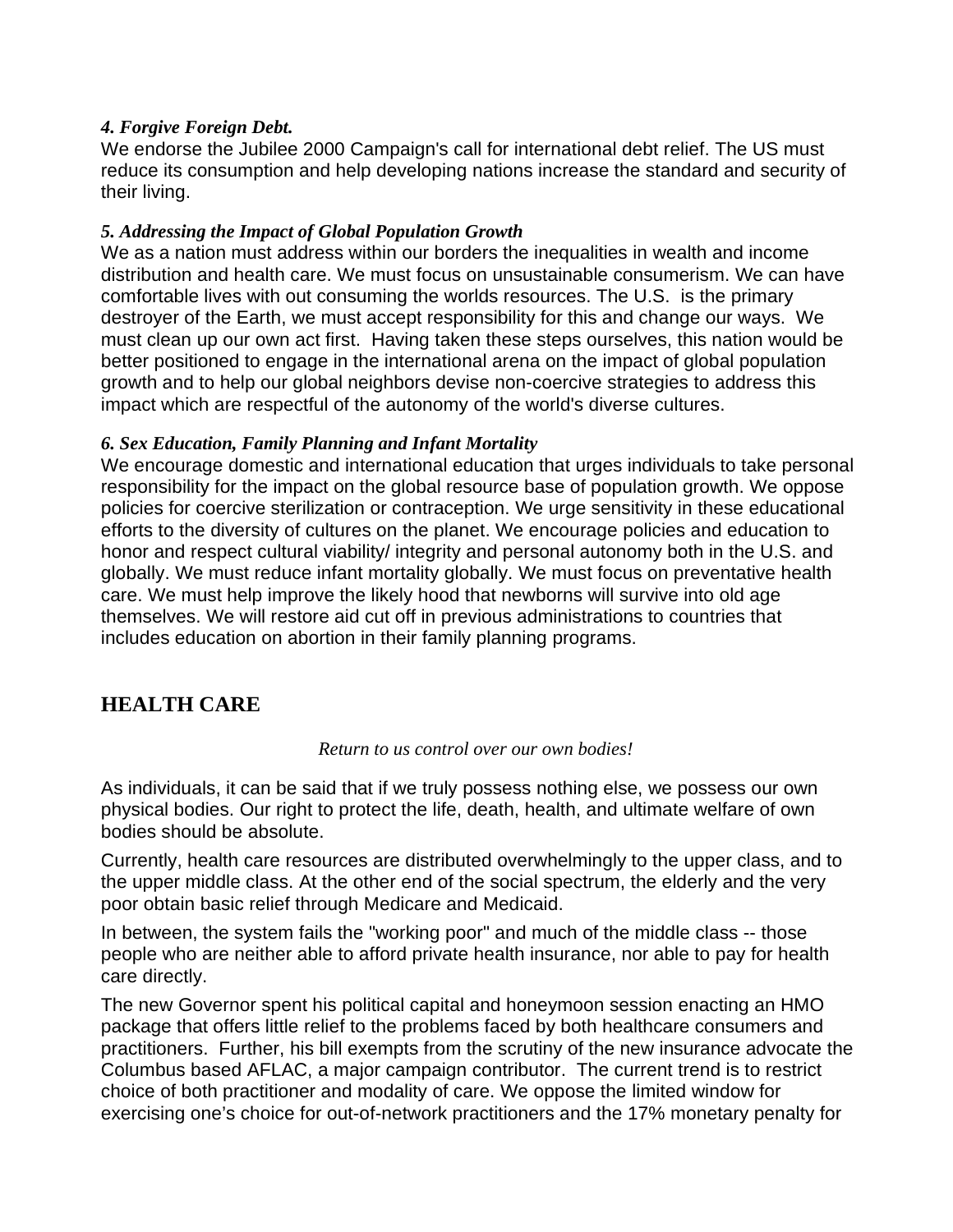exercising this choice, imposed by Governor Barnes's new laws. We urge the Georgia Assembly to look at existing proven models that will provide universal access to healthcare for less money than the insurance industry charges now, serving only a fraction of the population.

Universal health care coverage needs to be administered by the state for two reasons: first, because access to health care should be considered a right of every American citizen; and second, because health insurance has evolved in a manner that deviates from the traditional insurance acturial principles. Bending to competition between insurers and corporate pressures to reduce costs, health insureres have resorted to "experienced based" "insurance" for small groups. Actuarial science is based on the theory of large numbers. By deviating from these principles, employees of small companies end up unable to afford health insurance and do not get good medical care. This happens to small businesses who tend to hire the "working poor" and lower middle classes. Those who need health care the most - the sick and the dying - are inevitably denied insurance and care.

But because private health insurers treat risk in the same manner as auto insurance companies and homeowner's insurance companies, those who need health care the most -- the sick and the dying -- are inevitably denied insurance and care. To promote a healthy respect for the living, the sick, and the dying, the Green Party will strive to:

#### *1. Make Health Coverage and Consumer Choice a Right*

Other great democracies already recognize Universal Health Coverage as a right of citizenship. It is time for America to do the same. We need to support a national singlepayer health care system that includes all providers, and assures consumer choice and freedom. The model is simple. The plan pays for basic services, and up to a specified amount. Sums and services beyond those basic levels can be paid for on an elective basis by the patient individually.

#### *2. Tobacco Settlement Can Fund Universal Care*

Create a Georgia Health Care Corporation to receive the tobacco settlement funds and to use them to provide universal access to health care in a system that includes all providers, and assures consumer choice and freedom, including proven "alternative" and "complementary" health care disciplines and practices, and with emphasis and priority given to health measures and education designed to prevent the need for curative health measures.

#### *3. Separate Health Care from Employment*

A single-payer system also separates health care from employment status and share risks much more broadly. Employees shouldn't be tied to bad jobs for fear of losing coverage. And employers shouldn't have to worry about hiring employees with existing medical conditions.

#### *4. Honor Parents Choices About Vaccines*

No consensus exists for the use of vaccines. In fact there exists no definitive studies which demonstrate the efficacy of vaccination as a means of preventing disease. Evidence continues to surface suggesting that vaccinations – intended to produce immunity from disease – are actually contributing to diminished health and increased suceptability to health problems. Many parents who are committed to healthy diet and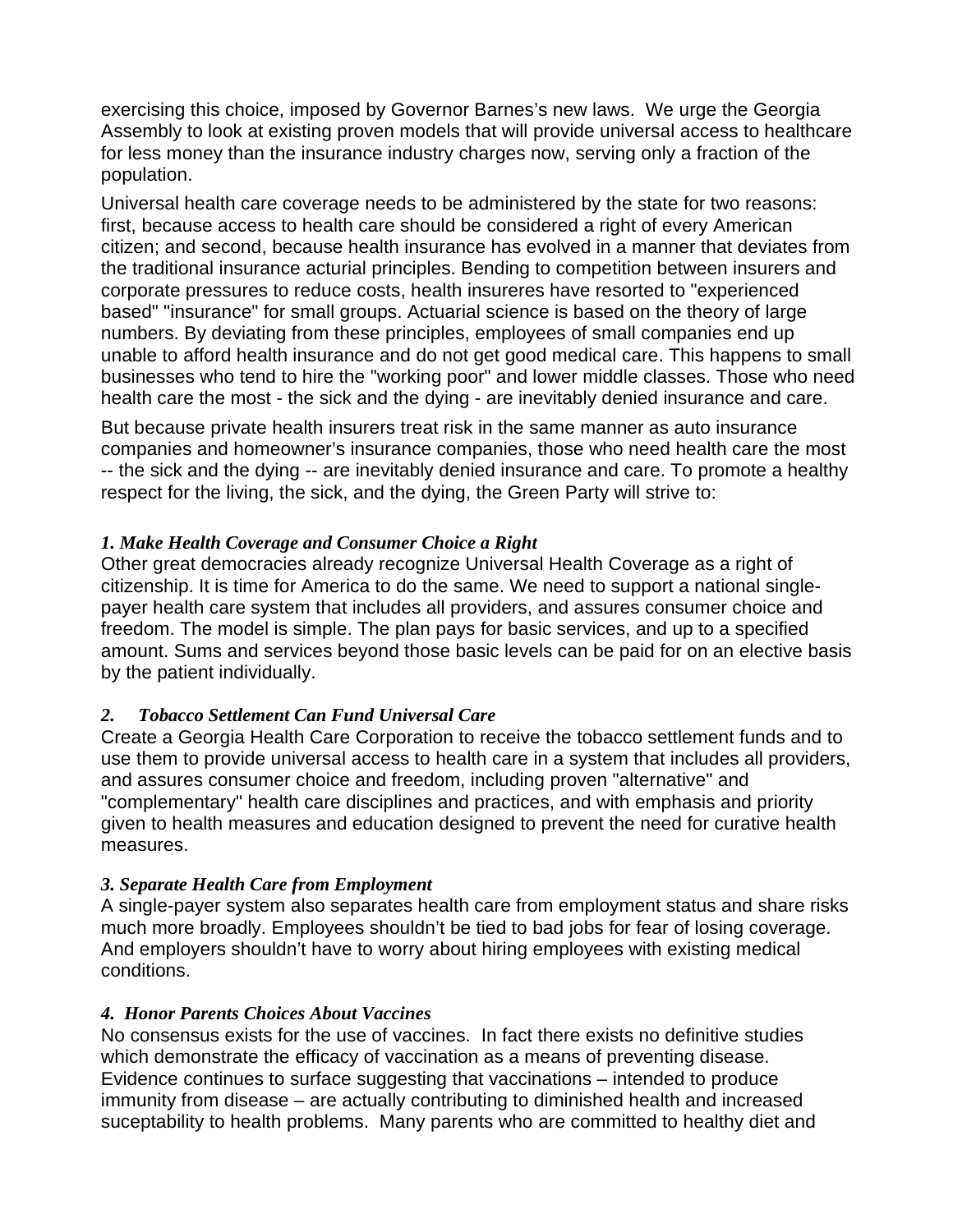wholistic health care are opposed to the use of pharmaceutical vaccinations. We oppose policies which would force these taxpayers to compromise their health care choices in exchange for access to public education for their children.

#### *5. Shift Emphasis to Prevention*

Preventive health care has made great progress. Preventive health measures and education should be given funding and priority over curative health measures.

#### *6. Promote Reproductive Health*

Create maternity care that results in healthy mothers, babies, and families. Guarantee access to a full range of reproductive health services in and out of the hospital including prenatal care, delivery and post-partum care, midwifery care. Also provide access to and funding for family planning information, contraceptives for both men and women and as a last resort, abortion. We urge that Health Insurance providers liscenced to operate in Georgia be required to offer comprehensive healthcare including coverage of the costs of contraceptives.

# *7. Fund and Study Alternate Forms of Medicine*

Only 150 years ago, physicians talking about *bacteria* and *germs* were labeled kooks. Today, progressive thinking and research should not be similarly derailed. Alternative health therapies should be carefully researched. Marijauna, although listed as Schedule 1., suggesting it has no medicinal value, has a long history of effective use as a healing agent and we urge that it be de-listed and that the Governor of Georgia use his existing discretion to appoint a Panel to oversee the use Marijauna for its medicinal qualities in Georgia. By the same token, legal drugs, such as nicotine and alcohol, whose harmful effects are already known, should be more closely regulated.

#### *8. Fund and Study Alternate Forms of Health Care*

Establish evidence-based health care standards in all health care disciplines. Expand health care choices to include proven "alternative" and "complementary" health care disciplines and practices. Affirm and enforce the rights of health care consumers to have complete information about all the choices available regarding all aspects of their health care, and the right to refuse care. Change laws that prevent the use of alternative medical practices. Reduce the monopolistic power of the American Medical Association by subsidizing medical training for increased numbers of physicians

#### *9. Honor Quality of Life over Quantity*

Keeping patients alive beyond all reasonable standards of quality of life is both expensive and inhumane. We must stop extreme measures to "prolong" life when dignity and quality of life suffers. We must also provide for humane methods to end life when modern medicine fails.

# *10. Acknowledge that Resources are Limited*

We urge community input and involvement, including public hearings and community referenda as a part of the Certificate of Need process, administered by the State Health Planning Agency. Community input should be considered when evaluating additional health services and / or evaluating existing health services. We support increased study in the outcomes of medical procedures. Adopt a plan similar to the plan proposed in Oregon, one in which the allocation of health resources is based on the expected outcome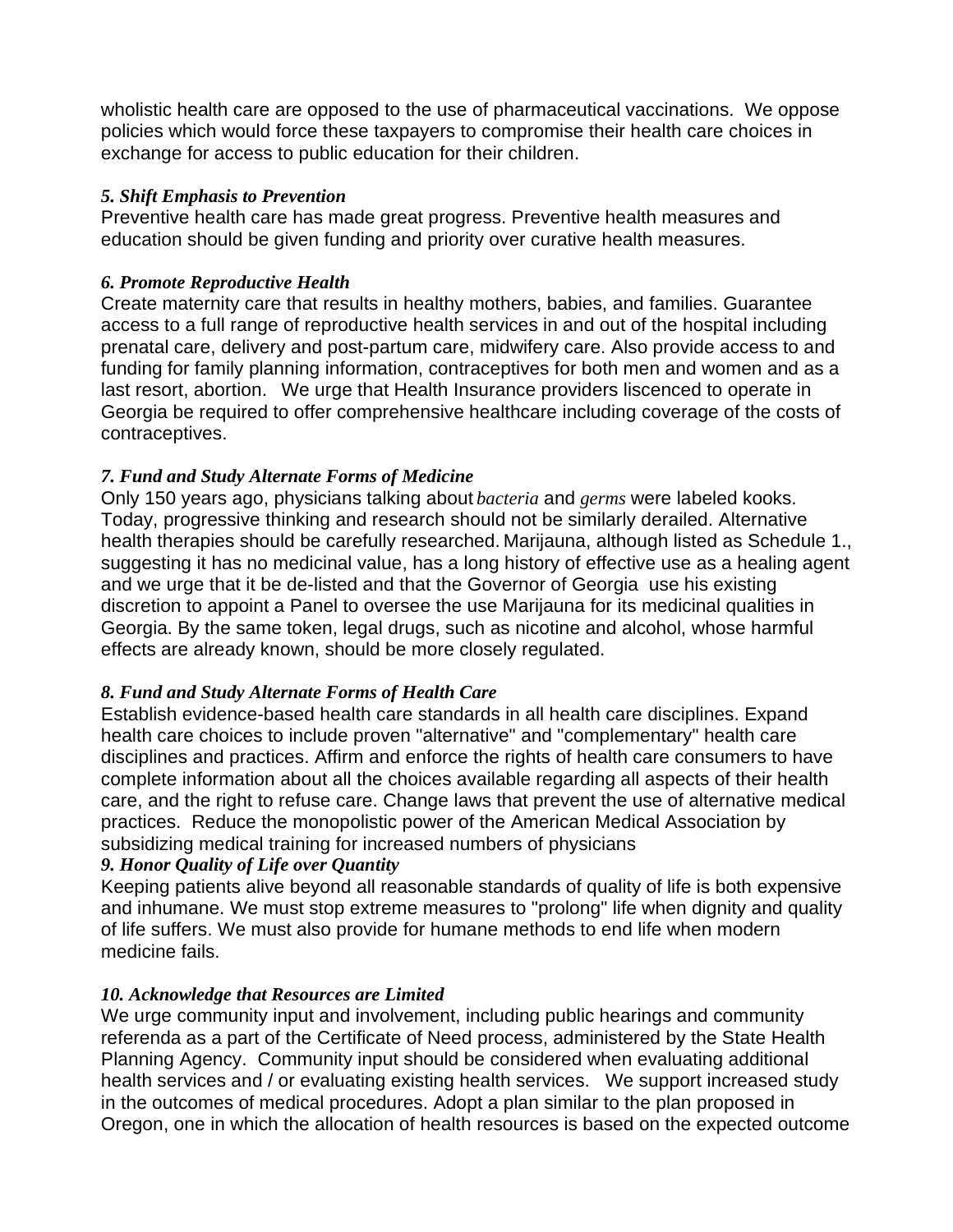related to the expense. Expensive procedures that only marginally prolong life, or sacrifice quality of life, should not be funded by the single payer system. This should be left to the individual or family as an option for private funding.

#### *11. Acknowledge an Individual's Right to Die with Dignity*

Allow for the humane ending of a life under the directive of someone having a durable power of attorney to make medical decisions for someone. We encourage public education on the issues involved with a living will.

#### *12. Mental Health Care for Indigent*

Our fellow human beings who are suffering with chemical imbalances should be provided with the best health care so they can have happy exceptional lives. Haldol and cogentin cause irreparible nerve damage and are not used in any other country, yet they are dispersed to the indigent and poor daily, while the wealthy are given far superior Mental Health Care Treatment. It is far less costly to give more effective, and less dangerous medication so that individuals can have the best possible scenario rather than to incarcerate folks or to abandon them to homelessness.

# **HUMAN RIGHTS**

#### *End all discrimination.*

We live in a society and an economy built upon the supremacy of wealthy, straight, white men. The privilege afforded people in this hierarchy exists at the expense of the oppression of others. Given the myth of scarcity that has driven the economy, these hierarchies of privilege have served as a means of allocating and distributing the wealth, material resources, and privileges of the culture.

But scarcity is a myth. We live in a world of abundance. And the notion of white male entitlement is silly at the very least. All life is sacred in the eyes of the Creator, by whatever name we may each individually know that Creative Force. The notions of manifest destiny and divine right do not serve the cause of justice. They serve the interests of private profit. They have justified disparate access to education, housing, jobs and wages.

We understand that racism and sexism are not about our personal prejudices. They speak to the deeply ingrained patterns that permeate the institutions of our culture. While we must individually strive to unlearn prejudices on a personal level, as a political party we must strive to transform our society's institutions.

Another myth is that the Civil Rights and Women's Movements have fully accomplished their goals -- that there is now equal access to the material and other benefits of the culture; that the need for affirmative action has been met; that anyone who works hard and perseveres can succeed.

As Greens, we reject this myth. We know that the work of the Liberation Movement has only begun. We commit ourselves to claiming our role in that movement and speaking out for justice everywhere we see it lacking. Racism, sexism, heterosexism and classism are still prevalent, and their effects are still damaging. Those who are extended its privileges are often blind to its existence. Those who are denied its privileges often internalize the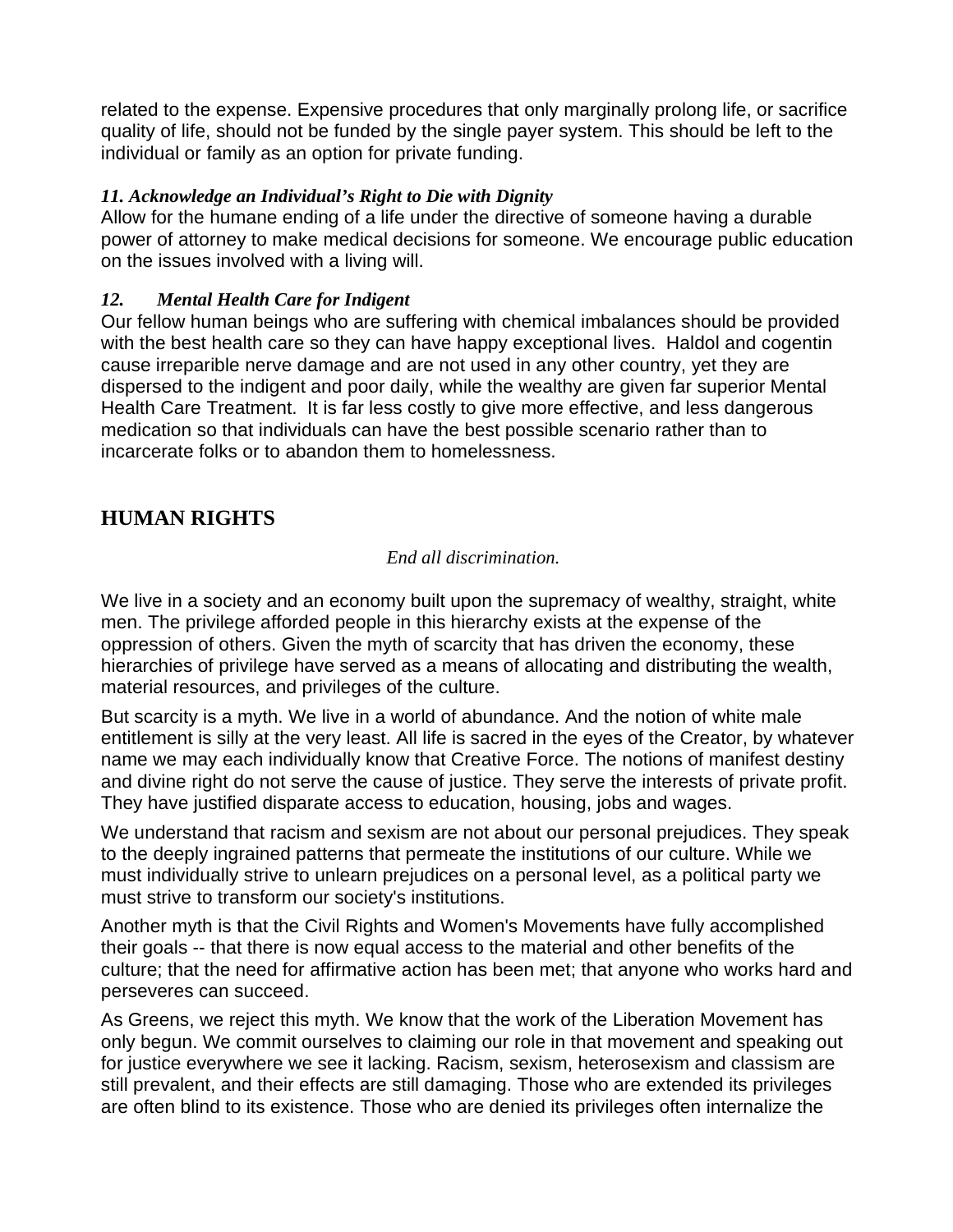myths of their own inferiority, live invisible lives, and fail to reach their own potential.

We recognize that privacy, autonomy and personal sovereignty are fundamental human rights. We intend to transform a culture of fear into a culture of hope, creativity and possibility. We are profoundly committed to the preservation the Bill of Rights and those future changes to the U.S. Constitution that have expanded our conception of human rights and human freedom. We are now responsible to make our contributions to this document which written and ratified by slave and property owners, still has offered some seminal theory of human freedom. We intend to turn that theory into reality for all who find themselves in this country and for our global family.

The Anit-terrorism legislation passed by the U.S. Congress since the tragic and murderous September 11, 2001 attacks on our nation, seriously damage and infringe upon the constitutional protections that are enshrined in our Bill of Rights. It is not patriotic, but rather Un-American to destroy the very freedoms which cause Americans to love their country. Open government is critical to democracy. Imposing new levels of secrecy creates the appearance that our government is less than trustworthy and inhibits our ability to make informed choices in our own self-government. Weakening the Judicial and Legislative branches, while simultaneously extending to the Executive branch unchecked powers does damage to the American principle of separation of powers.

As Greens, we will:

#### *1. Protect and Expand Affirmative Action*

To address the continuing inequities in access to education, jobs and promotions.

#### *2. Ensure Legal Recognition for Domestic Partnerships*

Including the right to marriage regardless of gender or sexual orientation.

#### *3. Make Reparations to African-Americans*

Officially acknowledge and apologize for Georgia's and the United States' historic wrongdoing in the enslavement of Africans. We commit to full and complete reparations to the African-American community for the past four hundred plus years of genocide, slavery, land-loss, destruction of original identity and the present-day conditions which have evolved from this history. We recognize that reparations are a debt that is owed to a collective of people and that the leadership on this question of right ought to come from the Black community, whose autonomy to chart the path to healing we fully recognize. While consensus is still evolving on what would constitute full and complete reparations, we support the following initial steps. Until the reparations process can be completed, we support an exemption on income tax for descendants of enslaved people. We support the creation of a claim of action and a right to recover inherited wealth and other profits accumulated from the slave trade for the benefit of a reparations trust fund. We will initiate the repeal of the slave clauses that survive today in the U.S. Constitution. We will work to restore lands stolen through a variety of tactics including: violence, terrorism and the discriminatory access to operating capital which together has robbed Black Farmers and the broader Black community of their lands. We support the release of political prisoners convicted of non-violent crimes. We will support new and existing Black Universities, as well as Education and Development Funds.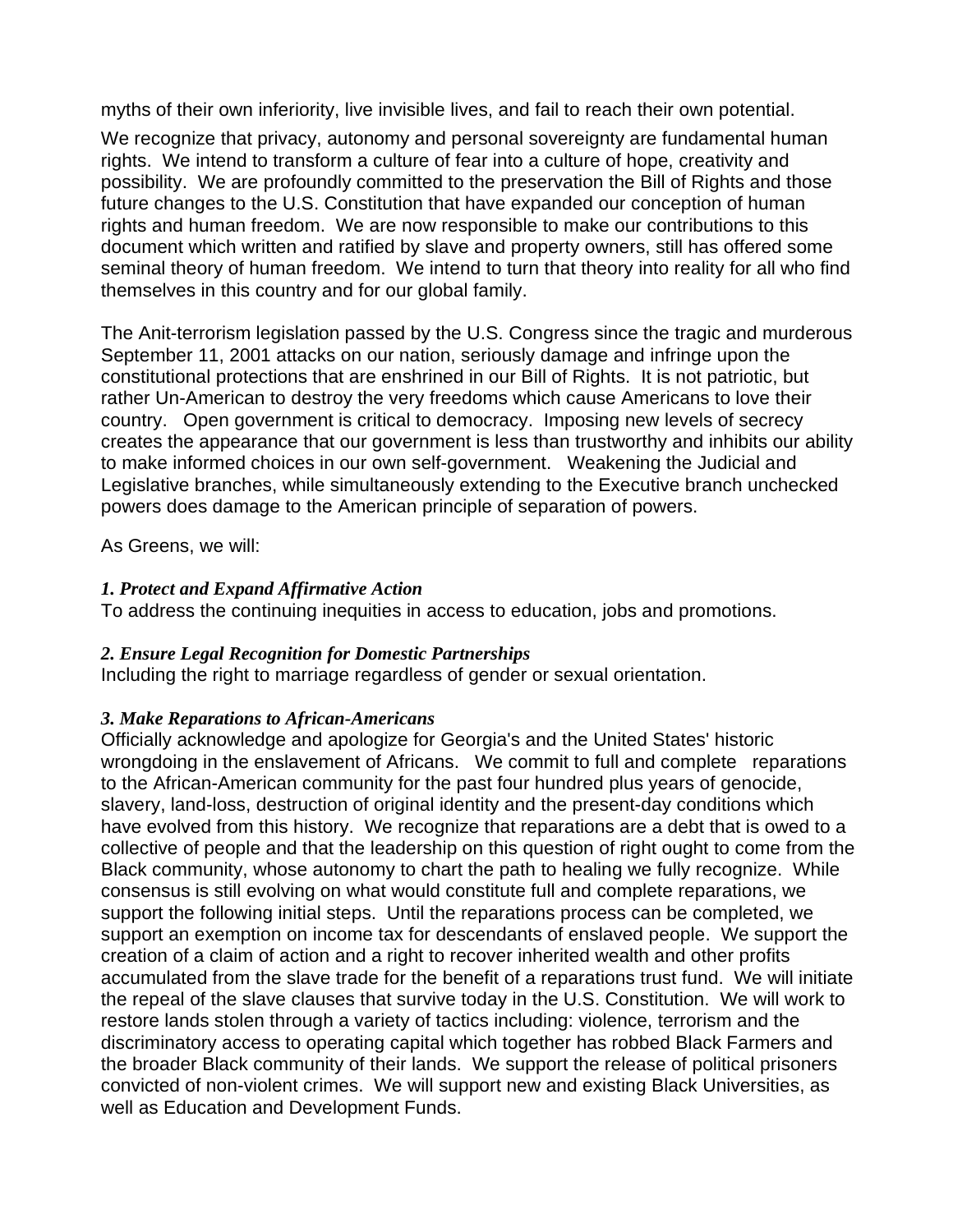#### *4. Make Reparations to Native Americans*

Officially acknowledge and apologize for Georgia's and the United States' historic wrongdoing in removing Native Nations, and violating treaties with them, for the settlement of Georgia. We commit to full and complete reparations for the past five hundred plus years of genocide, land-theft, treaty violations, destruction of culture and the present-day conditions which have evolved from this history. We recognize that repparations are a debt that is owed collectively to Native peoples and that the leadership on this question of right ought to come from the Native community, whose autonomy to chart the path to healing we fully recognize. While consensus is forged on what would constitute full and complete reparations, we support the following initial steps. Until the reparations process can be completed, we support an exemption on income tax for descendants of Indigenous People. We urge that Georgia fund a study in cooperation with Native Nations removed from Georgia of the dispossession and recommendations for correcting these injustices.

# *5. Stop Violence and Discrimination*

Against women, people of color, lesbians, gays, the poor, the homeless, children, elders, immigrants, the differently-abled, and the imprisoned.

# *6. Stop the Use of Racist Team Mascots*

We support the American Indian Movement who has since 1975 urged sports teams to stop the offensive use of mascots which refer to racial or ethnic groups. We urge the Commissioner of Major League Baseball and Ted Turner, the owner of the Atlanta baseball franchise to honor the requests of the Native community for respect. We support legislation which would prohibit the use of public funds to support professional, community or school teams which use offensive mascots and prohibit those teams from playing at publicly funded facilities. We urge the media to refrain from refering in their sports reports by name to teams which use offensive mascots.

# *7. We will reclaim and protect our right to privacy.*

We will oppose and roll back the ever expanding web of corporate and governmental intrusion into our lives and persons experienced in so many ways, including random and universal searches of our persons and our property at schools, transportation centers and government buildings; police road blocks and random police stops; mandatory fingerprint, retinal scans, etc. identification for government or corporate uses; governmental eavesdropping on its citizens whether by random searches of voice phone conversations or surveilance of political associations, absent a warrant issued in the investigation of an actual past crime; property seizures absent conviction of a crime.

# *8. Rights to Parent without Unreasonable State Intervention*

We affirm the need for community and in some instances state intervention to protect children from abuse and deprivation. It takes a village to raise a child. Still we are concerned about the cultural, classist and racist biases of DFACS workers that so often result in the needless destruction of families without contributing substantively to the safety and welfare of children. When DFACS becomes involved, it can take up to four years for children to be reunited with their parents. In many cases children are placed in situations far worse than the homes from which they were removed. We recommend that the definition of deprivation be narrowed to prevent the Department of Human Resources and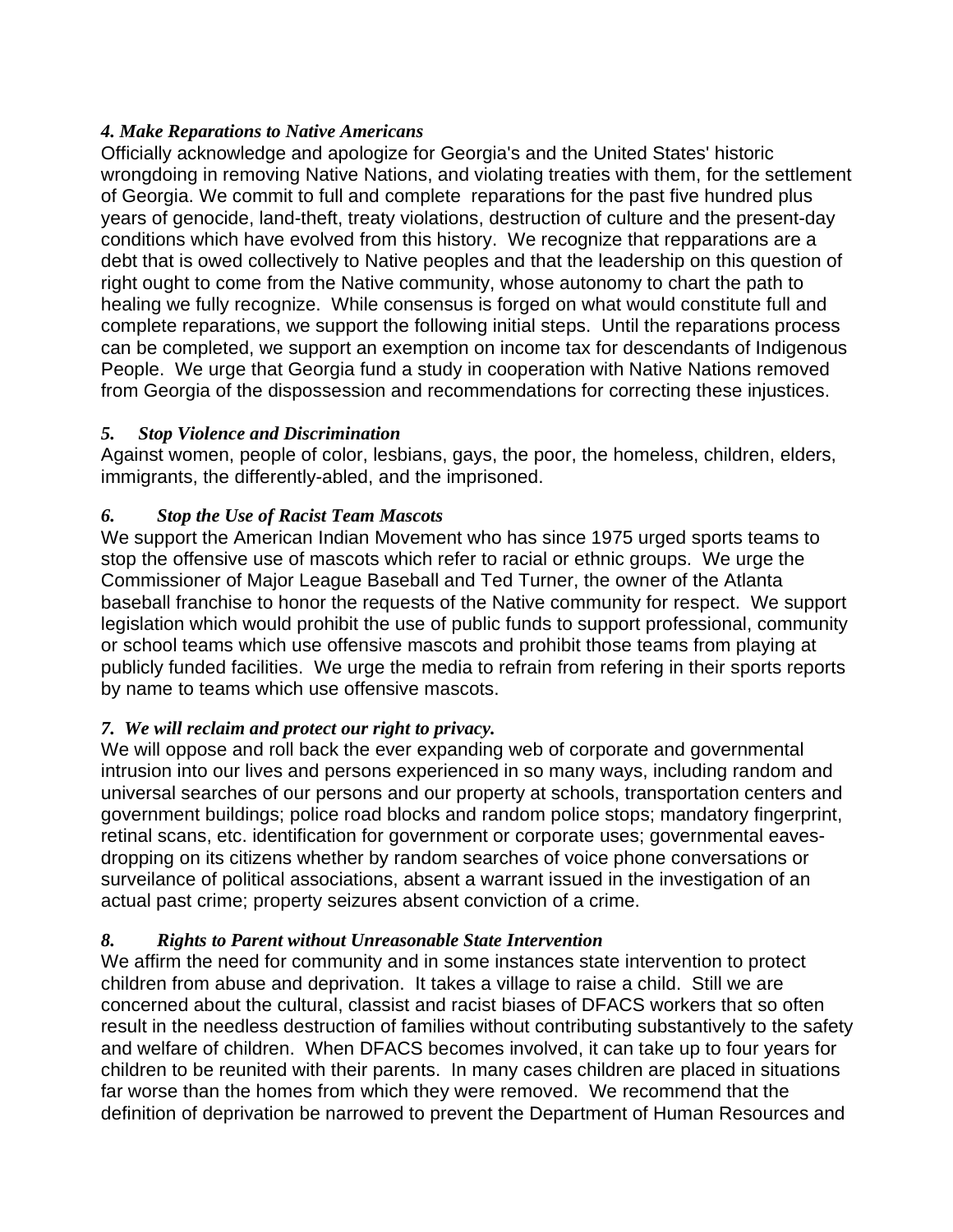the Juvenile Courts from breaking up families for 1) refusing to participate in compulsory schooling that the child or parents find irrelevant to the child's education or harmful to the child's psyche; 2) refusing to participate in the dominant religious institutions of their community; 3) for choosing non-traditional living conditions; 4) for choosing vegetarian, vegan or other non-traditional, yet healthy, diets; 5) for refusing vaccinations, ritalin or other invasive pharmeceutical products or medical treatments; or 6) for following the reasonable advice of the child's competent health care practitioner.

#### *9. Right to Housing*

We support a constitutional right to housing and life-time tenancy and statutory tenant protections from excessive rent increases, condo conversion, unsafe living conditions and eviction without representation and sixty days notice. We support a prohibition on housing discrimination on the basis of age, children, race, ethnicity, gender, sex, sexual orientation, disability, HIV status, nationality, religious faith or lack of faith or practice. We urge passage of the National Housing Trust Fund (S.1248 and H.R.2349 in the 107<sup>th</sup> Congress, to use FHA surplus moneys to create a trust fund to support the production of new rental housing for the lowest income families, particularly those individuals living at or below 30% of their community's median income or the Federal minimum wage.

#### *10. Repeal the PATRIOT Act*

We demand the immediate repeal of the PATRIOT Act. We call upon our elected representatives to act in accordance with the Constitution of the United States and to undo these actions which violate the core principles of America. We oppose the use of secret military tribunals at which a person is afforded no independent defense counsel and could be sentenced to prison or execution without the knowledge of the American people. We oppose the President's executive orders to lock down Presidential records, denying our ability to judge the actions of the Executive. We oppose the indefinite imprisonment of foreign nationals where no criminal charge has been brought. We oppose arrests or detentions in the absence of public charges. We oppose the "sneak and peek" provision of the PATRIOT Act, which crushes our Fourth Amendment protections against unreasonable search and seizure by denying citizens their right to be aware that their property is to be searched and their right to protest such search if the warrant is out of order. We oppose the collection of private business records by order of secret courts and the muzzling of those citizens who receive such orders from speaking publicly about them. This is a violation of both the First and Fourth Amendments to the U.S. Constitution. We oppose the PATRIOT Act's destruction of e-mail and Internet privacy and find the sharing of such data indiscriminately among any number of government agencies and even foreign governments is patently intolerable.

#### **IMPEACHMENT**

#### *Restore Integrity to the Oval Office*

The Constitution of the United States of America (in Article II, Section 4) provides that Congress shall have the power to impeach and try the "President, Vice President and all civil Officers of the United States, (who) shall be removed from Office on Impeachment for, and Conviction of, Treason, Bribery, or other high Crimes and Misdemeanors."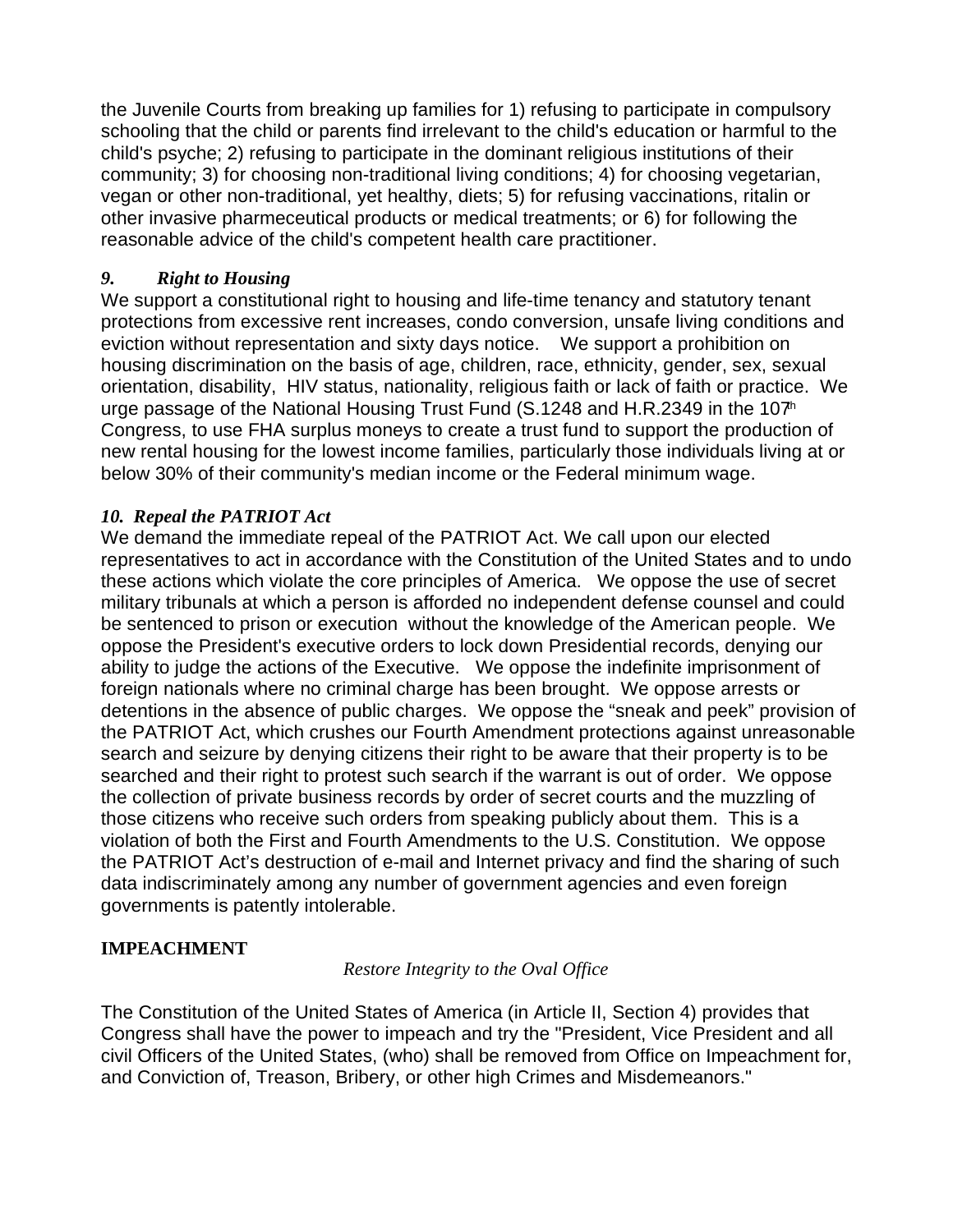The Georgia Green Party calls for the Impeachment of the President of the United States and urges its local affiliates and members, as well as the Green Party of the United States to also endosre and actively work in the movement to Impeach the President.

President George W. Bush has committed violations and subversions of the Constitution of the United States of America in an attempt to carry out with impunity crimes against peace and humanity and war crimes and deprivations of the civil rights of the people of the United States and other nations, by assuming powers of an imperial executive unaccountable to law and usurping powers of the Congress, the Judiciary and those reserved to the people of the United States, by the following acts:

1) Subverting the letter and the intent of the Constitution with a wide range of conduct including but not limited to: trying to suspend the constitutional Writ of Habeas Corpus; ramming the totalitarian U.S.A. Patriot Act through Congress; the mass-round-up and incarceration of foreigners; kangaroo courts; depriving at least two United States citizens of their constitutional rights by means of military incarceration; interference with the constitutional right of defendants in criminal cases to lawyers; violating and subverting the Posse Comitatus Act; unlawful and unreasonable searches and seizures; violating the First Amendments rights of the free exercise of religion, freedom of speech, peaceable assembly, and to petition the government for redress of grievances; packing the federal judiciary with totalitarian judges and undermining the judicial independence of the Constitution's Article III federal court system; violating the Third and Fourth Geneva Conventions and the U.S. War Crimes Act; violating the International Covenant on Civil and Political Rights and the International Convention on the Elimination of All Forms of Racial Discrimination; reinstitution of the infamous "Cointelpro" Program; violating the Vienna Convention on Consular Relations, the Convention against Torture, and the Universal Declaration of Human Rights; instituting the totalitarian Total Information Awareness Program; and establishing a totalitarian Northern Military Command for the United States of America itself.

2) Violating the Equal Protection Clause of the Constitution in that U.S. soldiers in the Middle East are overwhelmingly poor White, Black, and Latino and their military service is based on the coercion of a system that has denied viable economic opportunities to these classes of citizens. Under the Constitution, all classes of citizens are guaranteed equal protection of the laws, and calling on the poor and minorities to fight a war for oil to preserve the lifestyles of the wealthy power elite of this country is a denial of the rights of these soldiers.

3) In violation of his constitutional duty to take care that the laws be faithfully executed, the President has violated the U.S. Constitution, federal law, and the United Nations Charter by bribing, intimidating and threatening others, including the members of the United Nations Security Council, to support belligerent acts against Iraq.

4) In violation of his constitutional duty to take care that the laws be faithfully executed, has prepared, planned and conspired and finally executed a massive war of catastrophic aggression against Iraq by employing methods of mass destruction that resulted in the killing of thousands of civilians, many of whom were children. This included the threatened use of nuclear weapons, and the use of indiscriminate weapons and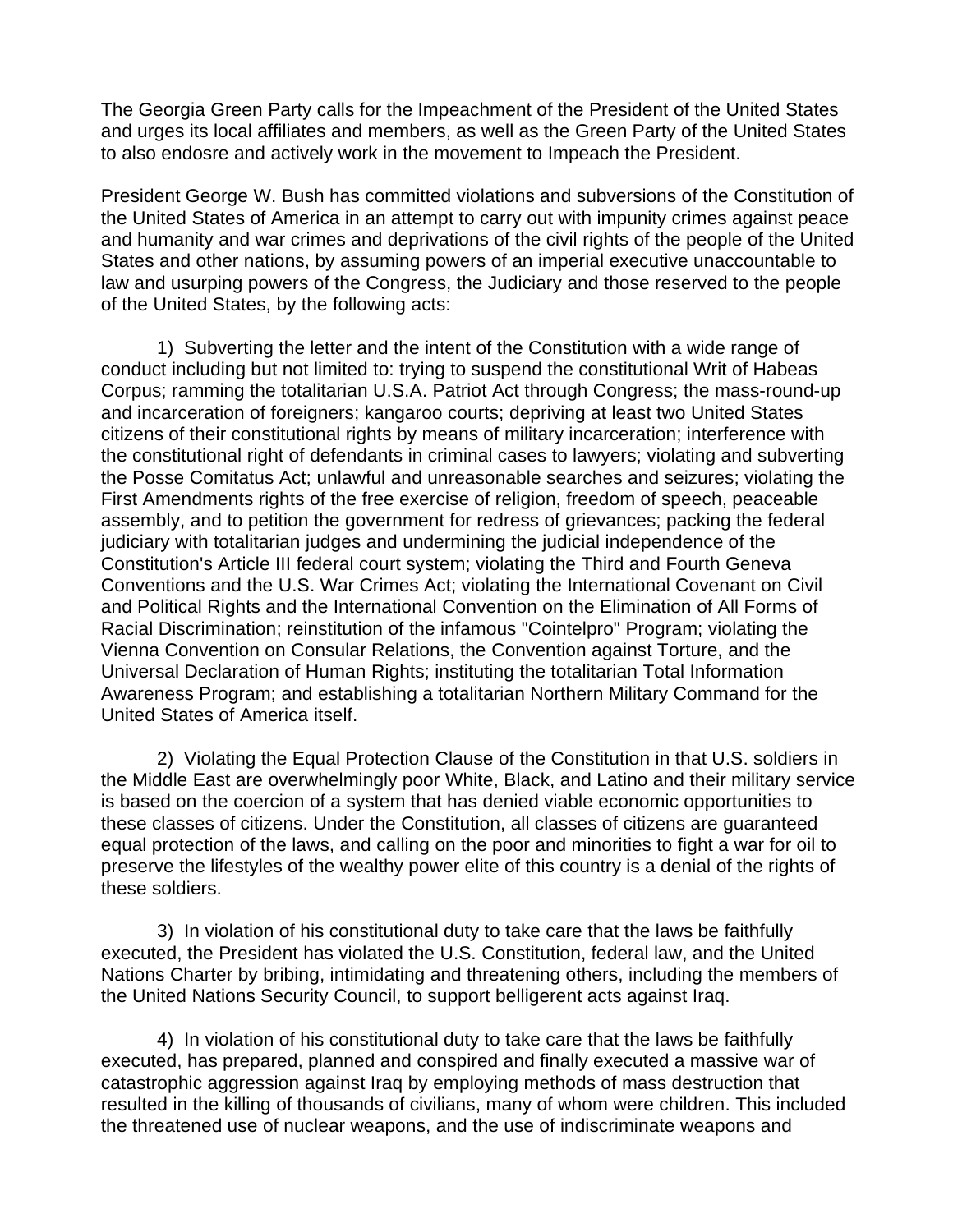massive killings by aerial bombardment, or otherwise, of civilians, in violation of the Hague Regulations on land warfare, the rules of customary international law set forth in the Hague Rules of Air Warfare, the Four Geneva Conventions of 1949 and Protocol I thereto, the Nuremberg Charter, Judgment, and Principles, the Genocide Convention, the Universal Declaration of Human Rights, and U.S. Army Field Manual 27-10 (1956).

5) He has committed the United States to acts of war without congressional consent and contrary to the United Nations Charter and international law. From September, 2001 through January, 2003, the President embarked on a course of action that systematically eliminated every option for peaceful resolution of the Persian Gulf crisis. Once the President approached Congress for consent to war, tens of thousands of American soldiers' lives were in jeopardy - rendering any substantive debate by Congress meaningless.

In all of this and more George Walker Bush has acted in a manner contrary to his trust as President and subversive of constitutional government, to the great prejudice of the cause of law and justice and to the manifest injury of the people of the United States. George Walker Bush, by such conduct, warrants impeachment and trial, and removal from office.

# **PUBLIC UTILITIES**

*Provide services to all people who use public utilities in an affordable and nondiscriminatory manner.* 

The Georgia Green Party supports all people having access to these important services that everyone requires in this society.

#### *1. Protect Consumers from Abuses by Monopolies*

Prevent monopolistic structures and practices. If a truly competitive model with many producers and no barriers to entry to the market is not feasible due to the nature of the service, then the monopolistic practice must be strictly regulated. Such regulation must be enforced by a Public Service Commission that is responsive to the needs of all consumers and small businesses. It must also give top priority to protecting the environment.

#### *2. Stop Merger Mania*

Stop the merger-mania that is creating a few extremely large companies. Large companies that unfairly dominate the market can be stopped with current regulatory and antimonopoly laws if politicians have the political will to enforce these laws. Large companies must be stopped from controlling the enforcement of these laws through the use of large campaign contributions.

#### *3. Replace Nuclear and Coal with Solar Energy*

Support the development of safe, cleaner energy, especially solar-derived energy. We support the immediate phase-out of inefficient and unsafe nuclear and coal plants. The Public Service Commission should use its rate approving authority to force the closure of coal and nuclear power plants.

#### *4. Restructure to Protect Workers, Consumers and the Environment*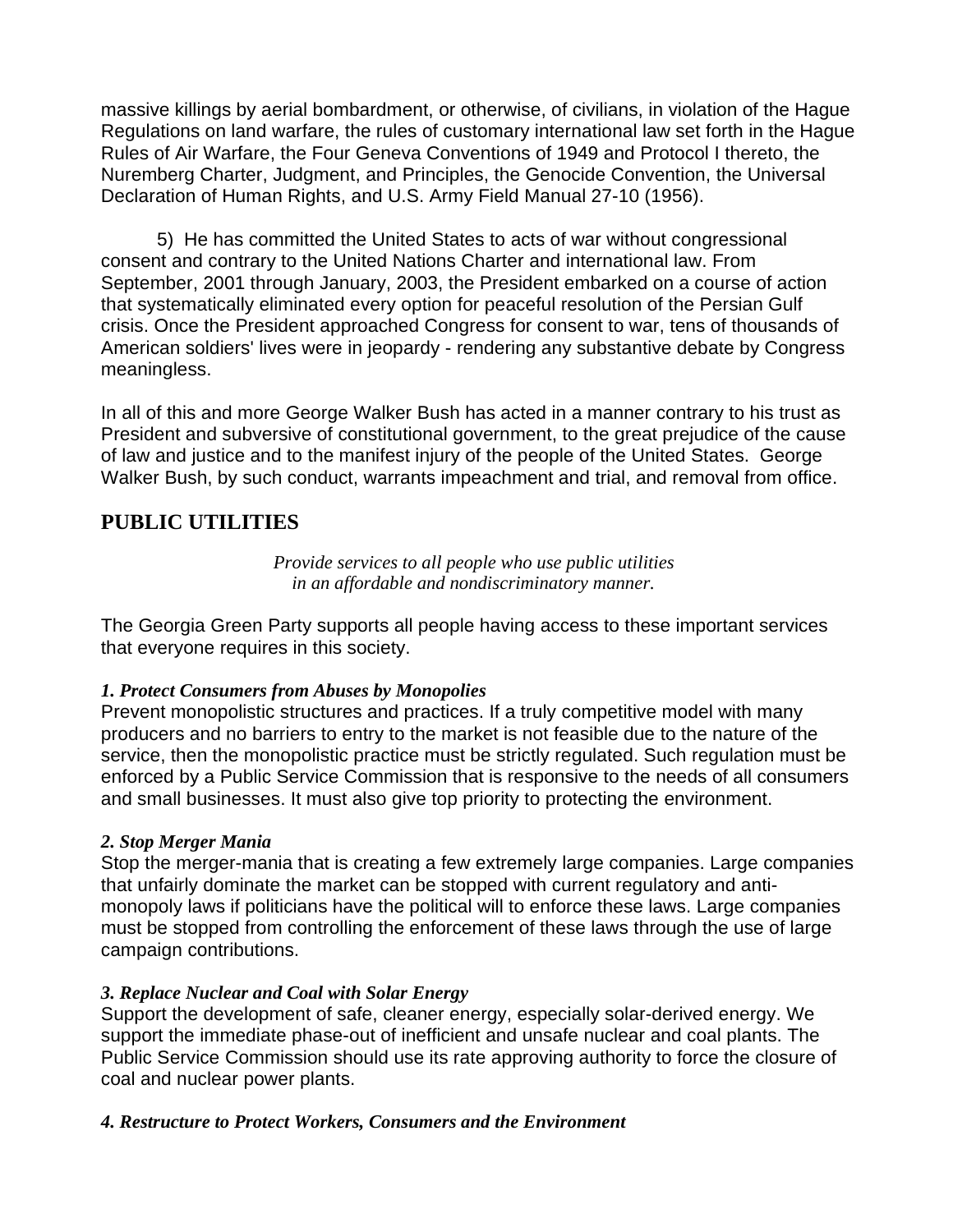Support restructuring the electric utility industry in a manner that will benefit all consumers. Ensure and promote environmentally friendly production facilities. Protect workers and citizens health and safety and reward clean and efficient producers of energy.

#### *5. Protect Ratepayers from Unregulated Investments*

Protect the consumer from out-of-control corporations. Consumers and ratepayers must be protected from the risks being taken by the Southern Company as they invest in foreign and unregulated markets.

# **SCHOOL OF THE AMERICAS**

#### *Close the School of Assassins.*

The US Army School of the Americas (SOA), located at Ft. Benning, Georgia, has trained nearly 50,000 military officers from throughout Central and South America and the Caribbean.

More than sixty percent of the Salvadoran military officers cited in the 1993 United Nations Truth Commission report for massacres, assassinations, and other human rights abuses, were graduates of the SOA. More than forty percent of Colombian officers cited by an international human rights tribunal were graduates of the SOA. Many of the top military officials involved in Mexico's counterinsurgency war in Chiapas are SOA graduates. Many graduates of the SOA have been indicted for human rights abuses and drug trafficking in Argentina, Bolivia, Chile, Colombia, El Salvador, Guatemala, Honduras, Panama, and Peru, including Gen. Manuel Noriega of Panama, Roberto D'Aubisson of El Salvador, Gen. Hector Gramajo of Guatemala, and Gen. Hugo Banzar of Bolivia.

Human rights observers, church leaders, peasant organizations, student and lawyers' groups have identified numerous SOA graduates as responsible for acts of torture, assassination, kidnapping, drug trafficking, disappearances, rape, and death squad activity throughout Latin America. Despite the US Army School of Americas' attempts to downplay the crimes committed by SOA graduates to deny that the SOA taught undemocratic and illegal acts, the US Department of Defense revealed in 1996, that training manuals used at the SOA included sections on torture, execution, blackmail, and paying bounties for the assassinations of community leaders.

The history of the SOA runs contrary to our principles of respect for human rights and democracy

As Greens, we call for:

#### *1. Close the School of Assassins*

The immediate closure of the School of the Americas. The U.S. Congress and the Executive Branch should, without delay, eliminate funding for and close the School of the Americas at Ft. Benning, Georgia.

# **TAXES**

*Create a progressive tax system that taxes wastes, pollution wealth and income to support equitable access to a basic income for all.*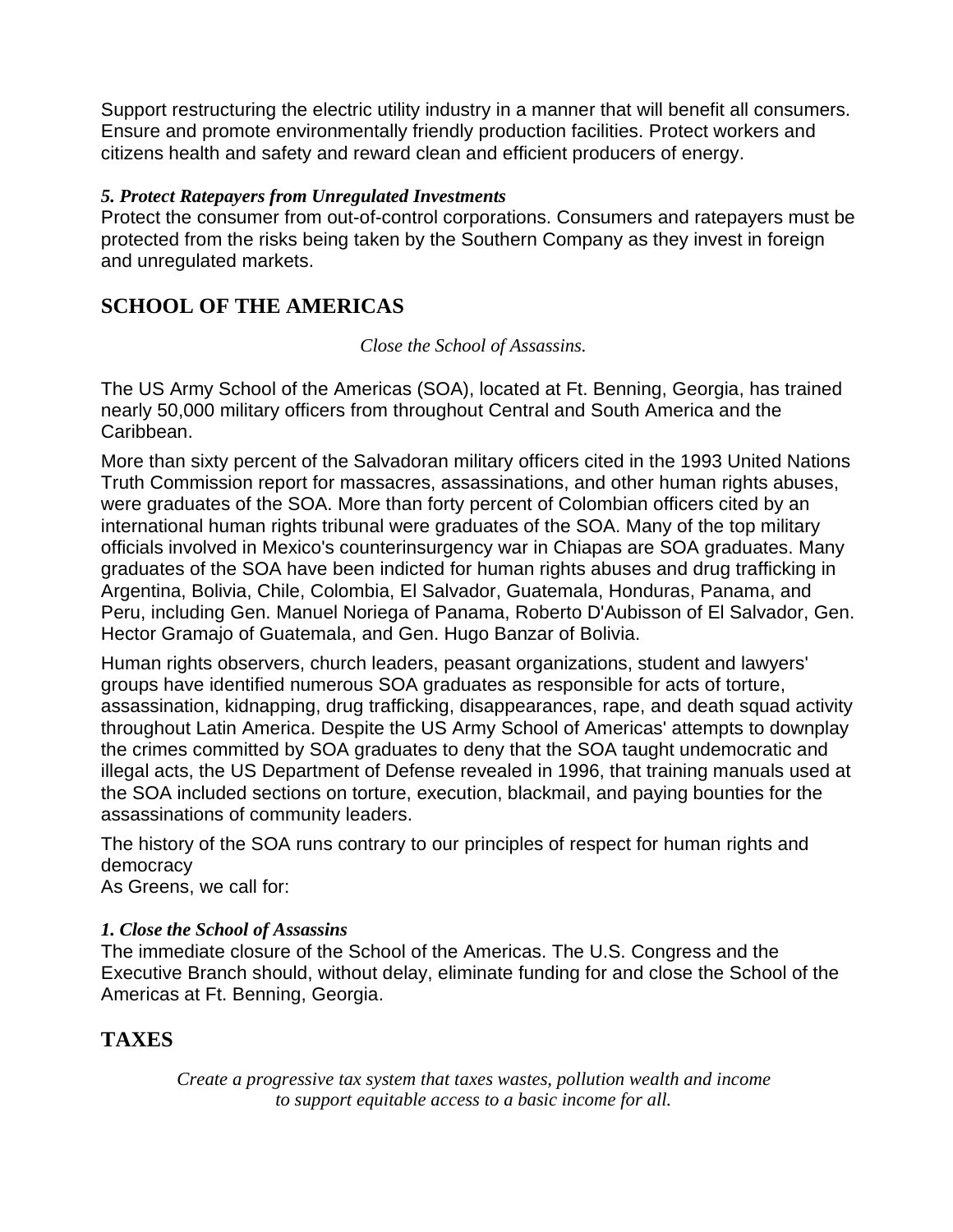The current trend in taxation in Georgia has been towards a regressive tax system that takes from the poor and gives to the rich. The capitalistic system our country has adopted, while offering many benefits, has also promoted a misallocation of wealth and income.

Allowing financial speculators to reap the full benefit of their manipulations leads to many evils. Executives 'downsize' and lay off workers because productivity is no longer necessary to produce the kind of value they are interested in. Financial fraud and lying are sufficient to produce 'value' in a speculative stock market bubble. Government manipulates capital gains rates to maximize tax collections from a speculative bubble. Thus government revenues become dependent on executive lying and fraud, and it becomes in the financial interest of government to further a society where value is created out of thin air and that society becomes a house of cards.

Business executives are paid largely in stock options and kept in their jobs by stockholders yearning for speculative capital gains. Thus both the job and the pay rate of the executive are dependent on the fraudulent ballooning of stock values.

Likewise, real estate becomes a simultaneous financial bubble, where a man has a price on his head equal to his threat to the speculative value of real estate. Thus, the proliferation of gated communities and high-end developments of houses bought for speculation by their owners. Built by speculators in land and housing, each house brings more profit than a good sized cocaine deal. The power of these floods of money to corrupt government and society at all levels is immense. Is it any wonder government is responsive primarily to speculative interests?

As Greens, we will:

#### *1. Federal Budget Priorities*

It is time our tax dollars were spent on the general welfare, as provided for in the preamble of the Federal Constitution, instead of the welfare of generals. We call for an immediate 50% or greater cut in U.S. Military spending. We urge the investment of the peace dividend in 1) the creation of a Peace Force committed to non-violent strategies, 2) retraining and job placement of workers displaced by changing federal spending priorities, 3) the containment and restoration of the Departmnt of Defense's nuclear and hazardous waste sites, 4) the retirement of national debts incurred to prosecute wars, grants for assisting impacted communities in making the transition to participation in a peace economy, 6) programs to foster food, water and environmental security. We urge comprehensive cuts in corporate welfare and subsidies which undermine worker and environmental protection. We recommend the following programs as priorities for cuts: nuclear weapons development, testing, manufacture and deployment, including depleted uranium weapons.

#### *2. Peace Tax Fund.*

We urge the creation of a Peace Tax Fund to receive and disburse for non-military purposes, the tax payments of those who hold a consiencious objection to the payment of war taxes.

#### 3*. Institute a Progressive Tax Policy*

Change the tax code so that it no longer benefits the extremely wealthy at the expense of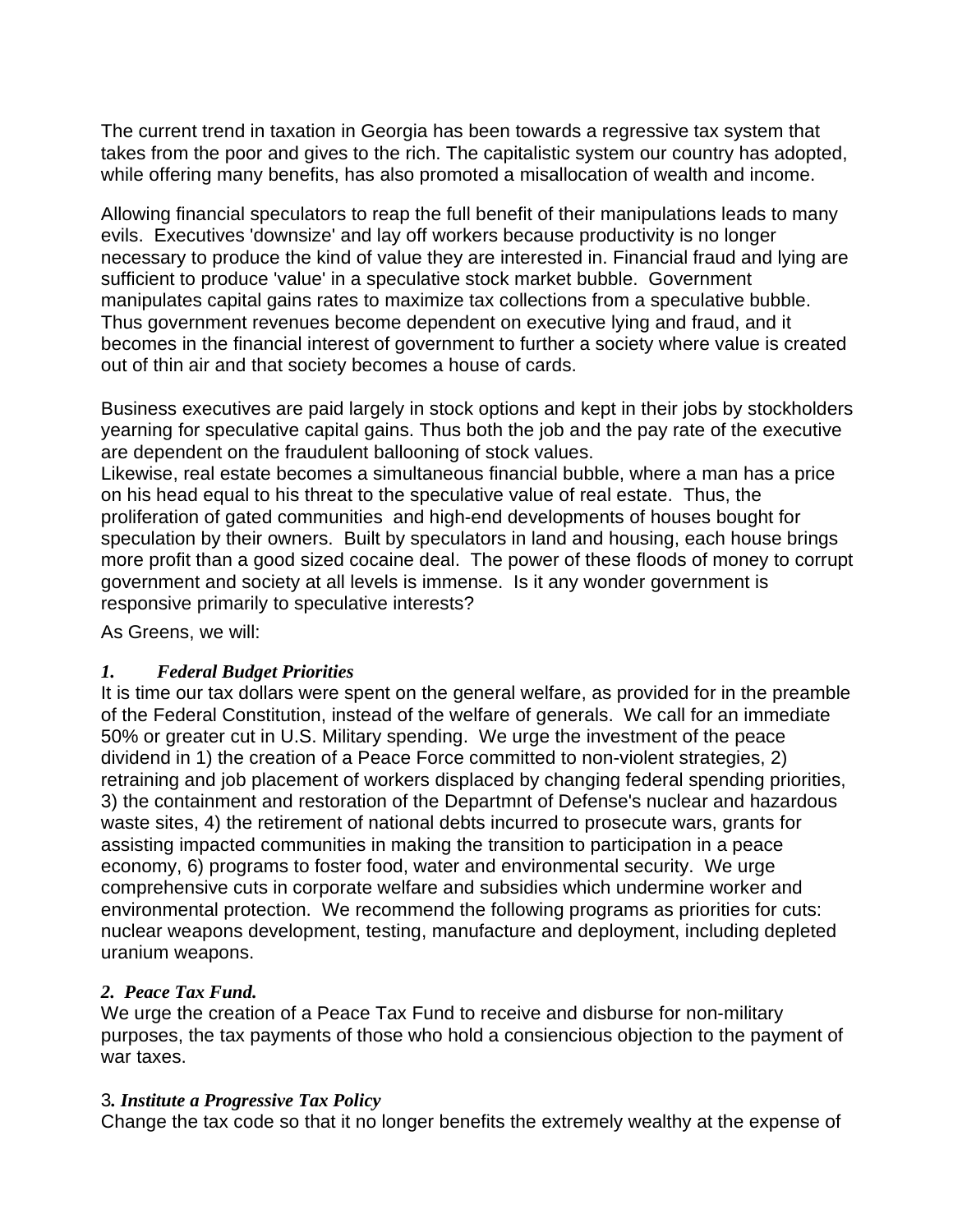poor and working people. The marginal utility of increased wealth is far lower for the rich person than it is for the poor. This is the reason we need a progressive tax system that equalizes the burden of the system rather than the dollar amounts paid.

#### *4. Tax Capital Gains on a Par with Labor*

We support making 100% of capital gains taxable, to be counted as taxable income the same as money earned by working. This will give work the same value as financial speculation in the eyes of our government and society.

#### *5. Eliminate Regressive Sales Taxes.*

Municipalities should obtain their income from local progressive income taxes or property taxes. Municipalities should charge large impact fees for new development that will pay for new infrastructure and schools needed as a result of the development. This will increase the cost of development and tend to slow down sprawl in new suburbs in favor of using and maximizing existing infrastructure investments. Existing residents of a community have already paid or are in the process of paying for their infrastructure. They should not have to pay for new infrastructure used to support new residents.

#### *6. End Regressive User's Fees*

End regressive user's fees that are being applied to basic services. Services that benefit the community should not be paid through user's fees by individuals.

#### *7. Pollution and Extraction Taxes*

We must give the appropriate economic signals to the marketplace by imposing taxes on raw materials extraction, waste generation and the discharge of pollutants into the environment. As Greens we will review the tax code for subsidies to wasteful or polluting industries and repeal these tax incentives so that our tax policy conforms with our public policy.

#### *8. Stop Privatization*

End the current trend to privatize public facilities and services. Privatization does not necessarily result in benefits to the community. It is often a way to shift the tax burden to users. Like other user's fees, this shifts the burden of paying for basic services to the poor. Private businesses are not implicitly more efficient than public services.

# **TRANSPORTATION AND LAND-USE**

*Plan roads and neighborhoods that make it possible to live without a total dependence on the automobile.* 

Large metropolitan areas in Georgia are suffering from "sprawl" --new development that spreads farther and farther from the central city (and employment areas) into the suburbs and surrounding agricultural areas. The pattern assures an ever increasing dependence on the automobile, and works to preclude opportunities for more efficient means of transportation. The result is increased traffic congestion, increased smog and water pollution, increased illness and death from respiratory diseases, and more and more tax money needed to fund the maintenance and expansion of . . . more roads to the suburbs.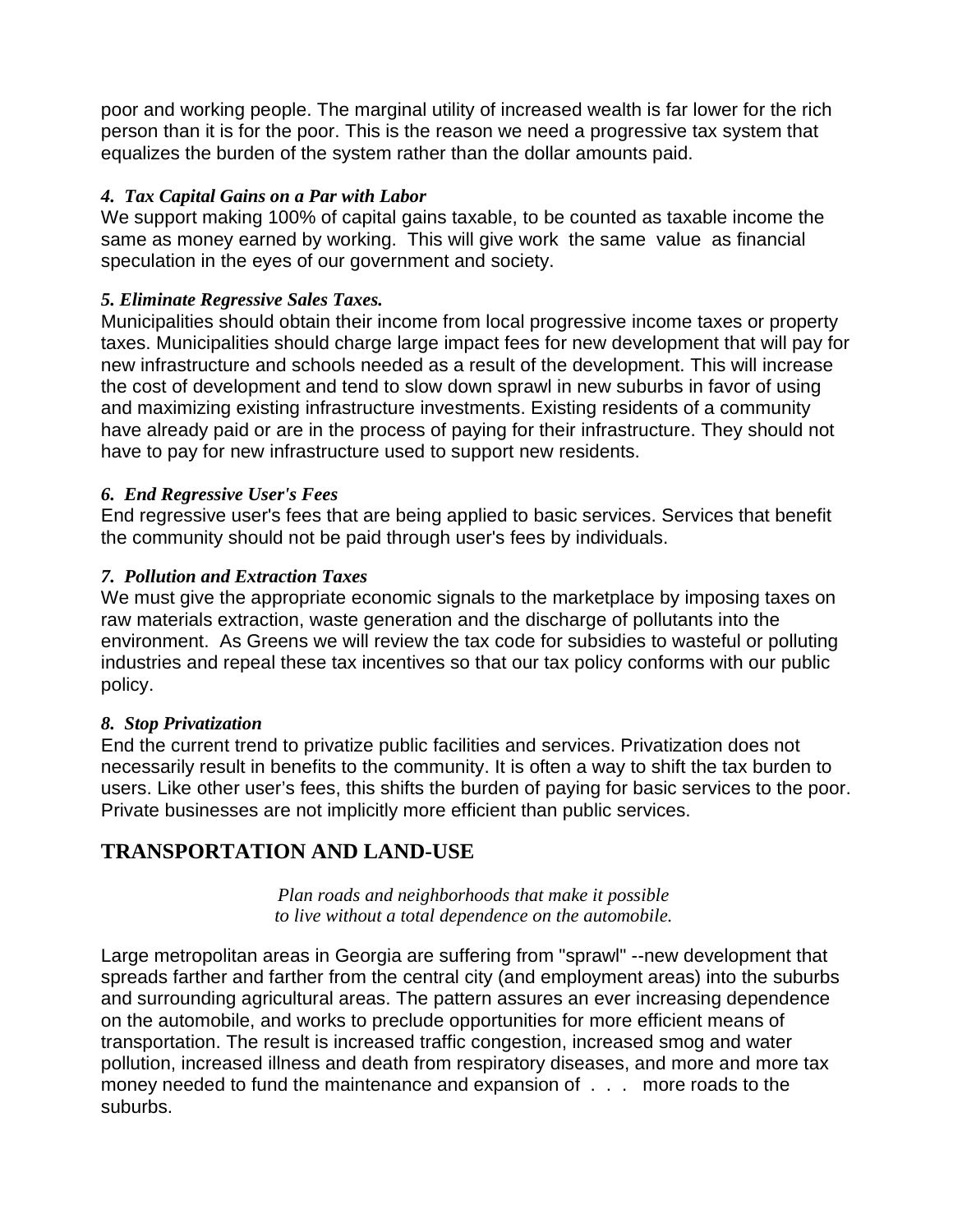Today, metropolitan Atlantans drive more per capita than any other people in the United States, and the state of Georgia has already been denied federal highway funds because of its high ozone and pollution levels. Instead of reducing pollution to meet the laws, Georgia's only current strategy for solving the problem seems to be to lobby Congress to repeal the pollution laws -- laws that were designed to provide for us a bare minimum level of health protection.

Clearly, current transportation and land-use policies are not sustainable. It is time Georgia changes these patterns and adopts new alternatives. As Greens, we will:

#### *1. Create Strong Regional Planning Authorities*

We must adopt a regional approach to land-use and transportation planning. Regional planning authorities must be established that have the authority to require counties to comply with regional plans. In general, new road construction should be a last resort. Prohibit new road capacity in air polluted counties which are deemed non-attainment areas.

#### *2. Oppose the Building of Atlanta's "Second Perimeter"*

Common sense tells us that the building of yet another perimeter around Atlanta will revisit and compound all the problems of sprawl, pollution and gridlock associated with the first perimeter. Numerous studies support that assumption. Plans for the Second Perimeter must be scrapped. Instead, HOV lanes must be expanded using existing lanes, and enforcement of appropriate HOV lane use must be increased. Traffic laws that protect the safety of motorists, pedestrians, and cyclists should also be strengthened and enforced.

#### *3. Re-Establish Mixed-Use Zoning*

Develop communities that put housing, workplaces and shopping all within walking and bicycling distance. This is the traditional model of development, and besides creating less dependence on the automobile (and therefore less gridlock, and less smog), it also creates an increased sense of community, and safer streets.

#### *4. Oppose Giant Box Stores and Regional Shopping Centers*

The sheer scale of Mega stores and malls forces people to drive to shop, brings strangers into communities, and creates more opportunities for crime. At the same time, the trend of building ever newer and larger stores leads to abandonment of older facilities, empty shops and blight. We will oppose this trend in favor of revitalizing existing shopping centers.

#### *5. Make Communities Bike and Pedestrian-Friendly*

Biking and walking in many areas of Georgia is currently a dangerous proposition. We need to encourage walking and bicycling by building more bike paths and pedestrian walks. Building residential, working and shopping areas in closer proximity will also help.

#### *6. Aggressively Develop Mass Transit*

Developing public transit is cheaper than building more roads and bridges. Public transportation that is effective, accessible, and desirable is a working reality in other metropolitan areas, and only requires political vision and will.

#### *7. Free the State Motor Fuel Tax*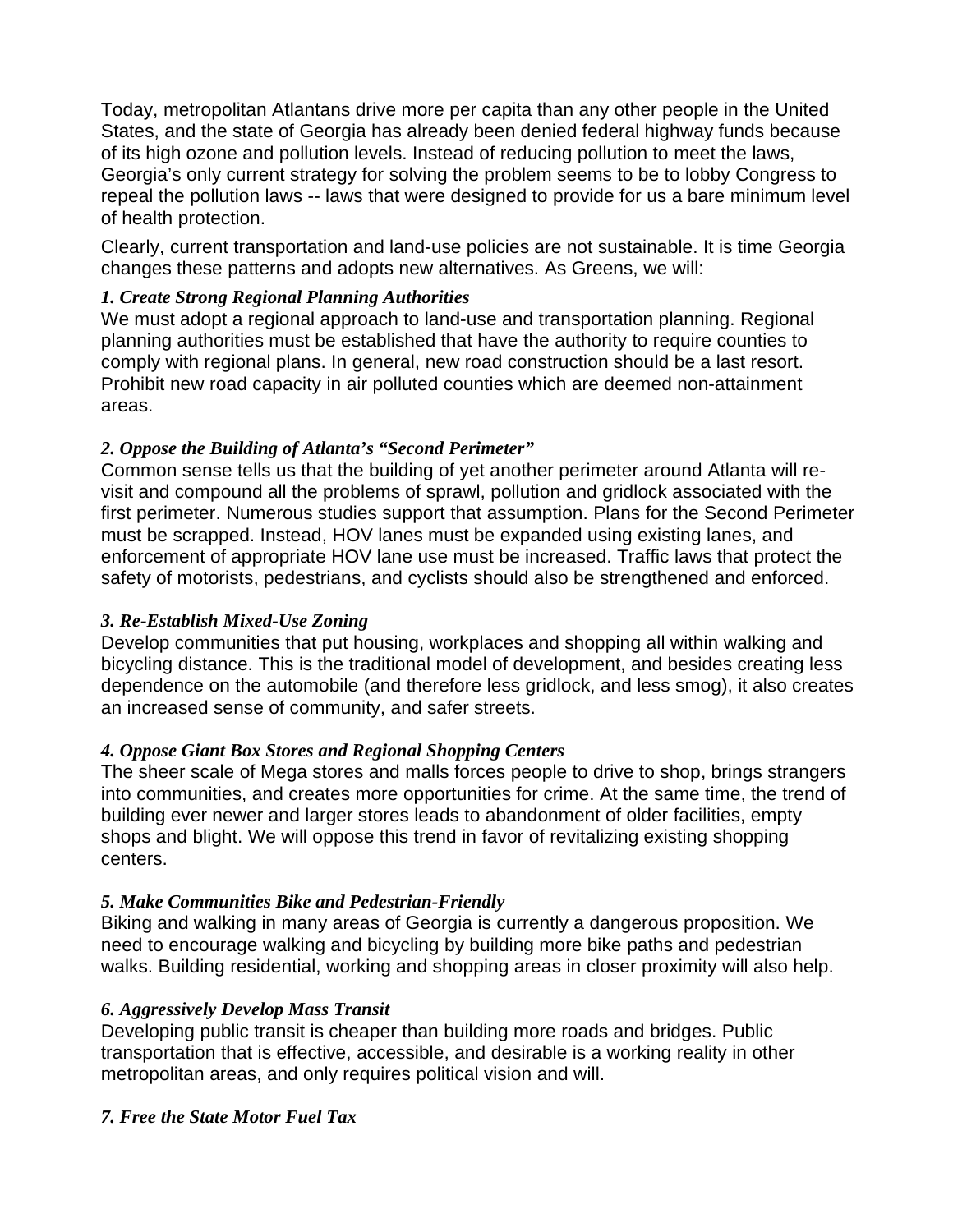Current state law requires that all revenues from the state motor fuel tax be spent on the creation of more roads -- which will of course create more automobile use, which will create more fuel tax funds. Talk about a vicious cycle! We need to amend the Georgia Constitution to make motor fuel tax funds available for all transportation projects --including public transportation, pedestrian and bicycle walkways; and transportation programs that serve the elderly and handicapped.

#### *8. Create High-Density Housing*

When we're not surrounded by freeways and six-lane roads, living next to parks and shopping becomes very desirable. High-density housing must be encouraged near shopping and industrial centers. Rather than zoning for minimum lot sizes, zoning should encourage minimum densities (that are still human scale) that will shorten walking distances, and protect surrounding open spaces. In addition, mixed income housing should be built to foster a sense of community.

#### *9. Conservation Land Trusts*

We encourage the formation of conservation land trusts whose dual goals are land preservation and affordable energy-efficient housing. We support a holistic approach to sustainable development which combines environmental, economic, and community needs. Greenspace should be protected with conservation easements and transferrable development rights (TDR's), which will remove high assessments on the potential development value of farmland and forests. We encourage preservation of urban areas through rehabilitative reuse of existing structures, historic district designations and tree protection ordinances.

# **VETERANS**

#### *We owe military veterans a future where our children no longer face war.*

We recognize the tremendous sacrifice our country has asked of its citizens who have served in the military in the conduct of war. While we frequently find ourselves and our commitment to non-violence at odds with the military adventurism of the U.S. federal policies, we stand with the Georgians who have served in these wars and insist that they and their families not be abandoned.

#### *1. Our Commitment to a Future Beyond Wars*

Our first priority in foreign policy considerations is to creating a future without war -- and consequently without war veterans. We are committed that future generations not face the separations and sacrifices of war.

#### *2. Honor our Commitment to Veterans.*

We insist that the cuts to Veterans Administartion funding be halted and that past cuts be restored. We must honor the promises we've made to veterans in the past.

#### *3. Gulf War Syndrome*

"Many of those U.S. Soldiers, Sailors, Marines and Airmen who served during Operation Desert Storm in the Arab East have been exposed to nuclear, chemical and possibly